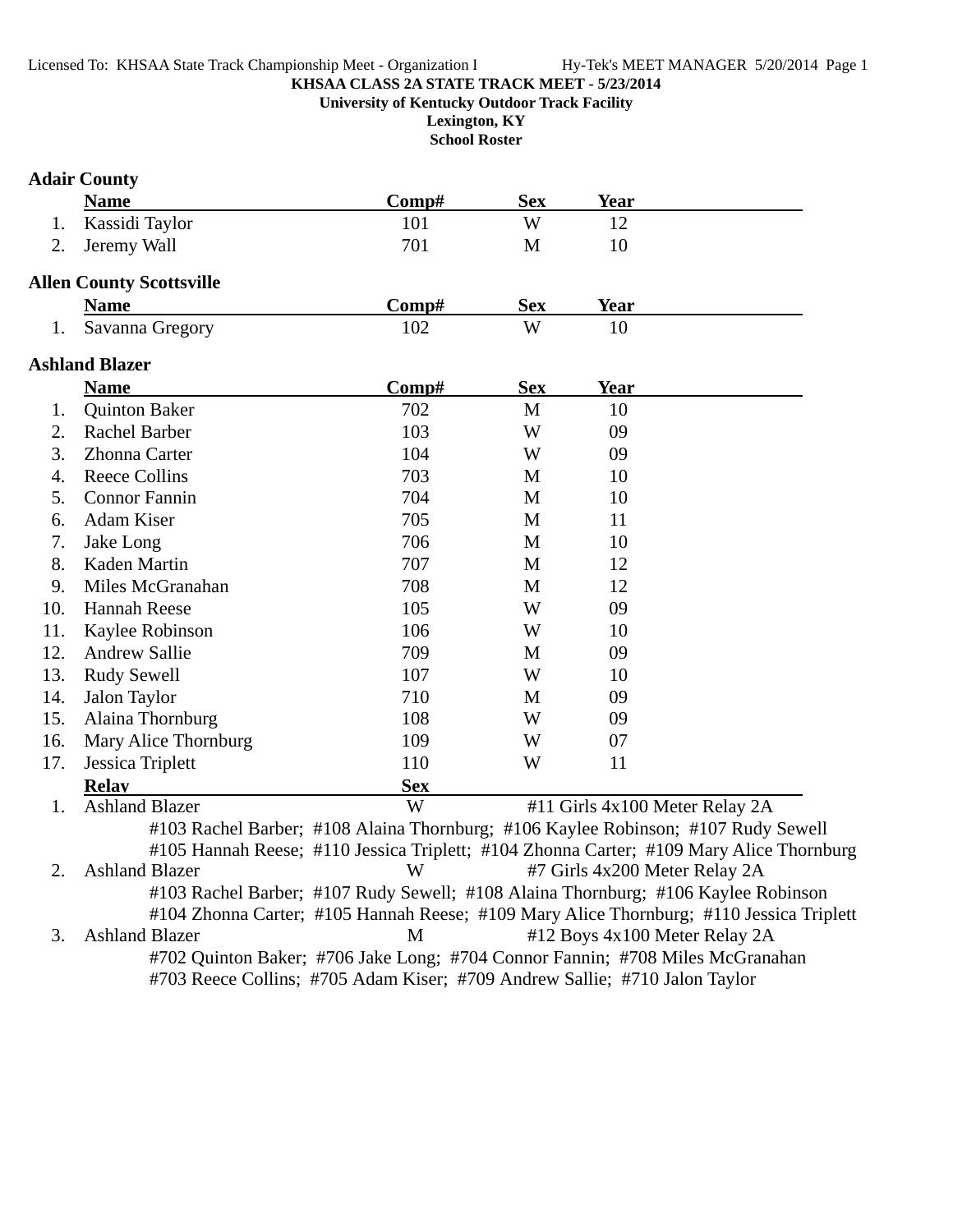**Lexington, KY**

**School Roster**

## **Bardstown**

|     | <b>Name</b>              | Comp#      | <b>Sex</b> | <b>Year</b> |                                |
|-----|--------------------------|------------|------------|-------------|--------------------------------|
| 1.  | Caresha Allen            | 111        | W          | 11          |                                |
| 2.  | <b>Tariq Amour</b>       | 711        | M          | 09          |                                |
| 3.  | Quentez Barbour          | 712        | M          | 09          |                                |
| 4.  | Deandre Boggs            | 713        | M          | 09          |                                |
| 5.  | <b>Emily Bowling</b>     | 112        | W          | 12          |                                |
| 6.  | <b>Trevor Brecht</b>     | 714        | M          | 12          |                                |
| 7.  | Luke Cecil               | 715        | M          | 10          |                                |
| 8.  | R'Shawn Conaway          | 716        | M          | 10          |                                |
| 9.  | Gavin Corral             | 717        | M          | 11          |                                |
| 10. | Devin Cummings           | 718        | M          | 10          |                                |
| 11. | <b>Sydney Disponnett</b> | 113        | W          | 08          |                                |
| 12. | Xavier Dockery           | 719        | M          | 11          |                                |
| 13. | Mercedes Elder           | 114        | W          | 11          |                                |
| 14. | <b>Dalton Festervan</b>  | 720        | M          | 10          |                                |
| 15. | Lakein Festervan         | 115        | W          | 07          |                                |
| 16. | Dallan Goldring          | 721        | M          | 12          |                                |
| 17. | Andrea Hayden            | 116        | W          | 08          |                                |
| 18. | Mariam Haydon            | 117        | W          | 09          |                                |
| 19. | C <sub>j</sub> Hennessy  | 722        | M          | 11          |                                |
| 20. | <b>Haley Koger</b>       | 118        | W          | 08          |                                |
| 21. | Greg Leathers            | 723        | M          | 09          |                                |
| 22. | Kel Livers               | 724        | M          | 09          |                                |
| 23. | Loreal Lydian            | 119        | W          | 11          |                                |
| 24. | Marvin Picado            | 725        | M          | 11          |                                |
| 25. | <b>Brandon Price</b>     | 726        | M          | 12          |                                |
| 26. | <b>Julian Rogers</b>     | 727        | M          | 10          |                                |
| 27. | Tad Scyphers             | 728        | M          | 09          |                                |
| 28. | <b>Halay Shrewsbury</b>  | 120        | W          | 12          |                                |
| 29. | Jayquez Smith            | 729        | M          | 12          |                                |
| 30. | Corin Stone              | 730        | M          | 11          |                                |
| 31. | Carlos Sustatia          | 731        | M          | 11          |                                |
| 32. | <b>Johnson Tavon</b>     | 732        | M          | 12          |                                |
| 33. | Joe Upson                | 733        | M          | 11          |                                |
| 34. | Anna Villarreal          | 121        | W          | 12          |                                |
| 35. | Lexie Welther            | 122        | W          | 08          |                                |
|     | <b>Relay</b>             | <b>Sex</b> |            |             |                                |
| 1.  | Bardstown                | W          |            |             | #11 Girls 4x100 Meter Relay 2A |

#117 Mariam Haydon; #122 Lexie Welther; #118 Haley Koger; #111 Caresha Allen #119 Loreal Lydian; #116 Andrea Hayden;

2. Bardstown W #7 Girls 4x200 Meter Relay 2A #116 Andrea Hayden; #122 Lexie Welther; #118 Haley Koger; #111 Caresha Allen #121 Anna Villarreal; #113 Sydney Disponnett;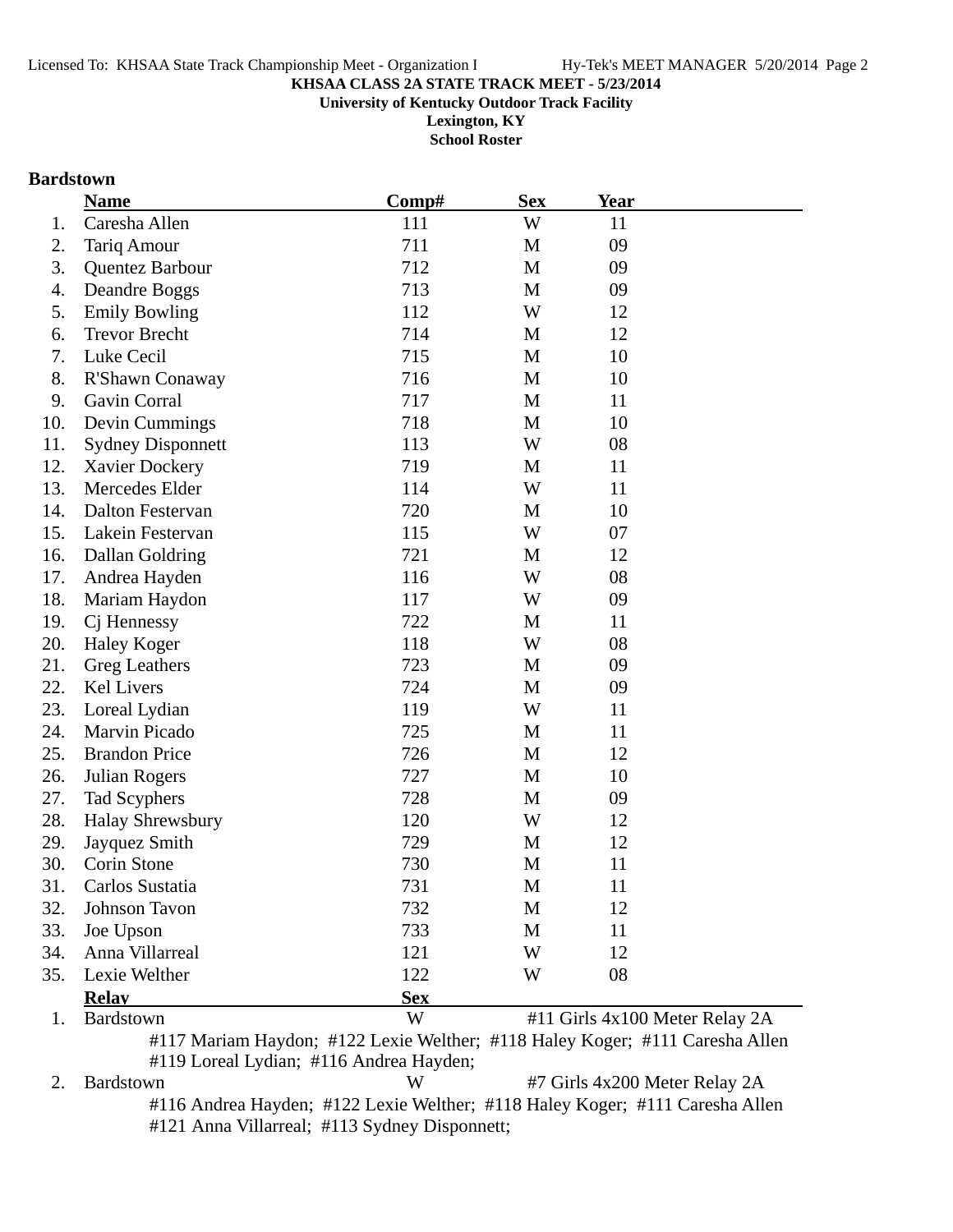**University of Kentucky Outdoor Track Facility**

**Lexington, KY School Roster**

### **Bardstown**

|                | <b>Relay</b> |                                                            | <b>Sex</b>                                                                             |
|----------------|--------------|------------------------------------------------------------|----------------------------------------------------------------------------------------|
| 3.             | Bardstown    | W                                                          | #23 Girls 4x400 Meter Relay 2A                                                         |
|                |              |                                                            | #115 Lakein Festervan; #116 Andrea Hayden; #117 Mariam Haydon; #118 Haley Koger        |
|                |              | #111 Caresha Allen; #114 Mercedes Elder;                   |                                                                                        |
| $\overline{4}$ | Bardstown    | W                                                          | #1 Girls 4x800 Meter Relay 2A                                                          |
|                |              |                                                            | #115 Lakein Festervan; #113 Sydney Disponnett; #117 Mariam Haydon; #114 Mercedes Elder |
|                |              | #116 Andrea Hayden; #118 Haley Koger;                      |                                                                                        |
| 5.             | Bardstown    | M                                                          | #12 Boys 4x100 Meter Relay 2A                                                          |
|                |              |                                                            | #713 Deandre Boggs; #719 Xavier Dockery; #720 Dalton Festervan; #717 Gavin Corral      |
|                |              |                                                            | #716 R'Shawn Conaway; #732 Johnson Tavon; #711 Tariq Amour; #722 Cj Hennessy           |
| 6.             | Bardstown    | M                                                          | #24 Boys 4x400 Meter Relay 2A                                                          |
|                |              |                                                            | #721 Dallan Goldring; #731 Carlos Sustatia; #712 Quentez Barbour; #726 Brandon Price   |
|                |              |                                                            | #720 Dalton Festervan; #719 Xavier Dockery; #722 Cj Hennessy; #716 R'Shawn Conaway     |
|                | Bardstown    | M                                                          | #2 Boys 4x800 Meter Relay 2A                                                           |
|                |              |                                                            | #712 Quentez Barbour; #713 Deandre Boggs; #731 Carlos Sustatia; #733 Joe Upson         |
|                |              | #728 Tad Scyphers; #723 Greg Leathers; #725 Marvin Picado; |                                                                                        |

## **Bath County**

| <b>Name</b>       | C <b>omp#</b> | Sex | Year |  |
|-------------------|---------------|-----|------|--|
| 1. Sam Barker     | 734           | M   |      |  |
| 2. Taylor Everman | 123           | W   |      |  |

## **Belfry**

|                  | <b>Name</b>      | Comp# | Sex | Year |  |
|------------------|------------------|-------|-----|------|--|
| $\overline{1}$ . | Jaden Cisco      | 124   | W   |      |  |
|                  | 2. Davontae Dari | 735   | M   |      |  |
|                  | 3. Austin Hall   | 736   | M   | ΩÓ   |  |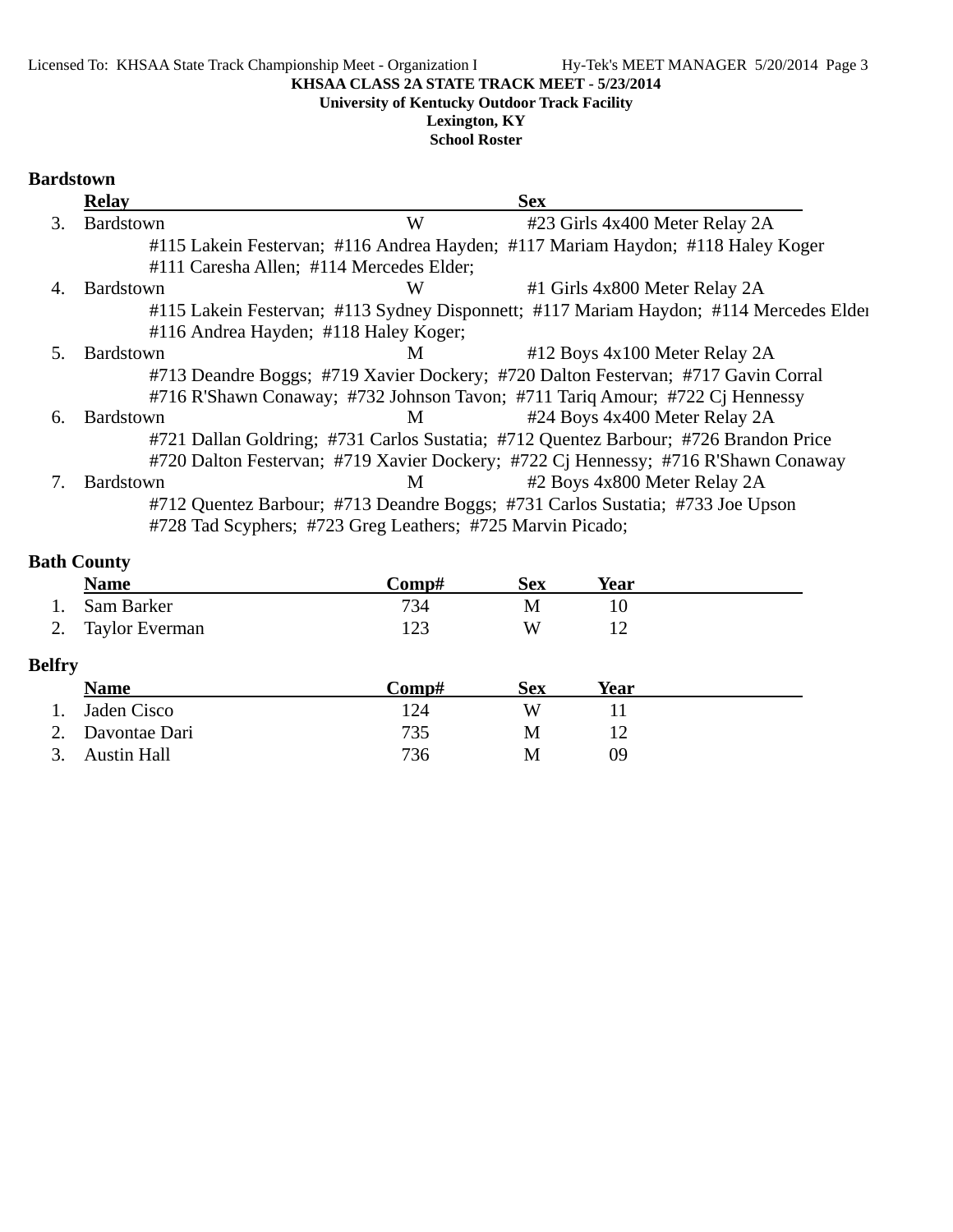**Lexington, KY School Roster**

## **Bell County**

|     | <b>Name</b>                                            | $\bf Comp\#$ | <b>Sex</b> | Year                                                                              |
|-----|--------------------------------------------------------|--------------|------------|-----------------------------------------------------------------------------------|
| 1.  | Alex Brock                                             | 125          | W          | 09                                                                                |
| 2.  | Kelly Brown                                            | 126          | W          | 12                                                                                |
| 3.  | <b>Ben Collett</b>                                     | 737          | M          | 12                                                                                |
| 4.  | Jeana Fultz                                            | 127          | W          | 07                                                                                |
| .5. | <b>Allison Howard</b>                                  | 128          | W          | 10                                                                                |
| 6.  | Katrina Johnson                                        | 129          | W          | 10                                                                                |
| 7.  | Kaite Mason                                            | 130          | W          | 11                                                                                |
| 8.  | Mitchell Miracle                                       | 738          | M          | 08                                                                                |
| 9.  | <b>Nathan Morales</b>                                  | 739          | M          | 09                                                                                |
| 10. | <b>Cassidy Nantz</b>                                   | 131          | W          | 11                                                                                |
| 11. | Donovan Napier                                         | 740          | M          | 11                                                                                |
| 12. | <b>Austin Shackleford</b>                              | 741          | M          | 09                                                                                |
| 13. | Rebecca Welch                                          | 132          | W          | 11                                                                                |
| 14. | Logan Woody                                            | 742          | M          | 09                                                                                |
|     | <b>Relav</b>                                           | <b>Sex</b>   |            |                                                                                   |
| 1.  | <b>Bell County</b>                                     | W            |            | #1 Girls 4x800 Meter Relay 2A                                                     |
|     |                                                        |              |            | #129 Katrina Johnson; #130 Kaite Mason; #128 Allison Howard; #126 Kelly Brown     |
|     | #127 Jeana Fultz; #132 Rebecca Welch; #125 Alex Brock; |              |            |                                                                                   |
| 2.  | <b>Bell County</b>                                     | M            |            | #2 Boys 4x800 Meter Relay 2A                                                      |
|     |                                                        |              |            | #739 Nathan Morales; #742 Logan Woody; #738 Mitchell Miracle; #740 Donovan Napier |
|     | #741 Austin Shackleford;                               |              |            |                                                                                   |

## **Bourbon County**

|     | Name       | <b>€omp</b>   | <b>Sex</b> | Year |  |
|-----|------------|---------------|------------|------|--|
| . . | Jake Fooks | 7 A '<br>74 J |            |      |  |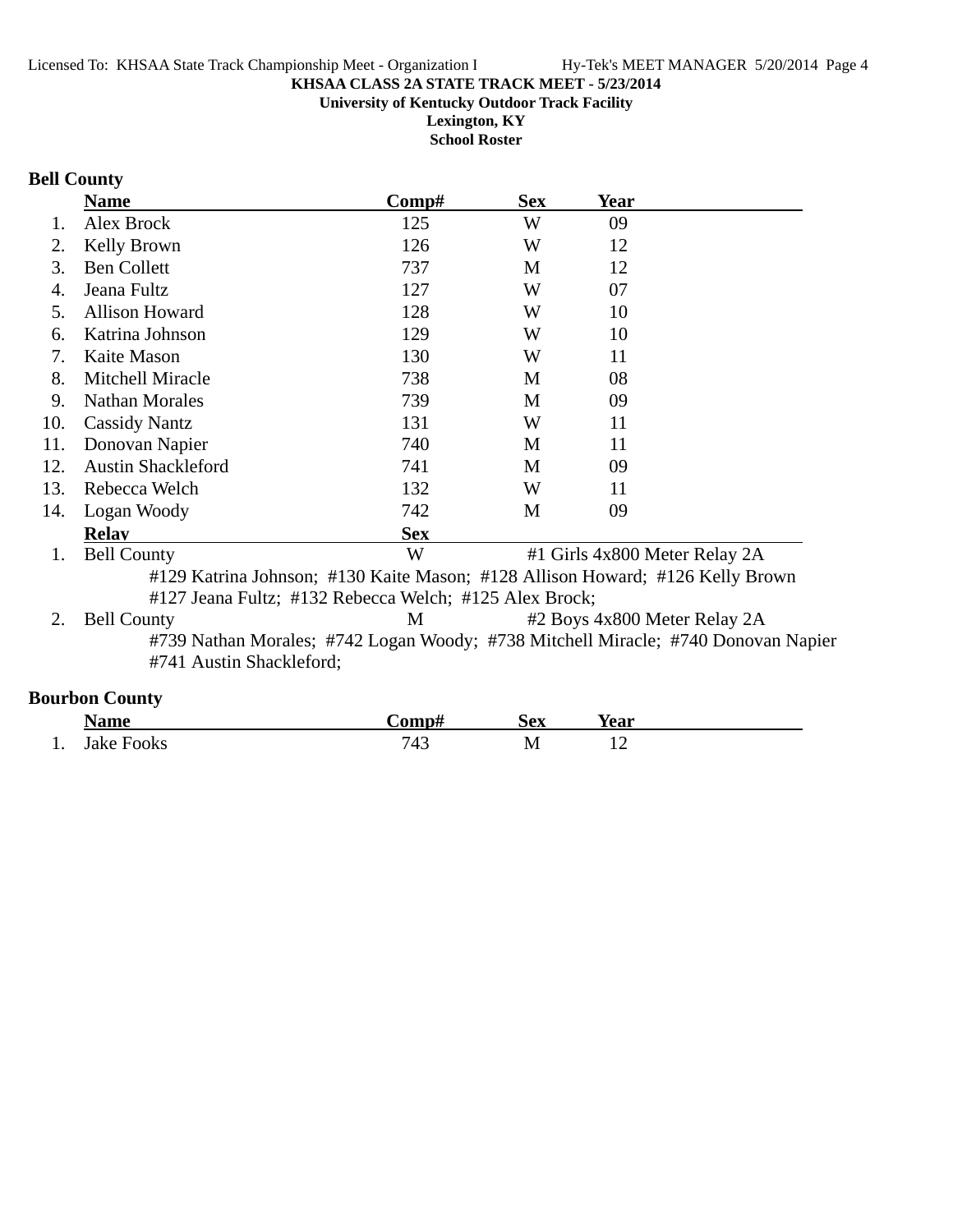**Lexington, KY School Roster**

## **Boyd County**

|     | <b>Name</b>                                  | Comp#      | <b>Sex</b>   | <b>Year</b> |                                                                                      |
|-----|----------------------------------------------|------------|--------------|-------------|--------------------------------------------------------------------------------------|
| 1.  | <b>Jonah Black</b>                           | 744        | $\mathbf{M}$ | 12          |                                                                                      |
| 2.  | Sierra Dickerson                             | 133        | W            | 12          |                                                                                      |
| 3.  | Allison Fliehman                             | 134        | W            | 11          |                                                                                      |
| 4.  | <b>Courtney Gibson</b>                       | 135        | W            | 10          |                                                                                      |
| 5.  | <b>Conner Goble</b>                          | 745        | M            | 12          |                                                                                      |
| 6.  | <b>Emily Grubb</b>                           | 136        | W            | 09          |                                                                                      |
| 7.  | <b>Brittany Jarrell</b>                      | 137        | W            | 12          |                                                                                      |
| 8.  | <b>Clayton Meade</b>                         | 746        | M            | 12          |                                                                                      |
| 9.  | Jacob Medley                                 | 747        | M            | 11          |                                                                                      |
| 10. | Noah Miller                                  | 748        | M            | 10          |                                                                                      |
| 11. | Saralyn Miller                               | 138        | W            | 12          |                                                                                      |
| 12. | <b>Tanner Owens</b>                          | 749        | M            | 11          |                                                                                      |
| 13. | <b>Cameron Sargent</b>                       | 750        | M            | 10          |                                                                                      |
| 14. | Piper Schlaeppi                              | 139        | W            | 11          |                                                                                      |
| 15. | Ali Smith                                    | 140        | W            | 09          |                                                                                      |
| 16. | <b>Allison Spears</b>                        | 141        | W            | 11          |                                                                                      |
| 17. | Charina Stanley                              | 142        | W            | 11          |                                                                                      |
| 18. | Darian Steele                                | 143        | W            | 11          |                                                                                      |
| 19. | <b>Cody Tackett</b>                          | 751        | M            | 12          |                                                                                      |
| 20. | <b>Cydney Thompson</b>                       | 144        | W            | 11          |                                                                                      |
| 21. | Zach White                                   | 752        | M            | 12          |                                                                                      |
|     | <b>Relav</b>                                 | <b>Sex</b> |              |             |                                                                                      |
| 1.  | <b>Boyd County</b>                           | W          |              |             | #23 Girls 4x400 Meter Relay 2A                                                       |
|     | #133 Sierra Dickerson; #135 Courtney Gibson; |            |              |             | #144 Cydney Thompson; #137 Brittany Jarrell; #134 Allison Fliehman; #136 Emily Grubb |
| 2.  | <b>Boyd County</b>                           | W          |              |             | #1 Girls 4x800 Meter Relay 2A                                                        |
|     |                                              |            |              |             | #143 Darian Steele; #135 Courtney Gibson; #138 Saralyn Miller; #144 Cydney Thompson  |
|     | #133 Sierra Dickerson;                       |            |              |             |                                                                                      |

3. Boyd County M #2 Boys 4x800 Meter Relay 2A #752 Zach White; #750 Cameron Sargent; #747 Jacob Medley; #748 Noah Miller #745 Conner Goble; #749 Tanner Owens;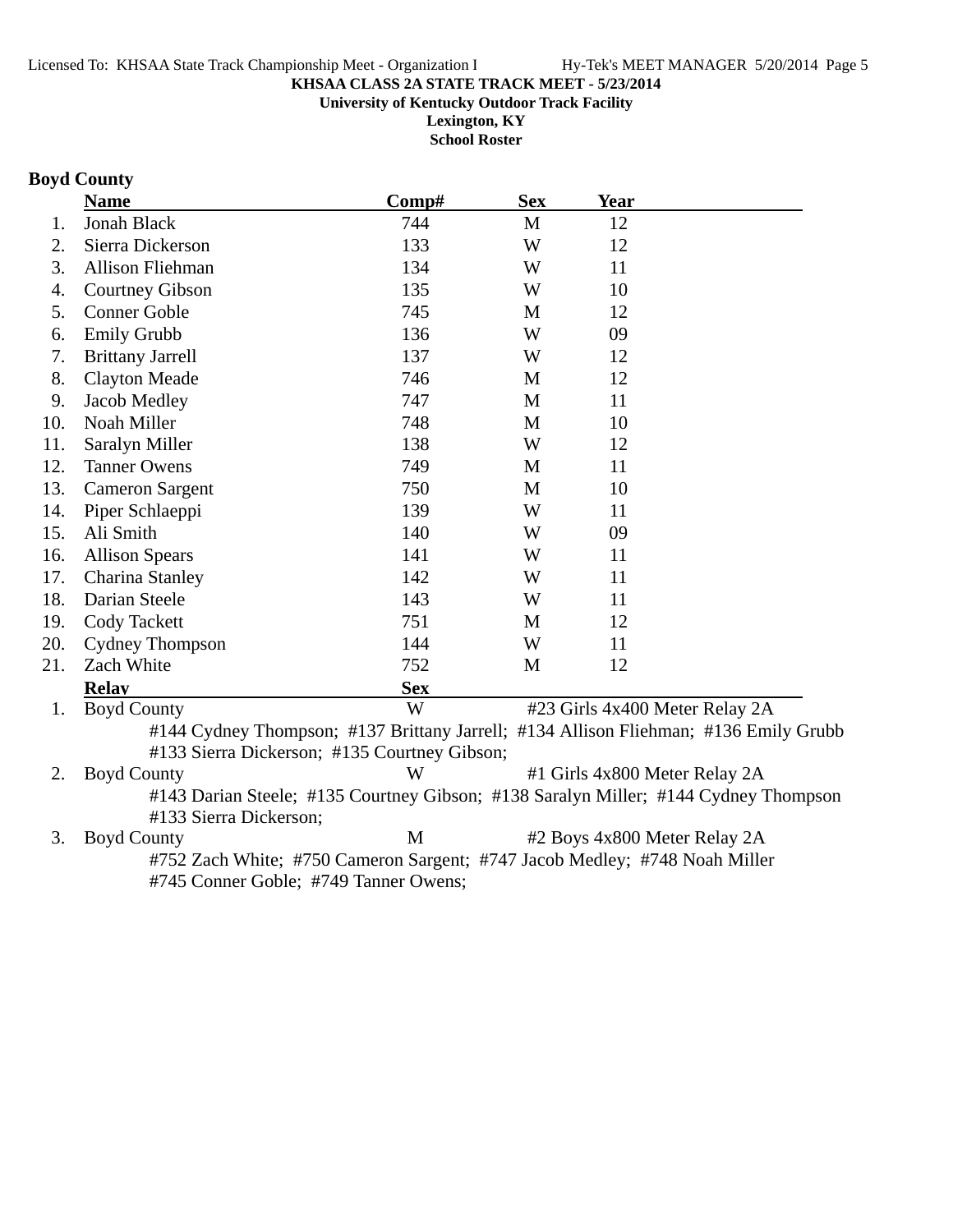**Lexington, KY**

**School Roster**

## **Boyle County**

|     | <b>Name</b>                                                                      | Comp#      | <b>Sex</b> | Year                           |                               |
|-----|----------------------------------------------------------------------------------|------------|------------|--------------------------------|-------------------------------|
| 1.  | <b>Austin Anderson</b>                                                           | 753        | M          | 11                             |                               |
| 2.  | Cait Baker                                                                       | 145        | W          | 11                             |                               |
| 3.  | Chapman Bean                                                                     | 754        | M          | 11                             |                               |
| 4.  | <b>Austin Bell</b>                                                               | 755        | M          | 12                             |                               |
| 5.  | <b>Tristin Bell</b>                                                              | 756        | M          | 11                             |                               |
| 6.  | Jonathan Carman                                                                  | 757        | M          | 11                             |                               |
| 7.  | <b>Breanna Carter</b>                                                            | 146        | W          | 11                             |                               |
| 8.  | Nikki Coffey                                                                     | 147        | W          | 11                             |                               |
| 9.  | Jacob Crowell                                                                    | 758        | M          | 12                             |                               |
| 10. | <b>Colton Elkins</b>                                                             | 759        | M          | 10                             |                               |
| 11. | Mary Fyfe                                                                        | 148        | W          | 11                             |                               |
| 12. | <b>Allison Hall</b>                                                              | 149        | W          | 10                             |                               |
| 13. | Emmie Harris                                                                     | 150        | W          | 09                             |                               |
| 14. | Holli Hester                                                                     | 151        | W          | 12                             |                               |
| 15. | <b>Emily Knetsche</b>                                                            | 152        | W          | 08                             |                               |
| 16. | Patrick Leahey                                                                   | 760        | M          | 11                             |                               |
| 17. | Zach Leigh                                                                       | 761        | M          | 11                             |                               |
| 18. | <b>Bryce Marshall</b>                                                            | 762        | M          | 12                             |                               |
| 19. | Levi McKinney                                                                    | 763        | M          | 12                             |                               |
| 20. | <b>Tristen Morrow</b>                                                            | 764        | M          | 12                             |                               |
| 21. | <b>Hannah Robertson</b>                                                          | 153        | W          | 12                             |                               |
| 22. | <b>Ryan Short</b>                                                                | 765        | M          | 11                             |                               |
| 23. | <b>JT</b> Stephens                                                               | 766        | M          | 12                             |                               |
| 24. | <b>Aiden Stewart-Hoskins</b>                                                     | 767        | M          | 11                             |                               |
| 25. | Kylie Thompson                                                                   | 154        | W          | 09                             |                               |
| 26. | <b>Taylor Whitsell</b>                                                           | 768        | M          | 09                             |                               |
| 27. | Nathan Winter                                                                    | 769        | M          | 11                             |                               |
|     | <b>Relay</b>                                                                     | <b>Sex</b> |            |                                |                               |
| 1.  | <b>Boyle County</b>                                                              | W          |            | #11 Girls 4x100 Meter Relay 2A |                               |
|     | #145 Cait Baker; #152 Emily Knetsche; #151 Holli Hester; #154 Kylie Thompson     |            |            |                                |                               |
|     | #149 Allison Hall; #146 Breanna Carter; #150 Emmie Harris;                       |            |            |                                |                               |
| 2.  | <b>Boyle County</b>                                                              | W          |            | #7 Girls 4x200 Meter Relay 2A  |                               |
|     | #145 Cait Baker; #146 Breanna Carter; #154 Kylie Thompson; #152 Emily Knetsche   |            |            |                                |                               |
|     | #149 Allison Hall; #153 Hannah Robertson; #151 Holli Hester; #150 Emmie Harris   |            |            |                                |                               |
| 3.  | <b>Boyle County</b>                                                              | W          |            | #23 Girls 4x400 Meter Relay 2A |                               |
|     | #145 Cait Baker; #146 Breanna Carter; #153 Hannah Robertson; #150 Emmie Harris   |            |            |                                |                               |
|     | #147 Nikki Coffey; #154 Kylie Thompson; #151 Holli Hester;                       |            |            |                                |                               |
| 4.  | <b>Boyle County</b>                                                              | W          |            | #1 Girls 4x800 Meter Relay 2A  |                               |
|     | #146 Breanna Carter; #150 Emmie Harris; #147 Nikki Coffey; #153 Hannah Robertson |            |            |                                |                               |
| 5.  | <b>Boyle County</b>                                                              | M          |            |                                | #12 Boys 4x100 Meter Relay 2A |
|     | #754 Chapman Bean; #761 Zach Leigh; #767 Aiden Stewart-Hoskins; #765 Ryan Short  |            |            |                                |                               |
|     | #763 Levi McKinney; #764 Tristen Morrow; #756 Tristin Bell;                      |            |            |                                |                               |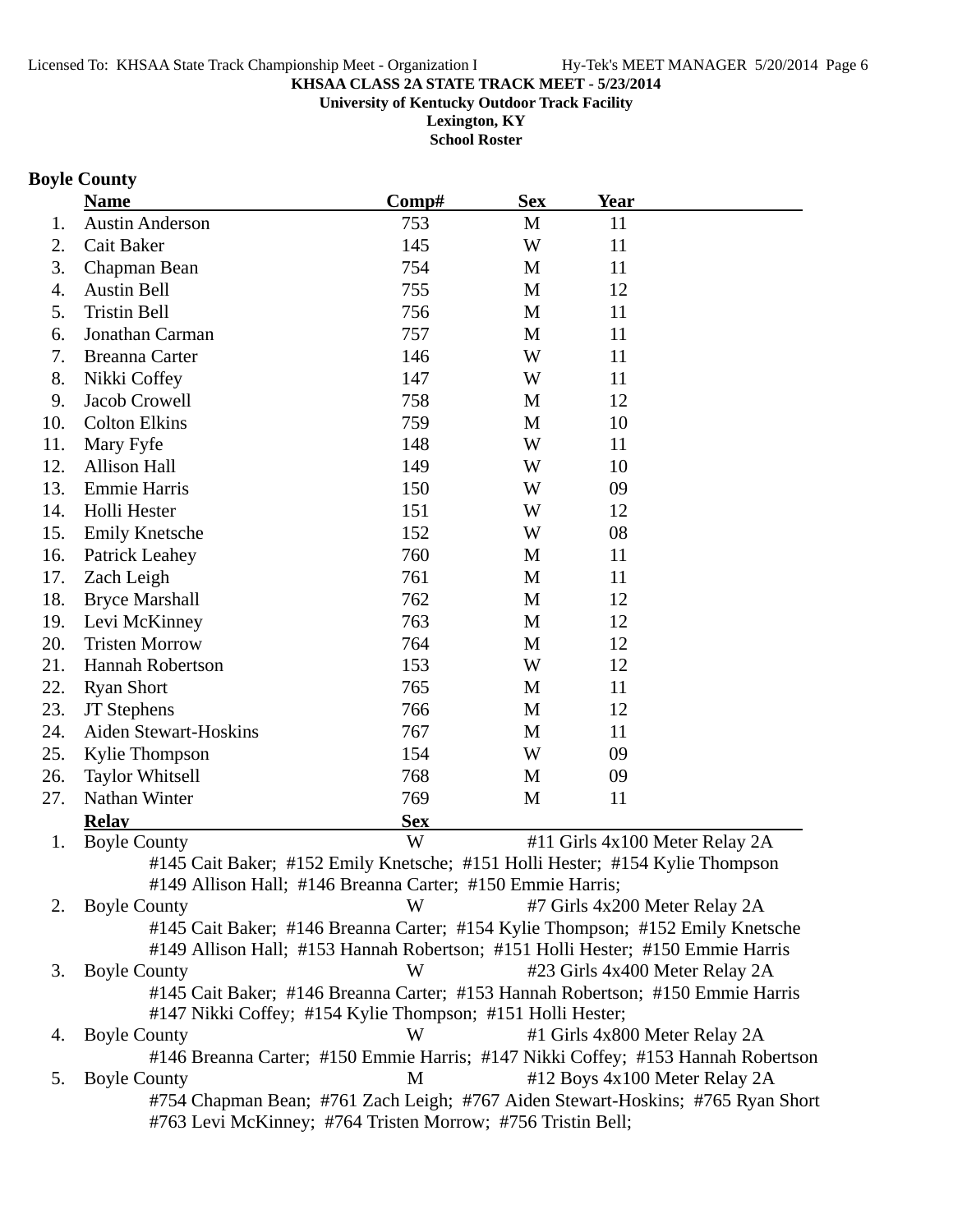#### Licensed To: KHSAA State Track Championship Meet - Organization I Hy-Tek's MEET MANAGER 5/20/2014 Page 7

**KHSAA CLASS 2A STATE TRACK MEET - 5/23/2014**

**University of Kentucky Outdoor Track Facility**

**Lexington, KY School Roster**

### **Boyle County**

|    | <b>Relay</b>          |   | <b>Sex</b>                                                                          |  |
|----|-----------------------|---|-------------------------------------------------------------------------------------|--|
| 6. | <b>Boyle County</b>   | М | #8 Boys 4x200 Meter Relay 2A                                                        |  |
|    |                       |   | #757 Jonathan Carman; #761 Zach Leigh; #765 Ryan Short; #764 Tristen Morrow         |  |
|    |                       |   | #766 JT Stephens; #769 Nathan Winter; #767 Aiden Stewart-Hoskins; #754 Chapman Bean |  |
|    | <b>Boyle County</b>   | M | #24 Boys 4x400 Meter Relay 2A                                                       |  |
|    |                       |   | #769 Nathan Winter; #766 JT Stephens; #765 Ryan Short; #764 Tristen Morrow          |  |
|    |                       |   | #757 Jonathan Carman; #761 Zach Leigh; #753 Austin Anderson; #759 Colton Elkins     |  |
| 8. | <b>Boyle County</b>   | M | #2 Boys 4x800 Meter Relay 2A                                                        |  |
|    |                       |   | #753 Austin Anderson; #758 Jacob Crowell; #766 JT Stephens; #769 Nathan Winter      |  |
|    | #768 Taylor Whitsell; |   |                                                                                     |  |

### **Breathitt County**

|     | <b>Name</b>        | <b>€omp</b>          | Sex | <b>Year</b> |  |
|-----|--------------------|----------------------|-----|-------------|--|
| . . | <b>Ollie Bates</b> | $\sim$ $\sim$<br>⊥ຸບ | W   | 09          |  |

### **Caldwell County**

| <b>Name</b>       | Comp# | <b>Sex</b> | Year |  |
|-------------------|-------|------------|------|--|
| 1. Landon Holt    | 770   |            |      |  |
| 2. Jaycey Kendall | 156   | W          |      |  |

### **Calloway County**

|     | <b>Name</b>           | Comp#      | <b>Sex</b> | <b>Year</b>                                           |                  |
|-----|-----------------------|------------|------------|-------------------------------------------------------|------------------|
|     | <b>Josh Betts</b>     | 771        | M          | 10                                                    |                  |
| 2.  | <b>Cameron Cooper</b> | 772        | M          | 09                                                    |                  |
| 3.  | Lauren Eastwood       | 157        | W          | 09                                                    |                  |
| 4.  | Logan Eastwood        | 773        | M          | 08                                                    |                  |
| 5.  | Jacob Friedrich       | 774        | M          | 10                                                    |                  |
| 6.  | Delissa Green         | 158        | W          | 10                                                    |                  |
| 7.  | Lily Lowe             | 159        | W          | 10                                                    |                  |
| 8.  | <b>Marcus Manning</b> | 775        | M          | 12                                                    |                  |
| 9.  | <b>Kelly Norton</b>   | 160        | W          | 09                                                    |                  |
| 10. | <b>Ashton Shelton</b> | 161        | W          | 12                                                    |                  |
| 11. | <b>Breanna Turner</b> | 162        | W          | 10                                                    |                  |
| 12. | Marco Vasquez         | 776        | M          | 10                                                    |                  |
| 13. | Jessica Williams      | 163        | W          | 10                                                    |                  |
|     | <b>Relay</b>          | <b>Sex</b> |            |                                                       |                  |
|     | $\sim$ 11<br>$\sim$   | <b>TTT</b> |            | $\frac{1000}{100}$ $\frac{11}{100}$ $\frac{100}{100}$ | $\sim$ $\lambda$ |

1. Calloway County W #23 Girls 4x400 Meter Relay 2A #158 Delissa Green; #157 Lauren Eastwood; #162 Breanna Turner; #163 Jessica Williams #159 Lily Lowe;

2. Calloway County W #1 Girls 4x800 Meter Relay 2A #157 Lauren Eastwood; #158 Delissa Green; #163 Jessica Williams; #160 Kelly Norton #162 Breanna Turner;

3. Calloway County 1. M +2 Boys 4x800 Meter Relay 2A #771 Josh Betts; #772 Cameron Cooper; #774 Jacob Friedrich; #776 Marco Vasquez #773 Logan Eastwood;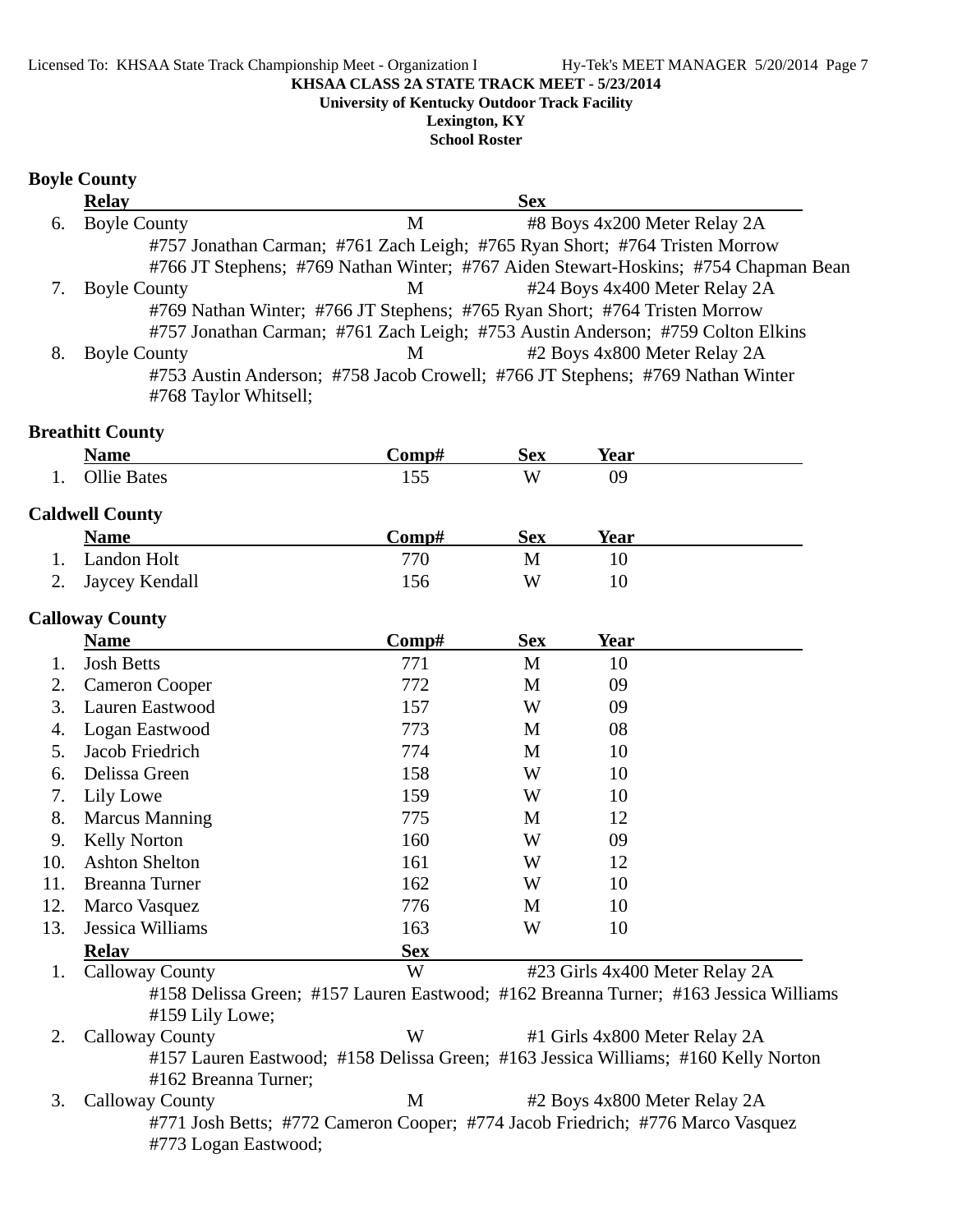**School Roster**

## **Casey County**

|     | <b>Name</b>            | Comp#      | <b>Sex</b> | Year                           |  |
|-----|------------------------|------------|------------|--------------------------------|--|
|     | Tiara Cochran          | 164        | W          | 11                             |  |
|     | <b>Allison Dallman</b> | 165        | W          | 10                             |  |
| 3.  | Breanna Davison        | 166        | W          | 07                             |  |
| 4.  | <b>Noel Davison</b>    | 167        | W          | 07                             |  |
|     | Chelsea Elmore         | 168        | W          | 07                             |  |
| 6.  | Brenna Hayes           | 169        | W          | 07                             |  |
| 7.  | Haley Lynn             | 170        | W          | 09                             |  |
| 8.  | Lakken Miller          | 171        | W          | 11                             |  |
| 9.  | <b>Shelby Stringer</b> | 172        | W          | 12                             |  |
| 10. | Jenna Vaughn           | 173        | W          | 07                             |  |
|     | <b>Relav</b>           | <b>Sex</b> |            |                                |  |
|     | Casey County           | W          |            | #23 Girls 4x400 Meter Relay 2A |  |

#164 Tiara Cochran; #168 Chelsea Elmore; #173 Jenna Vaughn; #171 Lakken Miller #167 Noel Davison; #165 Allison Dallman; #166 Breanna Davison; #170 Haley Lynn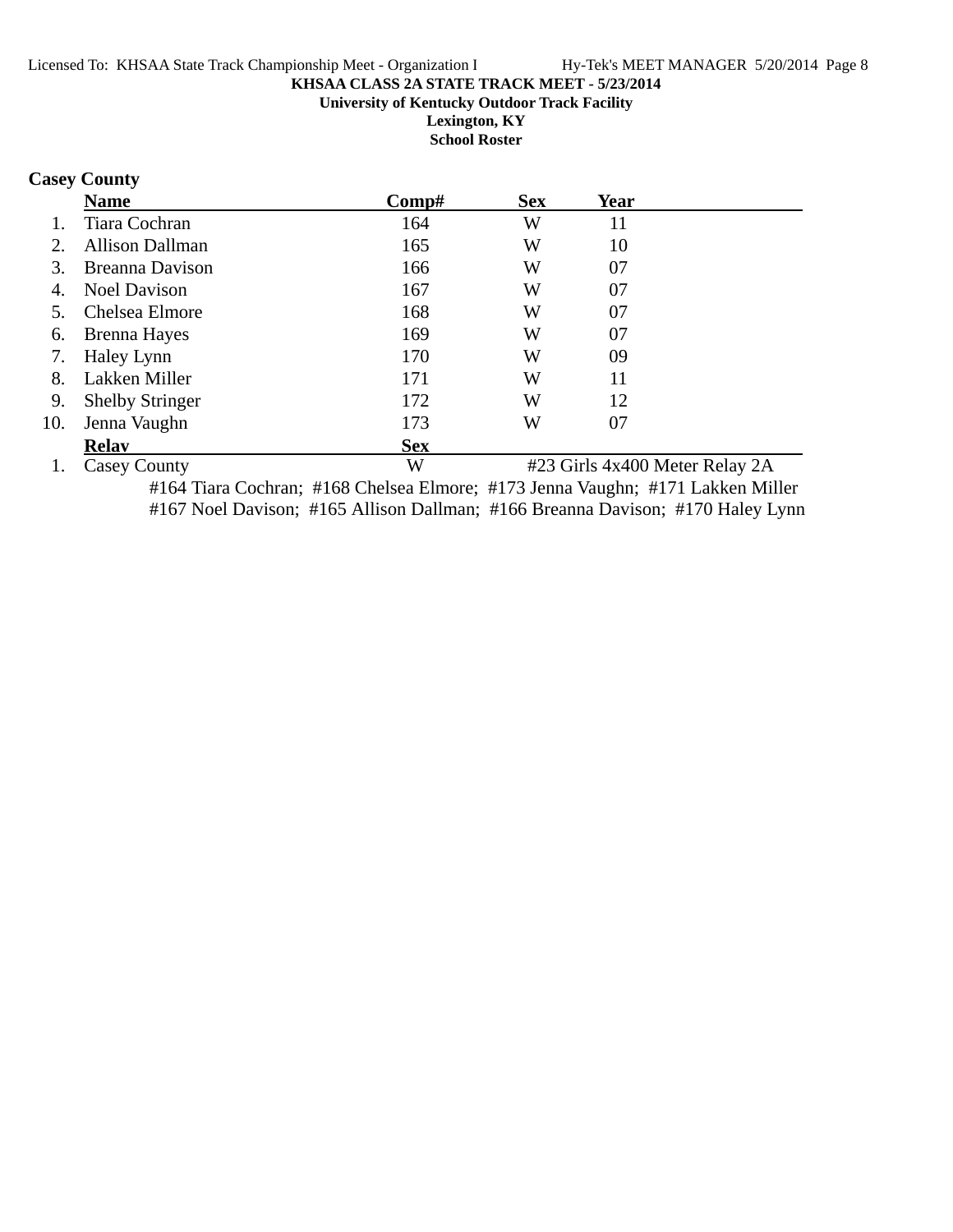**School Roster**

### **Christian Academy-Louisville**

|     | <b>Name</b>                                                                     | Comp#      | <b>Sex</b> | <u>Year</u> |                                |
|-----|---------------------------------------------------------------------------------|------------|------------|-------------|--------------------------------|
| 1.  | Eva Bohne'                                                                      | 174        | W          | 10          |                                |
| 2.  | Jessica Bozell                                                                  | 175        | W          | 10          |                                |
| 3.  | Jedidiah Clay                                                                   | 777        | M          | 11          |                                |
| 4.  | Conner Cloyd                                                                    | 778        | M          | 12          |                                |
| 5.  | Alex Curry                                                                      | 779        | M          | 11          |                                |
| 6.  | Callie Donaldson                                                                | 176        | W          | 11          |                                |
| 7.  | Michael Good                                                                    | 780        | M          | 11          |                                |
| 8.  | Hannah Herd                                                                     | 177        | W          | 11          |                                |
| 9.  | <b>Caroline Hughes</b>                                                          | 178        | W          | 09          |                                |
| 10. | Eric Lesmeister                                                                 | 781        | M          | 12          |                                |
| 11. | Clara Lynch                                                                     | 179        | W          | 09          |                                |
| 12. | Jacob Miller                                                                    | 782        | M          | 09          |                                |
| 13. | Luke Montgomery                                                                 | 783        | M          | 09          |                                |
| 14. | Savannah Page                                                                   | 180        | W          | 10          |                                |
| 15. | Lilli Popovich                                                                  | 181        | W          | 11          |                                |
| 16. | <b>Candace Putlak</b>                                                           | 182        | W          | 09          |                                |
| 17. | Isaiah Ragland                                                                  | 784        | M          | 11          |                                |
| 18. | AJ Ross                                                                         | 785        | M          | 11          |                                |
| 19. | <b>Taylor Ross</b>                                                              | 183        | W          | 12          |                                |
| 20. | <b>Austin Schaper</b>                                                           | 786        | M          | 12          |                                |
| 21. | <b>Adam Shelton</b>                                                             | 787        | M          | 12          |                                |
| 22. | Joel Shelton                                                                    | 788        | M          | 10          |                                |
| 23. | Tessa Sipe                                                                      | 184        | W          | 12          |                                |
| 24. | Kenzie Stovall                                                                  | 185        | W          | 10          |                                |
| 25. | Brendan Sullivan                                                                | 789        | M          | 09          |                                |
| 26. | Adam Waggener                                                                   | 790        | M          | 11          |                                |
|     | <b>Relay</b>                                                                    | <b>Sex</b> |            |             |                                |
| 1.  | Christian Academy-Louisville                                                    | W          |            |             | #23 Girls 4x400 Meter Relay 2A |
|     | #177 Hannah Herd; #183 Taylor Ross; #179 Clara Lynch; #185 Kenzie Stovall       |            |            |             |                                |
|     | #184 Tessa Sipe; #182 Candace Putlak; #174 Eva Bohne'; #175 Jessica Bozell      |            |            |             |                                |
| 2.  | Christian Academy-Louisville                                                    | W          |            |             | #1 Girls 4x800 Meter Relay 2A  |
|     | #177 Hannah Herd; #179 Clara Lynch; #176 Callie Donaldson; #182 Candace Putlak  |            |            |             |                                |
|     | #185 Kenzie Stovall; #183 Taylor Ross; #178 Caroline Hughes; #180 Savannah Page |            |            |             |                                |
| 3.  | Christian Academy-Louisville                                                    | M          |            |             | #24 Boys 4x400 Meter Relay 2A  |
|     | #778 Conner Cloyd; #781 Eric Lesmeister; #787 Adam Shelton; #786 Austin Schaper |            |            |             |                                |
|     | #783 Luke Montgomery; #779 Alex Curry; #782 Jacob Miller; #788 Joel Shelton     |            |            |             |                                |
| 4.  | Christian Academy-Louisville                                                    | M          |            |             | #2 Boys 4x800 Meter Relay 2A   |
|     | #778 Conner Cloyd; #781 Eric Lesmeister; #786 Austin Schaper; #779 Alex Curry   |            |            |             |                                |
|     | #790 Adam Waggener; #785 AJ Ross; #780 Michael Good; #789 Brendan Sullivan      |            |            |             |                                |
|     |                                                                                 |            |            |             |                                |

## **Clay County**

|     | <b>Name</b>         | `omp#<br>Cv. | Sex | Vear |
|-----|---------------------|--------------|-----|------|
| . . | <b>Michael Root</b> | 7Ο′          | M   |      |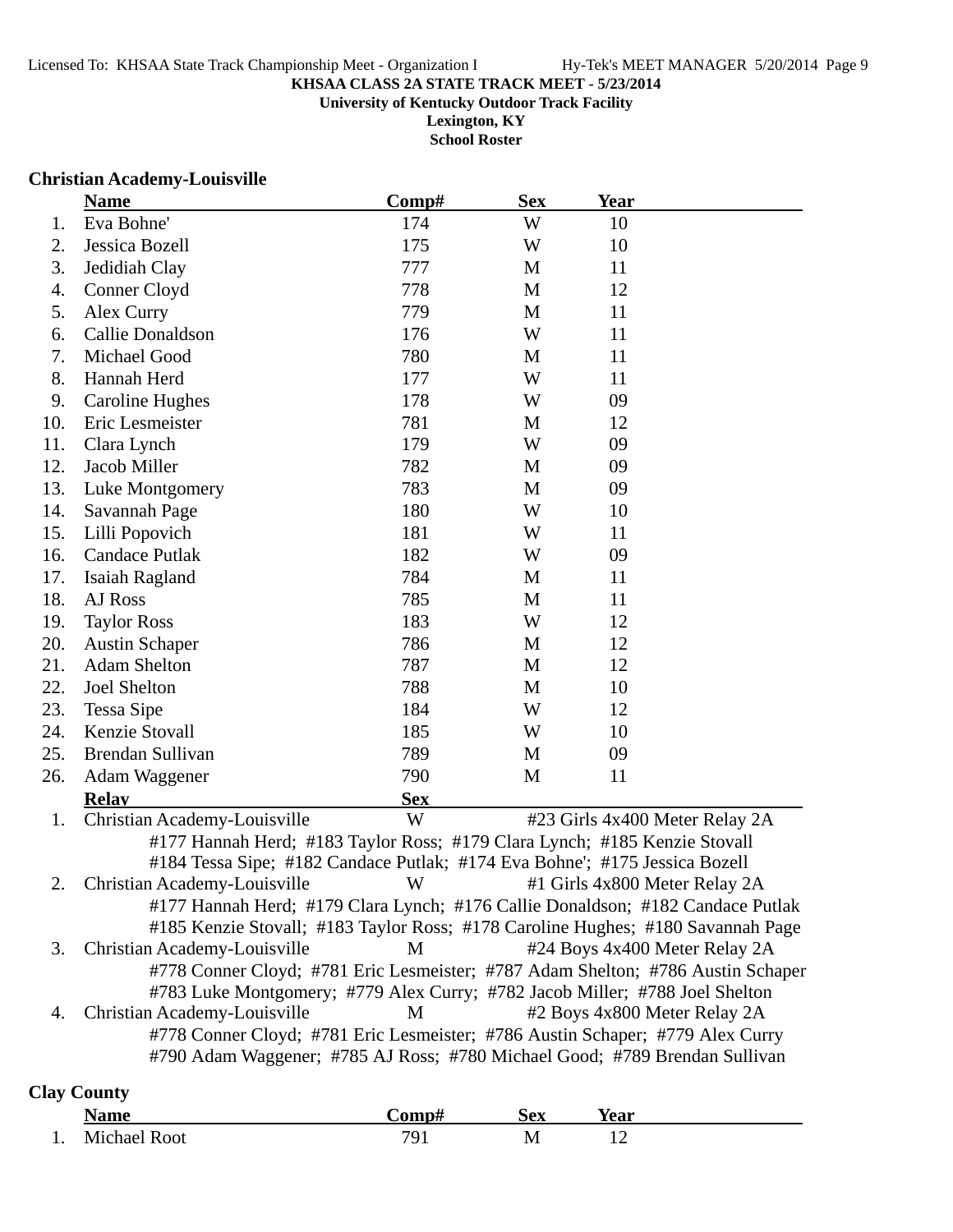**Lexington, KY School Roster**

## **Collins**

|                | <b>Name</b>                                                                                                                                                                                                                                                                                               | Comp#      | <b>Sex</b> | Year                          |                                |
|----------------|-----------------------------------------------------------------------------------------------------------------------------------------------------------------------------------------------------------------------------------------------------------------------------------------------------------|------------|------------|-------------------------------|--------------------------------|
| 1.             | <b>Evonie Daugherty</b>                                                                                                                                                                                                                                                                                   | 186        | W          | 10                            |                                |
| 2.             | Sarah Erhard                                                                                                                                                                                                                                                                                              | 187        | W          | 11                            |                                |
| 3.             | Jacob Hershberger                                                                                                                                                                                                                                                                                         | 792        | M          | 10                            |                                |
| 4.             | Lee Johnson                                                                                                                                                                                                                                                                                               | 188        | W          | 11                            |                                |
| 5.             | Gabriella Karas                                                                                                                                                                                                                                                                                           | 189        | W          | 09                            |                                |
| 6.             | Zantasha King                                                                                                                                                                                                                                                                                             | 190        | W          | 10                            |                                |
| 7.             | <b>Brittany Smith</b>                                                                                                                                                                                                                                                                                     | 191        | W          | 12                            |                                |
| 8.             | Jay Solinger                                                                                                                                                                                                                                                                                              | 793        | M          | 11                            |                                |
|                | <b>Relay</b>                                                                                                                                                                                                                                                                                              | <b>Sex</b> |            |                               |                                |
| $\mathbf{1}$ . | Collins                                                                                                                                                                                                                                                                                                   | W          |            |                               | #11 Girls 4x100 Meter Relay 2A |
|                | #191 Brittany Smith; #190 Zantasha King; #187 Sarah Erhard; #188 Lee Johnson                                                                                                                                                                                                                              |            |            |                               |                                |
|                | #186 Evonie Daugherty;                                                                                                                                                                                                                                                                                    |            |            |                               |                                |
| 2.             | Collins                                                                                                                                                                                                                                                                                                   | W          |            | #7 Girls 4x200 Meter Relay 2A |                                |
|                | $\frac{1}{100}$ $\frac{1}{100}$ $\frac{1}{100}$ $\frac{1}{100}$ $\frac{1}{100}$ $\frac{1}{100}$ $\frac{1}{100}$ $\frac{1}{100}$ $\frac{1}{100}$ $\frac{1}{100}$ $\frac{1}{100}$ $\frac{1}{100}$ $\frac{1}{100}$ $\frac{1}{100}$ $\frac{1}{100}$ $\frac{1}{100}$ $\frac{1}{100}$ $\frac{1}{100}$ $\frac{1$ |            |            |                               |                                |

#191 Brittany Smith; #187 Sarah Erhard; #188 Lee Johnson; #190 Zantasha King #186 Evonie Daugherty;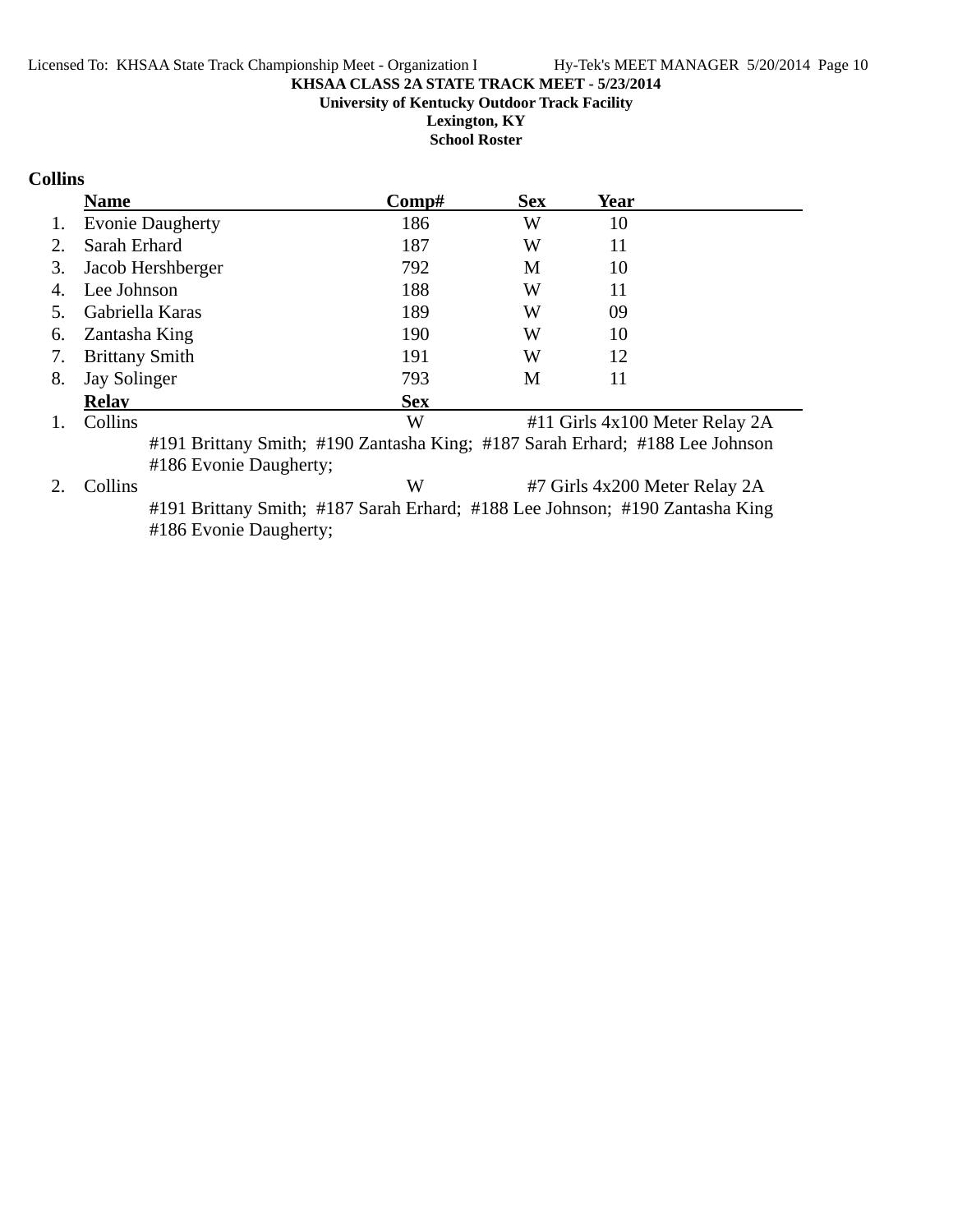**University of Kentucky Outdoor Track Facility**

**Lexington, KY School Roster**

## **Corbin**

|     | <b>Name</b>                                                                         | Comp#      | <b>Sex</b>  | Year                           |                                                                                        |
|-----|-------------------------------------------------------------------------------------|------------|-------------|--------------------------------|----------------------------------------------------------------------------------------|
| 1.  | <b>Connor Akins</b>                                                                 | 794        | M           | 09                             |                                                                                        |
| 2.  | Jake Coppock                                                                        | 795        | $\mathbf M$ | 11                             |                                                                                        |
| 3.  | Jonah French                                                                        | 796        | M           | 09                             |                                                                                        |
| 4.  | <b>Charlotte Hampl</b>                                                              | 192        | W           | 11                             |                                                                                        |
| 5.  | <b>Resse Helton</b>                                                                 | 193        | W           | 08                             |                                                                                        |
| 6.  | Hannah Henegar                                                                      | 194        | W           | 11                             |                                                                                        |
| 7.  | Arynn Hickman                                                                       | 195        | W           | 08                             |                                                                                        |
| 8.  | Danielle Hickman                                                                    | 196        | W           | 10                             |                                                                                        |
| 9.  | Karlee Hickman                                                                      | 197        | W           | 07                             |                                                                                        |
| 10. | Kenny Hopper                                                                        | 797        | M           | 11                             |                                                                                        |
| 11. | Andrew Johnson                                                                      | 798        | M           | 12                             |                                                                                        |
| 12. | Sarah Leger                                                                         | 198        | W           | 09                             |                                                                                        |
| 13. | <b>Hailey Martin</b>                                                                | 199        | W           | 09                             |                                                                                        |
| 14. | William Reedy                                                                       | 799        | M           | 11                             |                                                                                        |
| 15. | <b>Dustin Simpson</b>                                                               | 800        | M           | 10                             |                                                                                        |
| 16. | <b>Bridgette Smallwood</b>                                                          | 200        | W           | 12                             |                                                                                        |
| 17. | Breanna Smith                                                                       | 201        | W           | 09                             |                                                                                        |
| 18. | Corey Taylor                                                                        | 801        | M           | 11                             |                                                                                        |
| 19. | Kaitlyn Waddle                                                                      | 202        | W           | 11                             |                                                                                        |
| 20. | <b>Taylor Waddle</b>                                                                | 802        | M           | 12                             |                                                                                        |
|     | <b>Relay</b>                                                                        | <b>Sex</b> |             |                                |                                                                                        |
| 1.  | Corbin                                                                              | W          |             | #23 Girls 4x400 Meter Relay 2A |                                                                                        |
|     | #196 Danielle Hickman; #199 Hailey Martin; #202 Kaitlyn Waddle; #197 Karlee Hickman |            |             |                                |                                                                                        |
|     | #195 Arynn Hickman; #201 Breanna Smith;                                             |            |             |                                |                                                                                        |
| 2.  | Corbin                                                                              | W          |             | #1 Girls 4x800 Meter Relay 2A  |                                                                                        |
|     |                                                                                     |            |             |                                | #196 Danielle Hickman; #197 Karlee Hickman; #202 Kaitlyn Waddle; #200 Bridgette Smallw |
|     | #199 Hailey Martin; #193 Resse Helton; #198 Sarah Leger;                            |            |             |                                |                                                                                        |
| 3.  | Corbin                                                                              | M          |             | #12 Boys 4x100 Meter Relay 2A  |                                                                                        |
|     | #797 Kenny Hopper; #796 Jonah French; #795 Jake Coppock; #802 Taylor Waddle         |            |             |                                |                                                                                        |
|     | #800 Dustin Simpson; #794 Connor Akins; #799 William Reedy; #801 Corey Taylor       |            |             |                                |                                                                                        |
| 4.  | Corbin                                                                              | M          |             | #8 Boys 4x200 Meter Relay 2A   |                                                                                        |
|     | #797 Kenny Hopper; #796 Jonah French; #795 Jake Coppock; #802 Taylor Waddle         |            |             |                                |                                                                                        |
|     | #800 Dustin Simpson; #794 Connor Akins; #799 William Reedy; #801 Corey Taylor       |            |             |                                |                                                                                        |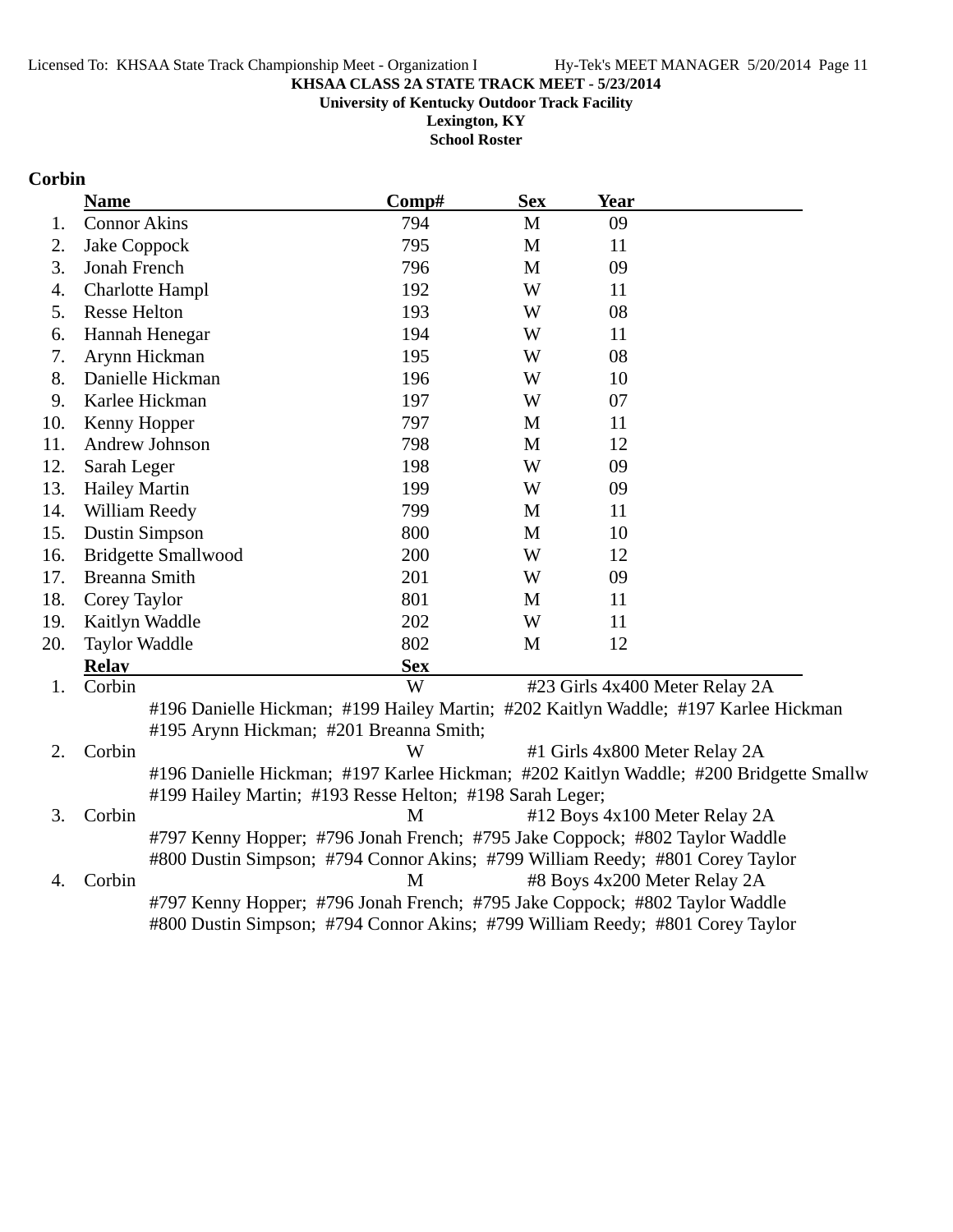**University of Kentucky Outdoor Track Facility**

**Lexington, KY School Roster**

### **Covington Catholic**

|     | <b>Name</b>               | Comp#                                                                                                                                                       | <b>Sex</b> | <u>Year</u>                   |                               |
|-----|---------------------------|-------------------------------------------------------------------------------------------------------------------------------------------------------------|------------|-------------------------------|-------------------------------|
| 1.  | Andrew Beiersdorfer       | 803                                                                                                                                                         | M          | 11                            |                               |
| 2.  | <b>Bradley Couch</b>      | 804                                                                                                                                                         | M          | 12                            |                               |
| 3.  | <b>Colin Cummings</b>     | 805                                                                                                                                                         | M          | 12                            |                               |
| 4.  | Jake Erpenbeck            | 806                                                                                                                                                         | M          | 11                            |                               |
| 5.  | Adam Fischer              | 807                                                                                                                                                         | M          | 12                            |                               |
| 6.  | <b>Jared Flood</b>        | 808                                                                                                                                                         | M          | 11                            |                               |
| 7.  | Luke Foertsch             | 809                                                                                                                                                         | M          | 11                            |                               |
| 8.  | <b>Grant Guenther</b>     | 810                                                                                                                                                         | M          | 11                            |                               |
| 9.  | Chris Holthaus            | 811                                                                                                                                                         | M          | 11                            |                               |
| 10. | Nick Jacobs               | 812                                                                                                                                                         | M          | 10                            |                               |
| 11. | Lee McClure               | 813                                                                                                                                                         | M          | 11                            |                               |
| 12. | Logan McDowell            | 814                                                                                                                                                         | M          | 11                            |                               |
| 13. | <b>Brian Menke</b>        | 815                                                                                                                                                         | M          | 12                            |                               |
| 14. | Sean Panoushek            | 816                                                                                                                                                         | M          | 12                            |                               |
| 15. | John Pieper               | 817                                                                                                                                                         | M          | 12                            |                               |
| 16. | <b>Wyatt Plummer</b>      | 818                                                                                                                                                         | M          | 11                            |                               |
| 17. | Michael Schulte           | 819                                                                                                                                                         | M          | 10                            |                               |
| 18. | Aj Skubak                 | 820                                                                                                                                                         | M          | 12                            |                               |
| 19. | Henry Toebbe              | 821                                                                                                                                                         | M          | 09                            |                               |
| 20. | Jordan Tuemler            | 822                                                                                                                                                         | M          | 09                            |                               |
| 21. | <b>Matthew Turner</b>     | 823                                                                                                                                                         | M          | 10                            |                               |
| 22. | Jake Zimmerman            | 824                                                                                                                                                         | M          | 12                            |                               |
|     | <b>Relav</b>              | <b>Sex</b>                                                                                                                                                  |            |                               |                               |
| 1.  | <b>Covington Catholic</b> | M                                                                                                                                                           |            | #12 Boys 4x100 Meter Relay 2A |                               |
|     |                           | #814 Logan McDowell; #806 Jake Erpenbeck; #821 Henry Toebbe; #813 Lee McClure<br>#822 Jordan Tuemler; #807 Adam Fischer; #818 Wyatt Plummer; #820 Aj Skubak |            |                               |                               |
| 2.  | <b>Covington Catholic</b> | M                                                                                                                                                           |            | #8 Boys 4x200 Meter Relay 2A  |                               |
|     |                           | #814 Logan McDowell; #806 Jake Erpenbeck; #822 Jordan Tuemler; #813 Lee McClure<br>#821 Henry Toebbe; #807 Adam Fischer; #818 Wyatt Plummer; #820 Aj Skubak |            |                               |                               |
| 3.  |                           |                                                                                                                                                             |            |                               |                               |
|     | <b>Covington Catholic</b> | M                                                                                                                                                           |            |                               | #24 Boys 4x400 Meter Relay 2A |

#816 Sean Panoushek; #806 Jake Erpenbeck; #805 Colin Cummings; #820 Aj Skubak 4. Covington Catholic M #2 Boys 4x800 Meter Relay 2A #815 Brian Menke; #805 Colin Cummings; #817 John Pieper; #816 Sean Panoushek

#824 Jake Zimmerman; #804 Bradley Couch; #810 Grant Guenther;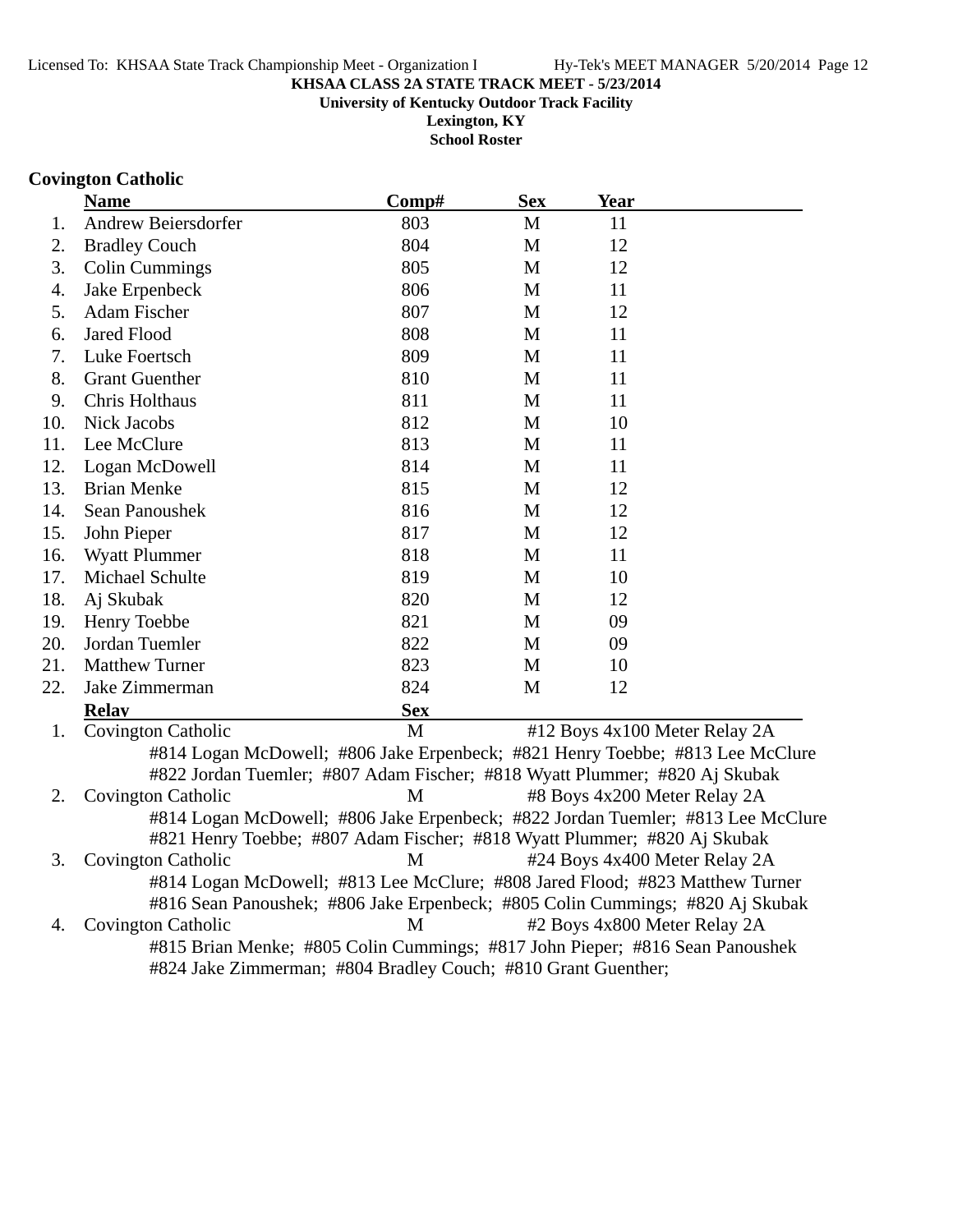**University of Kentucky Outdoor Track Facility**

**Lexington, KY School Roster**

## **Doss**

|    | <b>Name</b>           | Comp#                                                                             | <b>Sex</b> | <b>Year</b>                  |                               |
|----|-----------------------|-----------------------------------------------------------------------------------|------------|------------------------------|-------------------------------|
| 1. | Eric Campbell         | 825                                                                               | M          | 12                           |                               |
| 2. | Dazjon Dukes          | 826                                                                               | M          | 12                           |                               |
| 3. | Elijah Gardner        | 827                                                                               | M          | 12                           |                               |
| 4. | Bryson Kirby          | 828                                                                               | M          | 11                           |                               |
| 5. | Devonta Moffit        | 829                                                                               | M          | 12                           |                               |
| 6. | Joe Muir              | 830                                                                               | M          | 11                           |                               |
| 7. | <b>Keyshon Parris</b> | 831                                                                               | M          | 11                           |                               |
|    | <b>Relay</b>          | <b>Sex</b>                                                                        |            |                              |                               |
|    | <b>Doss</b>           | M                                                                                 |            |                              | #12 Boys 4x100 Meter Relay 2A |
|    |                       | #825 Eric Campbell; #827 Elijah Gardner; #829 Devonta Moffit; #831 Keyshon Parris |            |                              |                               |
|    |                       | #830 Joe Muir; #828 Bryson Kirby; #826 Dazjon Dukes;                              |            |                              |                               |
|    | <b>Doss</b>           | M                                                                                 |            | #8 Boys 4x200 Meter Relay 2A |                               |
|    |                       | #825 Eric Campbell; #827 Elijah Gardner; #831 Keyshon Parris; #829 Devonta Moffit |            |                              |                               |
|    |                       | #830 Joe Muir; #828 Bryson Kirby; #826 Dazjon Dukes;                              |            |                              |                               |

### **East Carter**

|     | <b>Name</b>           | Comp#                                                                               | <b>Sex</b>                    | Year |  |
|-----|-----------------------|-------------------------------------------------------------------------------------|-------------------------------|------|--|
| 1.  | <b>Shannon Bailey</b> | 832                                                                                 | M                             | 09   |  |
| 2.  | Kerrick Burchett      | 833                                                                                 | M                             | 12   |  |
| 3.  | Donald Damron         | 834                                                                                 | M                             | 11   |  |
| 4.  | Macy Dyer             | 203                                                                                 | W                             | 12   |  |
| 5.  | Elijiah Green         | 835                                                                                 | M                             | 12   |  |
| 6.  | <b>Tristen Hall</b>   | 836                                                                                 | M                             | 11   |  |
| 7.  | Mackenzie Holbrook    | 837                                                                                 | M                             | 12   |  |
| 8.  | Logan Morrison        | 838                                                                                 | M                             | 11   |  |
| 9.  | Ben Napier            | 839                                                                                 | M                             | 12   |  |
| 10. | <b>Dustin Sexton</b>  | 840                                                                                 | M                             | 12   |  |
| 11. | Joey Williams         | 841                                                                                 | M                             | 11   |  |
| 12. | <b>Kyle Yates</b>     | 842                                                                                 | M                             | 11   |  |
| 13. | <b>Rob Yates</b>      | 843                                                                                 | M                             | 09   |  |
|     | <b>Relay</b>          | <b>Sex</b>                                                                          |                               |      |  |
|     | <b>East Carter</b>    | M                                                                                   | #24 Boys 4x400 Meter Relay 2A |      |  |
|     |                       | #833 Kerrick Burchett; #837 Mackenzie Holbrook; #839 Ben Napier; #840 Dustin Sexton |                               |      |  |

#834 Donald Damron; #838 Logan Morrison; #835 Elijiah Green; #836 Tristen Hall 2. East Carter M  $\#2$  Boys 4x800 Meter Relay 2A #840 Dustin Sexton; #833 Kerrick Burchett; #841 Joey Williams; #839 Ben Napier #832 Shannon Bailey; #835 Elijiah Green; #842 Kyle Yates; #843 Rob Yates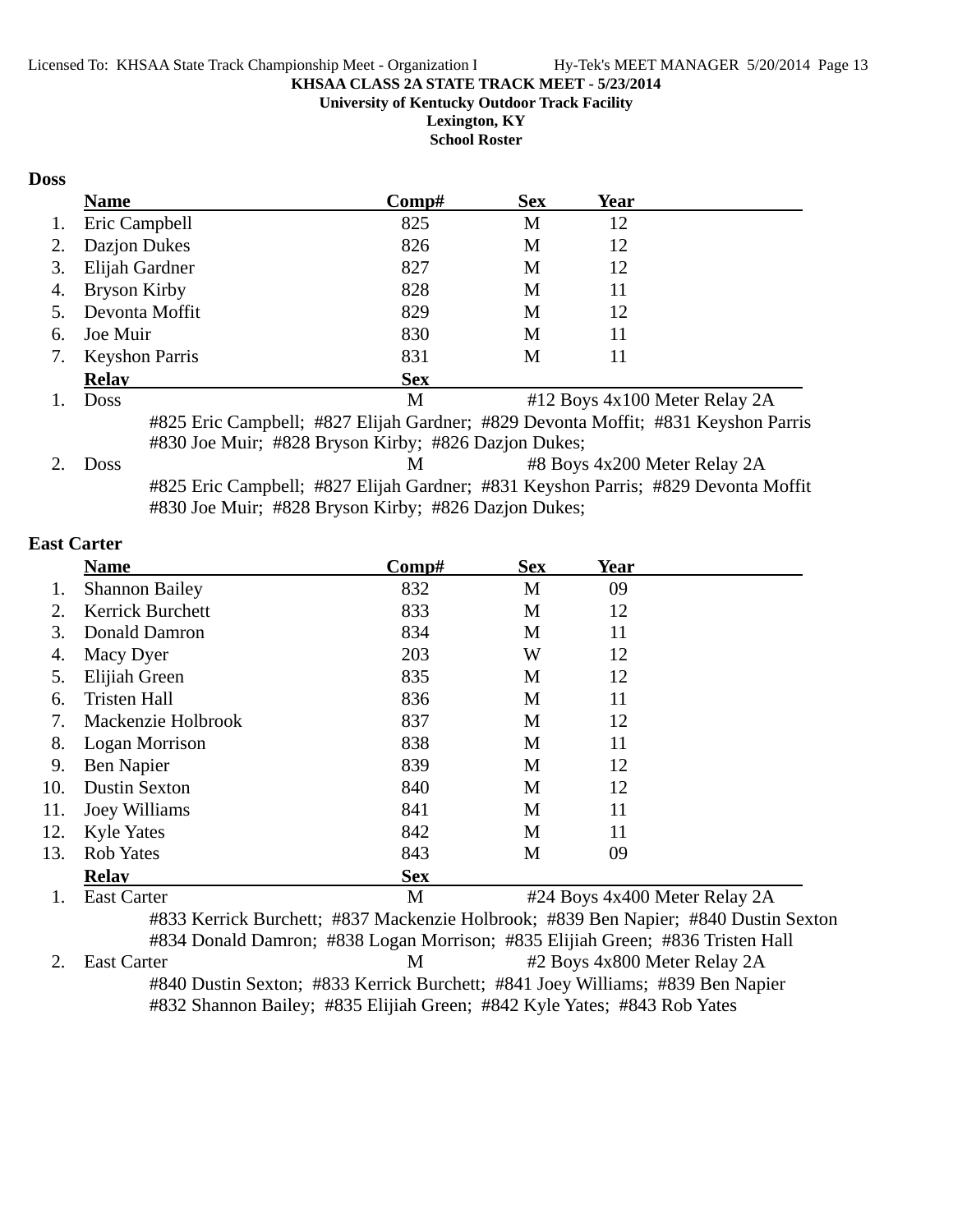**University of Kentucky Outdoor Track Facility**

**Lexington, KY**

**School Roster**

## **East Ridge**

|    | <b>Name</b>         | Comp#      | <b>Sex</b> | Year                          |  |
|----|---------------------|------------|------------|-------------------------------|--|
| 1. | <b>Josh Epling</b>  | 844        | M          | 12                            |  |
| 2. | Michael Fields      | 845        | М          | 11                            |  |
| 3. | <b>Caleb Skeens</b> | 846        | M          | 11                            |  |
| 4. | Jacob Skeens        | 847        | M          | 12                            |  |
|    | <b>Relay</b>        | <b>Sex</b> |            |                               |  |
| 1. | East Ridge          | М          |            | #12 Boys 4x100 Meter Relay 2A |  |
|    |                     |            |            |                               |  |

#846 Caleb Skeens; #844 Josh Epling; #847 Jacob Skeens; #845 Michael Fields

### **Edmonson County**

|     | <b>Name</b>             | Comp#      | <b>Sex</b> | <b>Year</b>                   |  |
|-----|-------------------------|------------|------------|-------------------------------|--|
| 1.  | <b>Austin Allen</b>     | 848        | M          | 12                            |  |
| 2.  | Cole Bedwell            | 849        | M          | 11                            |  |
| 3.  | Diara Davis             | 204        | W          | 11                            |  |
| 4.  | <b>Kennady Doyle</b>    | 205        | W          | 10                            |  |
| 5.  | Carlie Lindsey          | 206        | W          | 12                            |  |
| 6.  | Amanda Lovell           | 207        | W          | 11                            |  |
| 7.  | <b>Rylan Moore</b>      | 850        | M          | 10                            |  |
| 8.  | Miranda Russell         | 208        | W          | 10                            |  |
| 9.  | <b>Austin Sasse</b>     | 851        | M          | 10                            |  |
| 10. | Jacob Scott             | 852        | M          | 11                            |  |
| 11. | Jennifer Smith          | 209        | W          | 10                            |  |
| 12. | Jessica Smith           | 210        | W          | 10                            |  |
| 13. | <b>Chance Stockdale</b> | 853        | M          | 11                            |  |
| 14. | Cierra Whitman          | 211        | W          | 10                            |  |
|     | <b>Relav</b>            | <b>Sex</b> |            |                               |  |
| 1.  | <b>Edmonson County</b>  | W          |            | #1 Girls 4x800 Meter Relay 2A |  |

#204 Diara Davis; #210 Jessica Smith; #209 Jennifer Smith; #208 Miranda Russell #207 Amanda Lovell; #205 Kennady Doyle; #211 Cierra Whitman;

2. Edmonson County M #2 Boys 4x800 Meter Relay 2A #848 Austin Allen; #850 Rylan Moore; #851 Austin Sasse; #853 Chance Stockdale #852 Jacob Scott; #849 Cole Bedwell;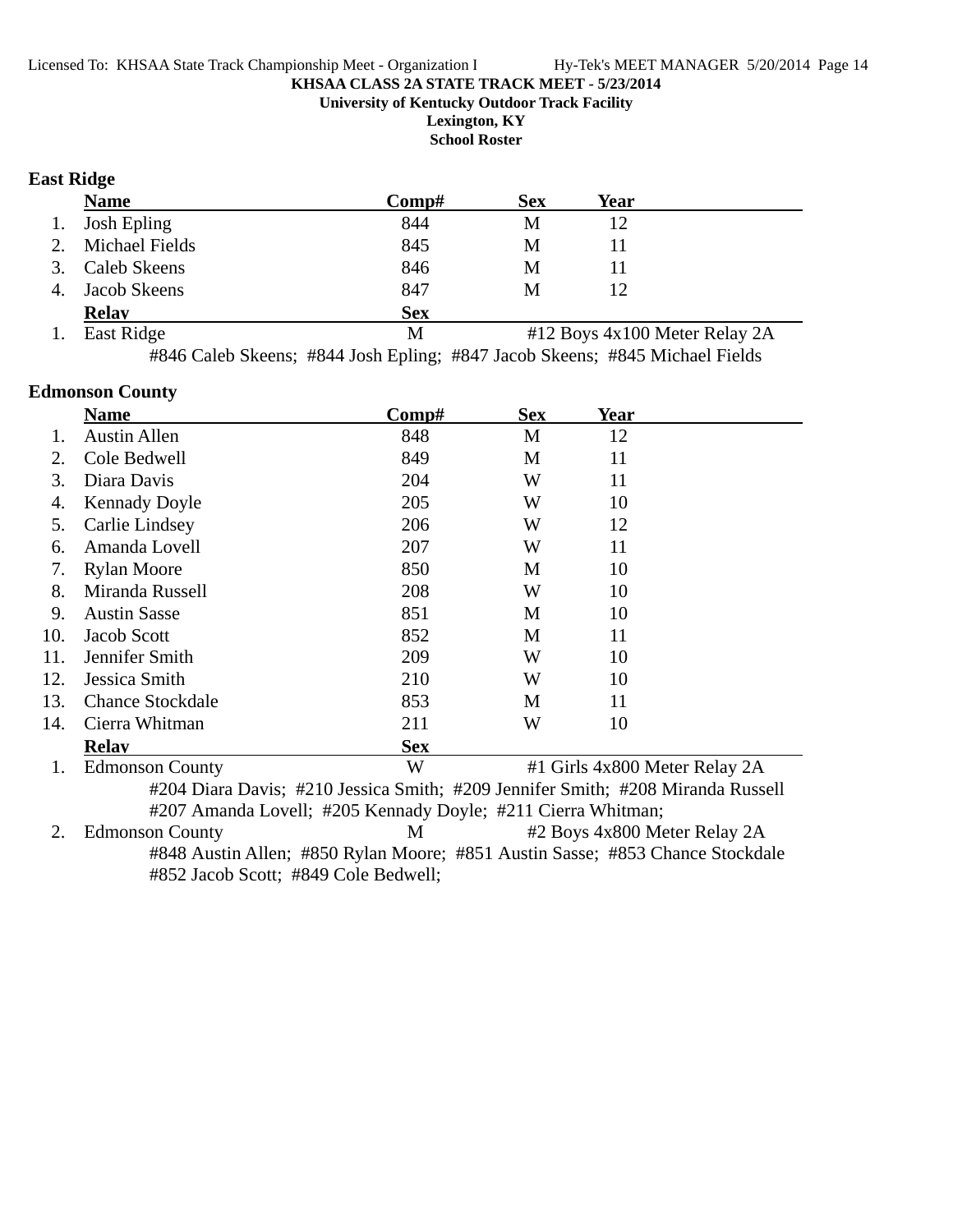**University of Kentucky Outdoor Track Facility**

**Lexington, KY School Roster**

### **Elizabethtown**

|     | <b>Name</b>                  | Comp#      | <b>Sex</b> | <b>Year</b>                   |  |
|-----|------------------------------|------------|------------|-------------------------------|--|
| 1.  | Kyliegh Adams                | 212        | W          | 11                            |  |
| 2.  | Ngozi Akukwe                 | 213        | W          | 10                            |  |
| 3.  | Candela Arias                | 214        | W          | 10                            |  |
| 4.  | <b>Courtney Atcher</b>       | 215        | W          | 11                            |  |
| 5.  | Sarah Been                   | 216        | W          | 07                            |  |
| 6.  | <b>Mikey Doolittle</b>       | 854        | M          | 10                            |  |
| 7.  | Daniel Elder                 | 855        | M          | 11                            |  |
| 8.  | Ahjani Evans                 | 217        | W          | 10                            |  |
| 9.  | <b>Amirr Evans</b>           | 218        | W          | 07                            |  |
| 10. | Hannah Godfrey               | 219        | W          | 12                            |  |
| 11. | Deante Hogan                 | 856        | M          | 10                            |  |
| 12. | Darien Huff                  | 220        | W          | 11                            |  |
| 13. | Savannah Kingery             | 221        | W          | 08                            |  |
| 14. | Taylor Kuklinski             | 222        | W          | 11                            |  |
| 15. | Vika Lawson                  | 223        | W          | 10                            |  |
| 16. | <b>Quinton Manning</b>       | 857        | M          | 10                            |  |
| 17. | <b>Bailey Nall</b>           | 224        | W          | 10                            |  |
| 18. | <b>Kendall Nichols</b>       | 858        | M          | 11                            |  |
| 19. | Merideth Nikirk              | 225        | W          | 07                            |  |
| 20. | Jordan Nuccitelli            | 226        | W          | 10                            |  |
| 21. | <b>Alexander Oestreicher</b> | 859        | M          | 10                            |  |
| 22. | <b>Christopher Owens</b>     | 860        | M          | 11                            |  |
| 23. | Anna Cecile Pepper           | 227        | W          | 12                            |  |
| 24. | <b>Claire Ratliff</b>        | 228        | W          | 10                            |  |
| 25. | Abigail Reding               | 229        | W          | 09                            |  |
| 26. | Juirien Royal                | 861        | M          | 12                            |  |
| 27. | <b>Tianna Smith</b>          | 230        | W          | 11                            |  |
| 28. | Mitchell Deuce Stokan        | 862        | M          | 11                            |  |
| 29. | <b>Charles Warden</b>        | 863        | M          | 11                            |  |
| 30. | James Washington             | 864        | M          | 12                            |  |
| 31. | <b>Guy Williams</b>          | 865        | M          | 11                            |  |
|     | <b>Relay</b>                 | <b>Sex</b> |            |                               |  |
| 1.  | Elizabethtown                | W          |            | #7 Girls 4x200 Meter Relay 2A |  |

#226 Jordan Nuccitelli; #230 Tianna Smith; #222 Taylor Kuklinski; #224 Bailey Nall #215 Courtney Atcher; #212 Kyliegh Adams; #218 Amirr Evans; #217 Ahjani Evans 2. Elizabethtown W #23 Girls 4x400 Meter Relay 2A #228 Claire Ratliff; #226 Jordan Nuccitelli; #218 Amirr Evans; #230 Tianna Smith #221 Savannah Kingery; #215 Courtney Atcher; #224 Bailey Nall; #227 Anna Cecile Pepper 3. Elizabethtown W #1 Girls 4x800 Meter Relay 2A #221 Savannah Kingery; #228 Claire Ratliff; #219 Hannah Godfrey; #230 Tianna Smith #216 Sarah Been; #223 Vika Lawson; #225 Merideth Nikirk; #214 Candela Arias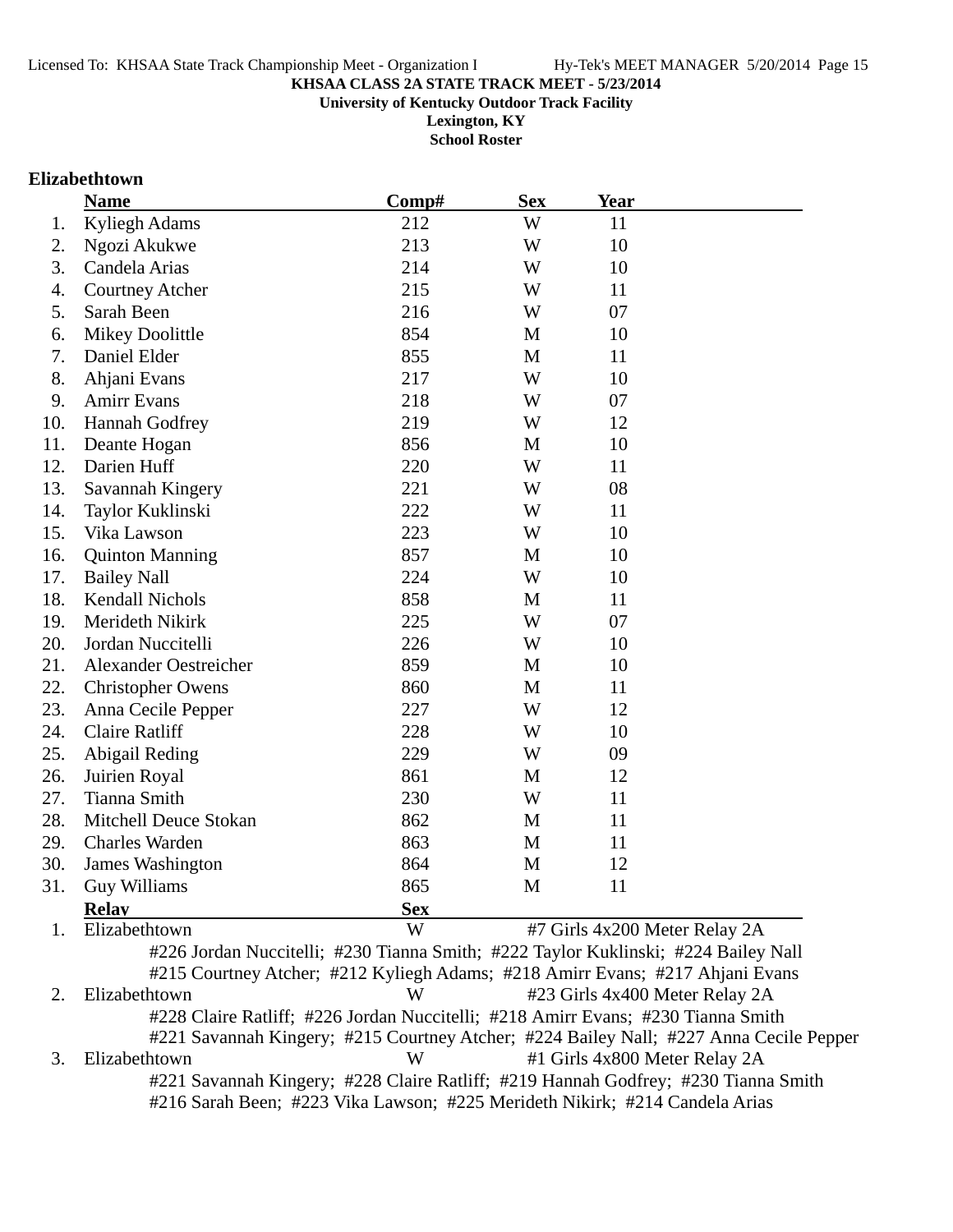**University of Kentucky Outdoor Track Facility**

**Lexington, KY School Roster**

**Elizabethtown**

| <b>Relay</b>  |   | <b>Sex</b>                                                                             |  |
|---------------|---|----------------------------------------------------------------------------------------|--|
| Elizabethtown | M | #8 Boys 4x200 Meter Relay 2A                                                           |  |
|               |   | #855 Daniel Elder; #860 Christopher Owens; #856 Deante Hogan; #858 Kendall Nichols     |  |
|               |   | #857 Quinton Manning; #865 Guy Williams; #859 Alexander Oestreicher;                   |  |
| Elizabethtown | M | #24 Boys 4x400 Meter Relay 2A                                                          |  |
|               |   | #860 Christopher Owens; #856 Deante Hogan; #864 James Washington; #861 Juirien Royal   |  |
|               |   | #863 Charles Warden; #857 Quinton Manning; #865 Guy Williams; #859 Alexander Oestreich |  |

| <b>Sex</b><br>Comp#<br>Year<br><b>Name</b><br><b>Maverick Burnett</b><br>866<br>M<br>11<br>1.<br>Henry Cho<br>867<br>11<br>M<br>2.<br>3.<br>868<br>12<br>Robert Conway<br>M<br><b>Ethan Duncan</b><br>869<br>11<br>M<br>4.<br>231<br>W<br>10<br>5.<br>Abby Fearin<br>Jordan Fidler<br>232<br>W<br>09<br>6.<br>Caleb Hardyman<br>870<br>12<br>7.<br>M<br>8.<br>Jacob Hitch<br>871<br>09<br>M<br><b>Heather Humphries</b><br>233<br>W<br>9.<br>12<br>09<br>234<br>10.<br>Maegan Kordish<br>W<br>Olivia Leet<br>11.<br>235<br>09<br>W<br>Martina Lytle<br>236<br>12.<br>W<br>11<br>13.<br>872<br>11<br>Savon McAdams<br>M<br>14.<br><b>Shelby Moran</b><br>237<br>W<br>10<br>15.<br>238<br>10<br>Julie Perkins<br>W<br>Katie Pfeffer<br>239<br>16.<br>W<br>11<br>17.<br>Jordan Pollitt<br>873<br>11<br>M<br>240<br>18.<br>Mackenzie Purvis<br>W<br>10<br><b>Christen Reid</b><br>241<br>10<br>19.<br>W<br>20.<br><b>Andrew Sargent</b><br>874<br>11<br>M<br>875<br>21.<br>Wilder Williams<br>M<br>11<br><b>Sex</b><br><b>Relav</b><br>W<br>#1 Girls 4x800 Meter Relay 2A<br><b>Fleming County</b><br>1.<br>#231 Abby Fearin; #238 Julie Perkins; #234 Maegan Kordish; #235 Olivia Leet<br>#237 Shelby Moran; #232 Jordan Fidler; #239 Katie Pfeffer; #241 Christen Reid<br>M<br>#8 Boys 4x200 Meter Relay 2A<br>2.<br><b>Fleming County</b> | <b>Fleming County</b> |  |  |
|------------------------------------------------------------------------------------------------------------------------------------------------------------------------------------------------------------------------------------------------------------------------------------------------------------------------------------------------------------------------------------------------------------------------------------------------------------------------------------------------------------------------------------------------------------------------------------------------------------------------------------------------------------------------------------------------------------------------------------------------------------------------------------------------------------------------------------------------------------------------------------------------------------------------------------------------------------------------------------------------------------------------------------------------------------------------------------------------------------------------------------------------------------------------------------------------------------------------------------------------------------------------------------------------------------------------------------------|-----------------------|--|--|
|                                                                                                                                                                                                                                                                                                                                                                                                                                                                                                                                                                                                                                                                                                                                                                                                                                                                                                                                                                                                                                                                                                                                                                                                                                                                                                                                          |                       |  |  |
|                                                                                                                                                                                                                                                                                                                                                                                                                                                                                                                                                                                                                                                                                                                                                                                                                                                                                                                                                                                                                                                                                                                                                                                                                                                                                                                                          |                       |  |  |
|                                                                                                                                                                                                                                                                                                                                                                                                                                                                                                                                                                                                                                                                                                                                                                                                                                                                                                                                                                                                                                                                                                                                                                                                                                                                                                                                          |                       |  |  |
|                                                                                                                                                                                                                                                                                                                                                                                                                                                                                                                                                                                                                                                                                                                                                                                                                                                                                                                                                                                                                                                                                                                                                                                                                                                                                                                                          |                       |  |  |
|                                                                                                                                                                                                                                                                                                                                                                                                                                                                                                                                                                                                                                                                                                                                                                                                                                                                                                                                                                                                                                                                                                                                                                                                                                                                                                                                          |                       |  |  |
|                                                                                                                                                                                                                                                                                                                                                                                                                                                                                                                                                                                                                                                                                                                                                                                                                                                                                                                                                                                                                                                                                                                                                                                                                                                                                                                                          |                       |  |  |
|                                                                                                                                                                                                                                                                                                                                                                                                                                                                                                                                                                                                                                                                                                                                                                                                                                                                                                                                                                                                                                                                                                                                                                                                                                                                                                                                          |                       |  |  |
|                                                                                                                                                                                                                                                                                                                                                                                                                                                                                                                                                                                                                                                                                                                                                                                                                                                                                                                                                                                                                                                                                                                                                                                                                                                                                                                                          |                       |  |  |
|                                                                                                                                                                                                                                                                                                                                                                                                                                                                                                                                                                                                                                                                                                                                                                                                                                                                                                                                                                                                                                                                                                                                                                                                                                                                                                                                          |                       |  |  |
|                                                                                                                                                                                                                                                                                                                                                                                                                                                                                                                                                                                                                                                                                                                                                                                                                                                                                                                                                                                                                                                                                                                                                                                                                                                                                                                                          |                       |  |  |
|                                                                                                                                                                                                                                                                                                                                                                                                                                                                                                                                                                                                                                                                                                                                                                                                                                                                                                                                                                                                                                                                                                                                                                                                                                                                                                                                          |                       |  |  |
|                                                                                                                                                                                                                                                                                                                                                                                                                                                                                                                                                                                                                                                                                                                                                                                                                                                                                                                                                                                                                                                                                                                                                                                                                                                                                                                                          |                       |  |  |
|                                                                                                                                                                                                                                                                                                                                                                                                                                                                                                                                                                                                                                                                                                                                                                                                                                                                                                                                                                                                                                                                                                                                                                                                                                                                                                                                          |                       |  |  |
|                                                                                                                                                                                                                                                                                                                                                                                                                                                                                                                                                                                                                                                                                                                                                                                                                                                                                                                                                                                                                                                                                                                                                                                                                                                                                                                                          |                       |  |  |
|                                                                                                                                                                                                                                                                                                                                                                                                                                                                                                                                                                                                                                                                                                                                                                                                                                                                                                                                                                                                                                                                                                                                                                                                                                                                                                                                          |                       |  |  |
|                                                                                                                                                                                                                                                                                                                                                                                                                                                                                                                                                                                                                                                                                                                                                                                                                                                                                                                                                                                                                                                                                                                                                                                                                                                                                                                                          |                       |  |  |
|                                                                                                                                                                                                                                                                                                                                                                                                                                                                                                                                                                                                                                                                                                                                                                                                                                                                                                                                                                                                                                                                                                                                                                                                                                                                                                                                          |                       |  |  |
|                                                                                                                                                                                                                                                                                                                                                                                                                                                                                                                                                                                                                                                                                                                                                                                                                                                                                                                                                                                                                                                                                                                                                                                                                                                                                                                                          |                       |  |  |
|                                                                                                                                                                                                                                                                                                                                                                                                                                                                                                                                                                                                                                                                                                                                                                                                                                                                                                                                                                                                                                                                                                                                                                                                                                                                                                                                          |                       |  |  |
|                                                                                                                                                                                                                                                                                                                                                                                                                                                                                                                                                                                                                                                                                                                                                                                                                                                                                                                                                                                                                                                                                                                                                                                                                                                                                                                                          |                       |  |  |
|                                                                                                                                                                                                                                                                                                                                                                                                                                                                                                                                                                                                                                                                                                                                                                                                                                                                                                                                                                                                                                                                                                                                                                                                                                                                                                                                          |                       |  |  |
|                                                                                                                                                                                                                                                                                                                                                                                                                                                                                                                                                                                                                                                                                                                                                                                                                                                                                                                                                                                                                                                                                                                                                                                                                                                                                                                                          |                       |  |  |
|                                                                                                                                                                                                                                                                                                                                                                                                                                                                                                                                                                                                                                                                                                                                                                                                                                                                                                                                                                                                                                                                                                                                                                                                                                                                                                                                          |                       |  |  |
|                                                                                                                                                                                                                                                                                                                                                                                                                                                                                                                                                                                                                                                                                                                                                                                                                                                                                                                                                                                                                                                                                                                                                                                                                                                                                                                                          |                       |  |  |
|                                                                                                                                                                                                                                                                                                                                                                                                                                                                                                                                                                                                                                                                                                                                                                                                                                                                                                                                                                                                                                                                                                                                                                                                                                                                                                                                          |                       |  |  |
|                                                                                                                                                                                                                                                                                                                                                                                                                                                                                                                                                                                                                                                                                                                                                                                                                                                                                                                                                                                                                                                                                                                                                                                                                                                                                                                                          |                       |  |  |
| #866 Maverick Burnett; #873 Jordan Pollitt; #869 Ethan Duncan; #875 Wilder Williams                                                                                                                                                                                                                                                                                                                                                                                                                                                                                                                                                                                                                                                                                                                                                                                                                                                                                                                                                                                                                                                                                                                                                                                                                                                      |                       |  |  |

#871 Jacob Hitch; #872 Savon McAdams; #867 Henry Cho; #870 Caleb Hardyman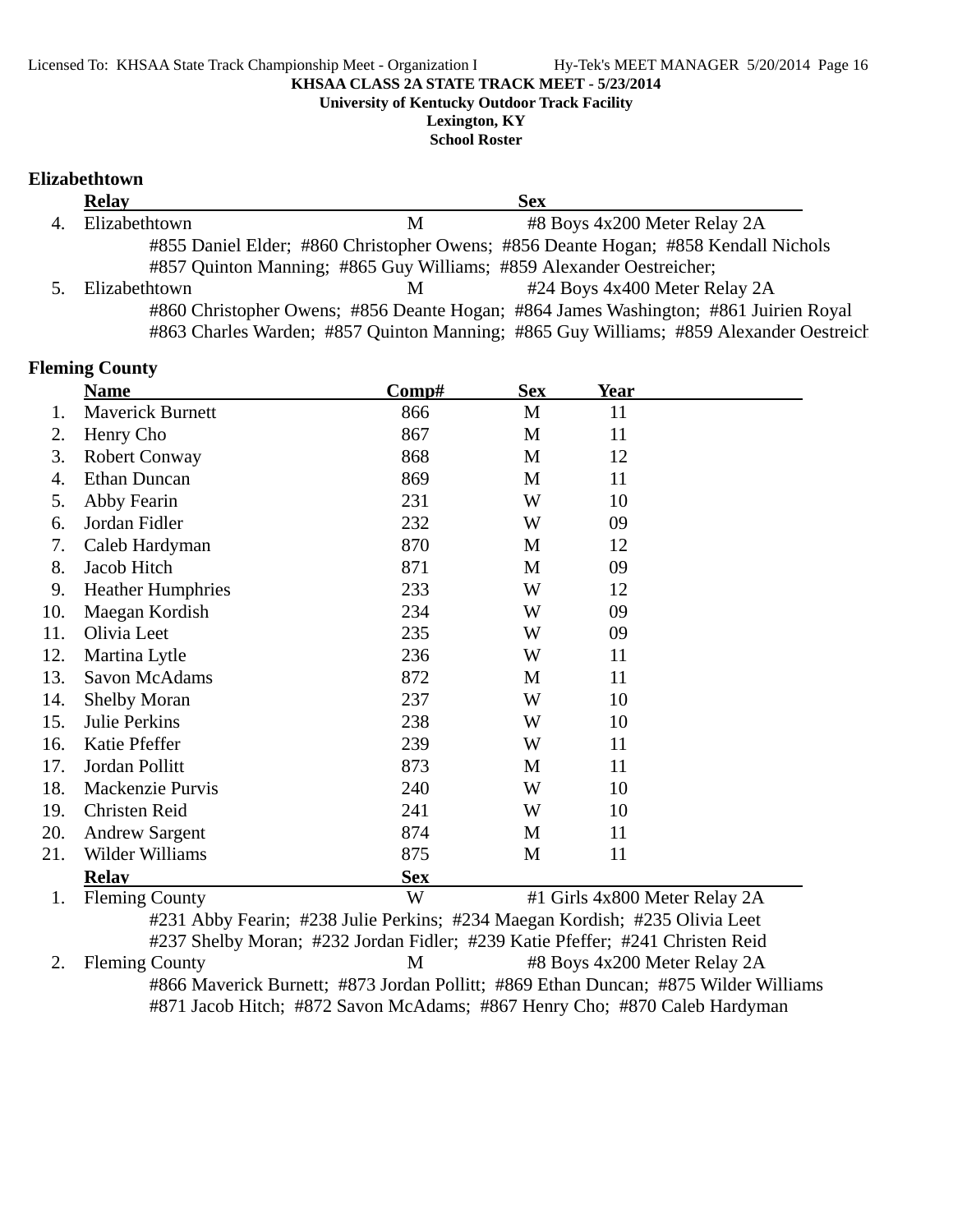**University of Kentucky Outdoor Track Facility**

**Lexington, KY School Roster**

## **Fort Campbell**

|     | <b>Name</b>                                                                                                                                              | Comp#      | <b>Sex</b>   | Year                          |                                                                                          |
|-----|----------------------------------------------------------------------------------------------------------------------------------------------------------|------------|--------------|-------------------------------|------------------------------------------------------------------------------------------|
| 1.  | Jahret Alexis                                                                                                                                            | 876        | M            | 10                            |                                                                                          |
| 2.  | Kaylin Anderson                                                                                                                                          | 242        | W            | 12                            |                                                                                          |
| 3.  | <b>Christian Berry</b>                                                                                                                                   | 877        | M            | 11                            |                                                                                          |
| 4.  | Megan Blais                                                                                                                                              | 243        | W            | 10                            |                                                                                          |
| 5.  | <b>Nygell Bradley</b>                                                                                                                                    | 878        | M            | 12                            |                                                                                          |
| 6.  | Rikkie Clark                                                                                                                                             | 244        | W            | 08                            |                                                                                          |
| 7.  | Laquell Coleman                                                                                                                                          | 879        | M            | 11                            |                                                                                          |
| 8.  | Nighgell Davidson                                                                                                                                        | 880        | M            | 12                            |                                                                                          |
| 9.  | Alex Edwards                                                                                                                                             | 881        | M            | 08                            |                                                                                          |
| 10. | Dylan Edwards                                                                                                                                            | 882        | M            | 08                            |                                                                                          |
| 11. | Ishali Fournier                                                                                                                                          | 245        | W            | 11                            |                                                                                          |
| 12. | Nia Gibbs-Francis                                                                                                                                        | 246        | W            | 11                            |                                                                                          |
| 13. | Jordan Hardy                                                                                                                                             | 247        | W            | 08                            |                                                                                          |
| 14. | <b>Tyler Hardy</b>                                                                                                                                       | 248        | W            | 10                            |                                                                                          |
| 15. | Dascha Hix                                                                                                                                               | 249        | W            | 11                            |                                                                                          |
| 16. | Jonathan Jethroe                                                                                                                                         | 883        | M            | 11                            |                                                                                          |
| 17. | <b>Channing Minich</b>                                                                                                                                   | 250        | W            | 11                            |                                                                                          |
| 18. | <b>Bryan Mouton</b>                                                                                                                                      | 884        | M            | 09                            |                                                                                          |
| 19. | Mercedes Nicholson                                                                                                                                       | 251        | W            | 10                            |                                                                                          |
| 20. | <b>Sydney Parker</b>                                                                                                                                     | 252        | W            | 11                            |                                                                                          |
| 21. | Marquez Rolenger                                                                                                                                         | 885        | M            | 12                            |                                                                                          |
| 22. | Jameelah Shamburger                                                                                                                                      | 253        | W            | 11                            |                                                                                          |
| 23. | Davante Smith                                                                                                                                            | 886        | M            | 12                            |                                                                                          |
| 24. | Zack Syester                                                                                                                                             | 887        | $\mathbf{M}$ | 12                            |                                                                                          |
| 25. | Jessicka Tucker                                                                                                                                          | 254        | W            | 11                            |                                                                                          |
| 26. | Paige Updike                                                                                                                                             | 255        | W            | 10                            |                                                                                          |
| 27. | Isaiah Washington                                                                                                                                        | 888        | M            | 12                            |                                                                                          |
| 28. | <b>Ashley Wesley</b>                                                                                                                                     | 256        | W            | 11                            |                                                                                          |
|     | <b>Relay</b>                                                                                                                                             | <b>Sex</b> |              |                               |                                                                                          |
| 1.  | Fort Campbell                                                                                                                                            | W          |              |                               | #11 Girls 4x100 Meter Relay 2A                                                           |
|     |                                                                                                                                                          |            |              |                               | #254 Jessicka Tucker; #253 Jameelah Shamburger; #245 Ishali Fournier; #251 Mercedes Nich |
|     | #256 Ashley Wesley; #249 Dascha Hix;                                                                                                                     |            |              |                               |                                                                                          |
| 2.  | <b>Fort Campbell</b>                                                                                                                                     | W          |              | #7 Girls 4x200 Meter Relay 2A |                                                                                          |
|     |                                                                                                                                                          |            |              |                               | #254 Jessicka Tucker; #256 Ashley Wesley; #245 Ishali Fournier; #251 Mercedes Nicholson  |
|     | #253 Jameelah Shamburger; #249 Dascha Hix;                                                                                                               |            |              |                               |                                                                                          |
| 3.  | Fort Campbell                                                                                                                                            | W          |              |                               | #23 Girls 4x400 Meter Relay 2A                                                           |
|     |                                                                                                                                                          |            |              |                               | #246 Nia Gibbs-Francis; #242 Kaylin Anderson; #251 Mercedes Nicholson; #256 Ashley Wes   |
|     | #245 Ishali Fournier; #254 Jessicka Tucker; #249 Dascha Hix;                                                                                             |            |              |                               |                                                                                          |
| 4.  | <b>Fort Campbell</b>                                                                                                                                     | W          |              | #1 Girls 4x800 Meter Relay 2A |                                                                                          |
|     | #242 Kaylin Anderson; #252 Sydney Parker; #243 Megan Blais; #248 Tyler Hardy<br>#255 Paige Updike; #244 Rikkie Clark; #247 Jordan Hardy;                 |            |              |                               |                                                                                          |
| 5.  | Fort Campbell                                                                                                                                            | M          |              |                               | #12 Boys 4x100 Meter Relay 2A                                                            |
|     | #877 Christian Berry; #878 Nygell Bradley; #883 Jonathan Jethroe; #879 Laquell Coleman<br>#886 Davante Smith; #888 Isaiah Washington; #881 Alex Edwards; |            |              |                               |                                                                                          |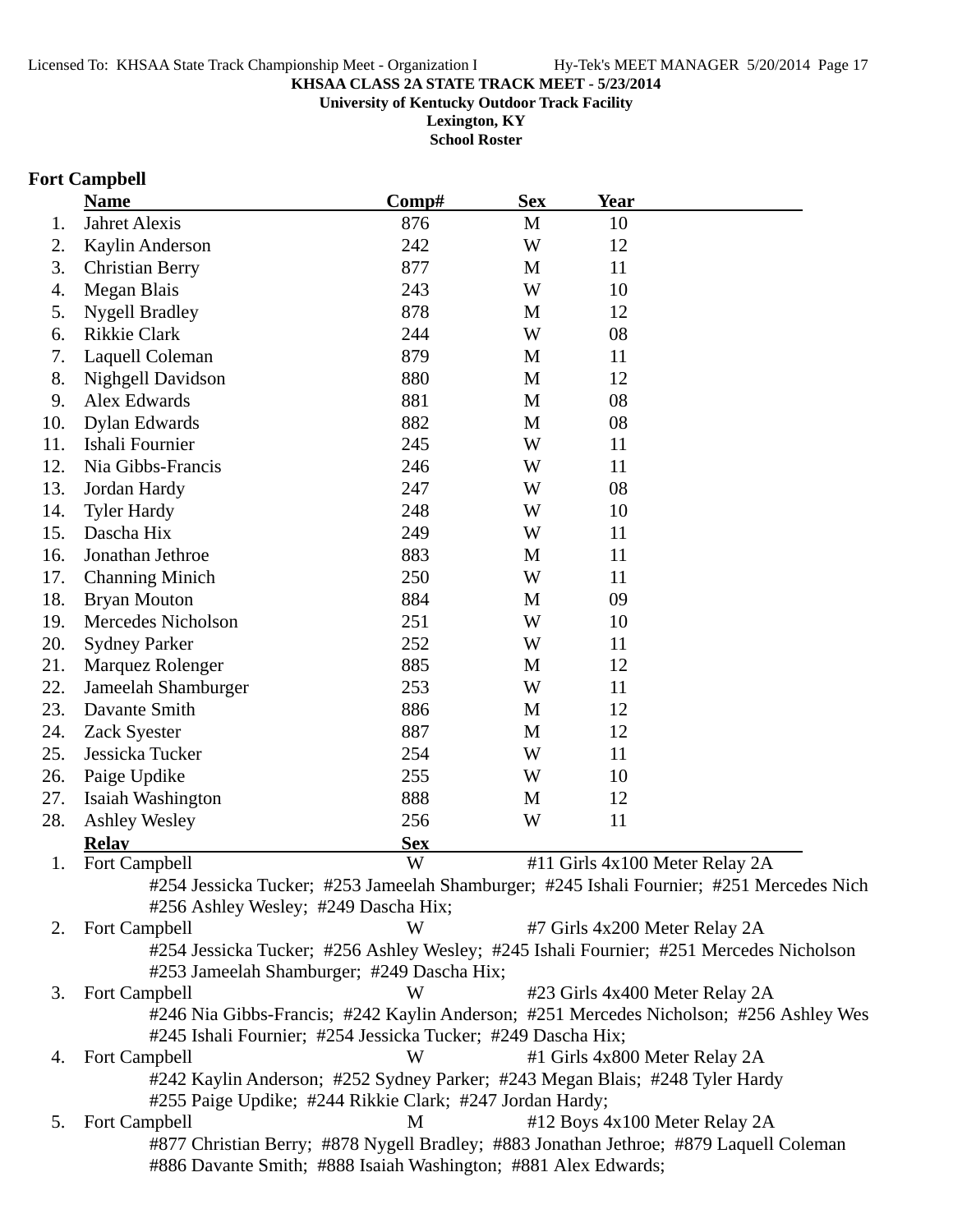**University of Kentucky Outdoor Track Facility**

**Lexington, KY School Roster**

## **Fort Campbell**

| <b>Relay</b>         |                                                              | <b>Sex</b>                    |                                                                                          |
|----------------------|--------------------------------------------------------------|-------------------------------|------------------------------------------------------------------------------------------|
| 6. Fort Campbell     | M                                                            | #8 Boys 4x200 Meter Relay 2A  |                                                                                          |
|                      |                                                              |                               | #878 Nygell Bradley; #883 Jonathan Jethroe; #888 Isaiah Washington; #879 Laquell Coleman |
|                      | #886 Davante Smith; #877 Christian Berry; #881 Alex Edwards; |                               |                                                                                          |
| <b>Fort Campbell</b> | M                                                            | #24 Boys 4x400 Meter Relay 2A |                                                                                          |
|                      |                                                              |                               | #878 Nygell Bradley; #880 Nighgell Davidson; #885 Marquez Rolenger; #886 Davante Smith   |
|                      | #884 Bryan Mouton; #879 Laquell Coleman; #881 Alex Edwards;  |                               |                                                                                          |

## **Franklin County**

|     | <b>Name</b>            | Comp#      | <b>Sex</b> | Year                           |  |
|-----|------------------------|------------|------------|--------------------------------|--|
|     | Lexi Abbott            | 257        | W          | 08                             |  |
| 2.  | Kerrigan Brown         | 258        | W          | 10                             |  |
| 3.  | Kristen Ellis          | 259        | W          | 11                             |  |
| 4.  | Charisma Haynes        | 260        | W          | 12                             |  |
| 5.  | <b>Ashley Lawhorn</b>  | 261        | W          | 10                             |  |
| 6.  | Kirsten Pilcher        | 262        | W          | 10                             |  |
| 7.  | Kara Runkle            | 263        | W          | 11                             |  |
| 8.  | Ayannah Taylor         | 264        | W          | 10                             |  |
| 9.  | Kerry Taylor           | 265        | W          | 10                             |  |
| 10. | Kiana White            | 266        | W          | 12                             |  |
|     | <b>Relay</b>           | <b>Sex</b> |            |                                |  |
|     | <b>Franklin County</b> | W          |            | #23 Girls 4x400 Meter Relay 2A |  |

#260 Charisma Haynes; #261 Ashley Lawhorn; #262 Kirsten Pilcher; #265 Kerry Taylor #264 Ayannah Taylor; #263 Kara Runkle; #257 Lexi Abbott; #266 Kiana White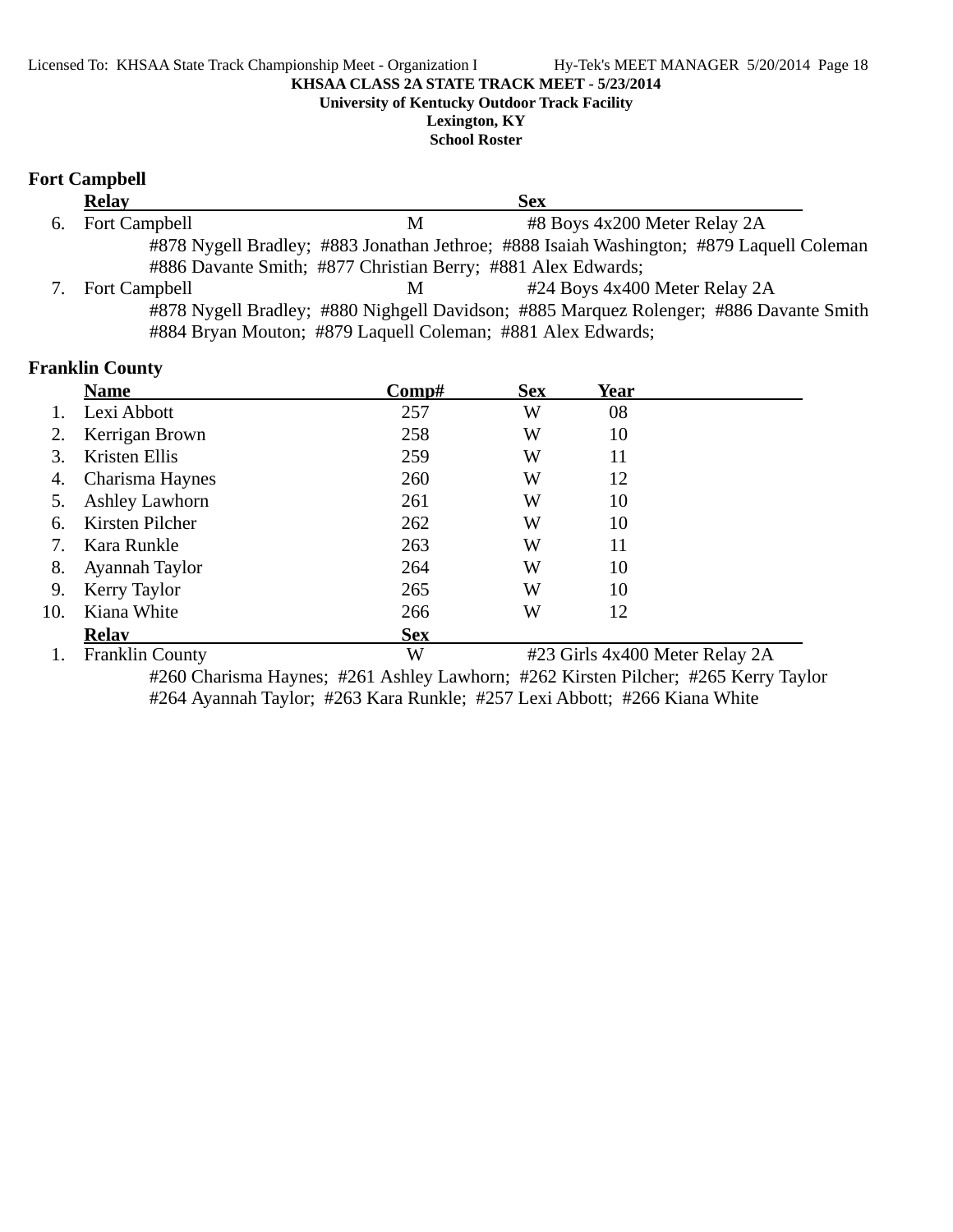**Lexington, KY School Roster**

### **Franklin-Simpson**

|     | <b>Name</b>             | Comp#      | <b>Sex</b> | Year                           |  |
|-----|-------------------------|------------|------------|--------------------------------|--|
|     | La Kayla Atkins         | 267        | W          | 10                             |  |
| 2.  | Logan Cardwell          | 889        | M          | 12                             |  |
| 3.  | Mackensie Dailey        | 268        | W          | 10                             |  |
| 4.  | Tiara Gamble            | 269        | W          | 12                             |  |
| 5.  | <b>Sydney Gooch</b>     | 270        | W          | 12                             |  |
| 6.  | Isiah Hall              | 890        | M          | 10                             |  |
| 7.  | Keyshawn Hammonds       | 891        | M          | 09                             |  |
| 8.  | <b>Joseph Hawkins</b>   | 892        | M          | 12                             |  |
| 9.  | Kalen Ray               | 893        | M          | 10                             |  |
| 10. | <b>Marquiez Robbins</b> | 894        | M          | 12                             |  |
| 11. | <b>Alex Saxton</b>      | 895        | M          | 12                             |  |
| 12. | <b>Kourtney Turner</b>  | 271        | W          | 09                             |  |
|     | <b>Relay</b>            | <b>Sex</b> |            |                                |  |
|     | Franklin-Simpson        | W          |            | #11 Girls 4x100 Meter Relay 2A |  |

#267 La Kayla Atkins; #269 Tiara Gamble; #270 Sydney Gooch; #268 Mackensie Dailey #271 Kourtney Turner;

2. Franklin-Simpson M #12 Boys 4x100 Meter Relay 2A #893 Kalen Ray; #895 Alex Saxton; #890 Isiah Hall; #894 Marquiez Robbins #891 Keyshawn Hammonds;

### **Garrard County**

| <b>Name</b>       | Comp# | Sex | Year |  |
|-------------------|-------|-----|------|--|
| 1. Tyler Anderson | 896   | M   |      |  |
| 2. Cole Grecco    | 897   | М   |      |  |
|                   |       |     |      |  |

### **Greenup County**

|    | <b>Name</b>           | Comp#      | <b>Sex</b> | Year |         |
|----|-----------------------|------------|------------|------|---------|
| 1. | Kayleigh Carver       | 272        | W          | 09   |         |
|    | <b>Brittany Hales</b> | 273        | W          | 12   |         |
| 3. | Cara Jorio            | 274        | W          | 12   |         |
| 4. | Sarah Kibbey          | 275        | W          | 12   |         |
| 5. | Angel Logan           | 276        | W          | 10   |         |
| 6. | <b>Ashton Quillen</b> | 277        | W          | 11   |         |
|    | <b>Relay</b>          | <b>Sex</b> |            |      |         |
|    | __                    | ---        |            |      | _ _ _ _ |

1. Greenup County W #11 Girls 4x100 Meter Relay 2A

#272 Kayleigh Carver; #273 Brittany Hales; #275 Sarah Kibbey; #276 Angel Logan #277 Ashton Quillen;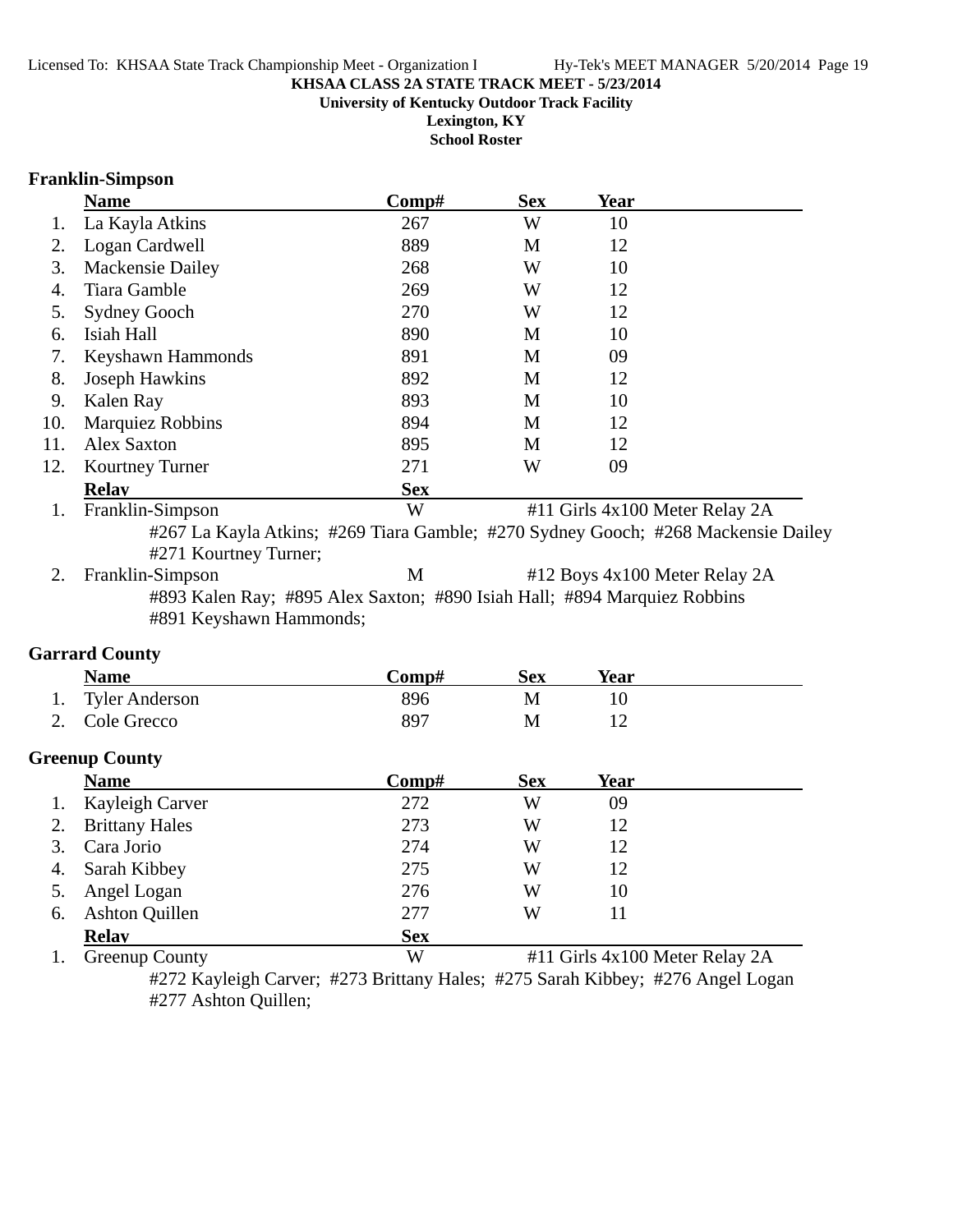**University of Kentucky Outdoor Track Facility**

**Lexington, KY School Roster**

## **Harrison County**

|     | <b>Name</b>                                                            | Comp#      | <b>Sex</b> | <u>Year</u>                    |  |
|-----|------------------------------------------------------------------------|------------|------------|--------------------------------|--|
| 1.  | Amelia Bolin                                                           | 278        | W          | 10                             |  |
| 2.  | <b>Taylor Bolin</b>                                                    | 898        | M          | 12                             |  |
| 3.  | <b>Colton Burus</b>                                                    | 899        | M          | 10                             |  |
| 4.  | <b>Grant Carr</b>                                                      | 900        | M          | 12                             |  |
| 5.  | <b>Haley Carr</b>                                                      | 279        | W          | 12                             |  |
| 6.  | <b>Kassidy Cook</b>                                                    | 280        | W          | 11                             |  |
| 7.  | Sarah Doyle                                                            | 281        | W          | 09                             |  |
| 8.  | Keshon Gilkey                                                          | 901        | M          | 09                             |  |
| 9.  | Levi Hunt                                                              | 902        | M          | 09                             |  |
| 10. | Jeffrey Hunter                                                         | 903        | M          | 12                             |  |
| 11. | Justin Hunter                                                          | 904        | M          | 12                             |  |
| 12. | Austin Jackson                                                         | 905        | M          | 09                             |  |
| 13. | <b>Tyler Jackson</b>                                                   | 906        | M          | 09                             |  |
| 14. | <b>Brock Jenkins</b>                                                   | 907        | M          | 10                             |  |
| 15. | Kayla Joy                                                              | 282        | W          | 12                             |  |
| 16. | Jordan Kenney                                                          | 908        | M          | 11                             |  |
| 17. | Mia Lail                                                               | 283        | W          | 11                             |  |
| 18. | Mary Levi                                                              | 284        | W          | 10                             |  |
| 19. | Tamara Lunsford                                                        | 285        | W          | 10                             |  |
| 20. | <b>Tarah Martin</b>                                                    | 286        | W          | 10                             |  |
| 21. | <b>Caylin Mattox</b>                                                   | 287        | W          | 12                             |  |
| 22. | Corey Moore                                                            | 909        | M          | 10                             |  |
| 23. | <b>Scott Moore</b>                                                     | 910        | M          | 10                             |  |
| 24. | <b>Andrew Norfleet</b>                                                 | 911        | M          | 11                             |  |
| 25. | Derek Nunnelley                                                        | 912        | M          | 11                             |  |
| 26. | <b>Shane Palmer</b>                                                    | 913        | M          | 10                             |  |
| 27. | <b>Chandlyr Puckett</b>                                                | 288        | W          | 09                             |  |
| 28. | Jordan Ramirez                                                         | 914        | M          | 12                             |  |
| 29. | <b>Mason Ritchie</b>                                                   | 915        | M          | 12                             |  |
| 30. | <b>Austin Short</b>                                                    | 916        | M          | 11                             |  |
| 31. | <b>Deshon Talbott</b>                                                  | 917        | M          | 12                             |  |
| 32. | <b>Hannah Thomas</b>                                                   | 289        | W          | 11                             |  |
| 33. | Dominic Walker                                                         | 918        | M          | 12                             |  |
| 34. | Malcom Walker                                                          | 919        | M          | 09                             |  |
| 35. | Javon Wiliams                                                          | 920        | M          | 10                             |  |
|     | <b>Relay</b>                                                           | <b>Sex</b> |            |                                |  |
| 1.  | <b>Harrison County</b>                                                 | W          |            | #11 Girls 4x100 Meter Relay 2A |  |
|     | #287 Caylin Mattox; #279 Haley Carr; #289 Hannah Thomas; #283 Mia Lail |            |            |                                |  |

#284 Mary Levi; #278 Amelia Bolin; #288 Chandlyr Puckett; #281 Sarah Doyle 2. Harrison County W #7 Girls 4x200 Meter Relay 2A #287 Caylin Mattox; #279 Haley Carr; #289 Hannah Thomas; #283 Mia Lail #286 Tarah Martin; #278 Amelia Bolin; #288 Chandlyr Puckett; #281 Sarah Doyle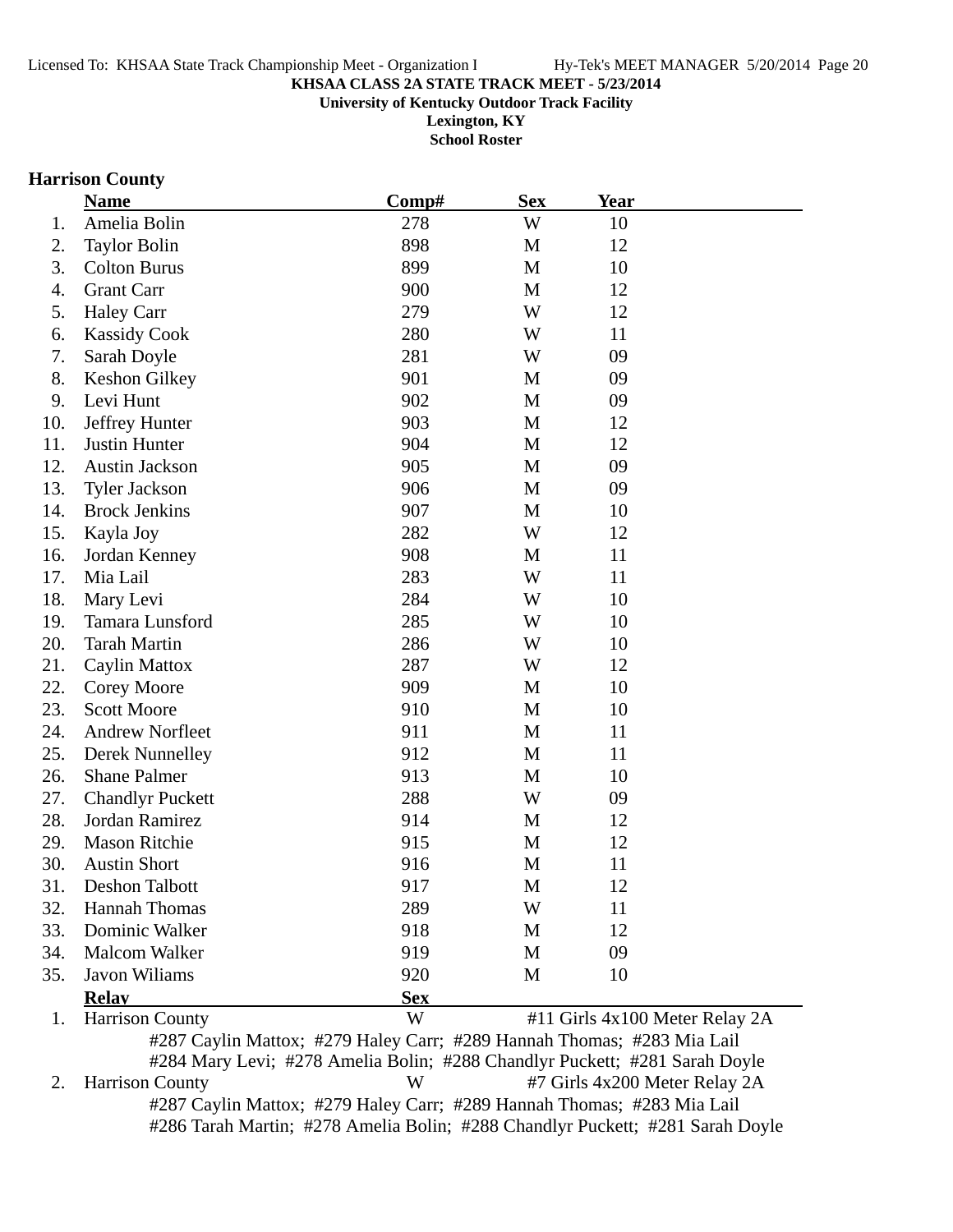#### Licensed To: KHSAA State Track Championship Meet - Organization I Hy-Tek's MEET MANAGER 5/20/2014 Page 21

#### **KHSAA CLASS 2A STATE TRACK MEET - 5/23/2014**

**University of Kentucky Outdoor Track Facility**

**Lexington, KY School Roster**

### **Harrison County**

|    | <b>Relay</b>                                                     |              | <b>Sex</b>                                                                      |
|----|------------------------------------------------------------------|--------------|---------------------------------------------------------------------------------|
| 3. | <b>Harrison County</b>                                           | W            | #23 Girls 4x400 Meter Relay 2A                                                  |
|    |                                                                  |              | #278 Amelia Bolin; #289 Hannah Thomas; #284 Mary Levi; #286 Tarah Martin        |
|    |                                                                  |              | #288 Chandlyr Puckett; #282 Kayla Joy; #279 Haley Carr; #285 Tamara Lunsford    |
| 4. | <b>Harrison County</b>                                           | W            | #1 Girls 4x800 Meter Relay 2A                                                   |
|    |                                                                  |              | #278 Amelia Bolin; #282 Kayla Joy; #284 Mary Levi; #286 Tarah Martin            |
|    | #285 Tamara Lunsford; #288 Chandlyr Puckett; #289 Hannah Thomas; |              |                                                                                 |
|    | 5. Harrison County                                               | M            | #12 Boys 4x100 Meter Relay 2A                                                   |
|    |                                                                  |              | #908 Jordan Kenney; #917 Deshon Talbott; #904 Justin Hunter; #920 Javon Wiliams |
|    |                                                                  |              | #901 Keshon Gilkey; #903 Jeffrey Hunter; #919 Malcom Walker; #906 Tyler Jackson |
|    | 6. Harrison County                                               | $\mathbf{M}$ | #8 Boys 4x200 Meter Relay 2A                                                    |
|    |                                                                  |              | #919 Malcom Walker; #904 Justin Hunter; #908 Jordan Kenney; #920 Javon Wiliams  |
|    |                                                                  |              | #912 Derek Nunnelley; #917 Deshon Talbott; #902 Levi Hunt; #911 Andrew Norfleet |
| 7. | <b>Harrison County</b>                                           | M            | #2 Boys 4x800 Meter Relay 2A                                                    |
|    |                                                                  |              | #900 Grant Carr; #913 Shane Palmer; #907 Brock Jenkins; #916 Austin Short       |
|    |                                                                  |              | #910 Scott Moore; #905 Austin Jackson; #914 Jordan Ramirez; #909 Corey Moore    |

### **Hart County**

|    | <b>Name</b>             | Comp#      | <b>Sex</b> | Year                          |  |
|----|-------------------------|------------|------------|-------------------------------|--|
| 1. | Chyl Crenshaw           | 921        | М          | 09                            |  |
| 2. | <b>Forrest Ferguson</b> | 922        | M          | 12                            |  |
| 3. | <b>Shandon Hampton</b>  | 923        | M          | 10                            |  |
| 4. | Darren Lynn             | 924        | M          |                               |  |
| 5. | <b>Kendall West</b>     | 925        | M          |                               |  |
|    | <b>Relav</b>            | <b>Sex</b> |            |                               |  |
|    | <b>Hart County</b>      | M          |            | #12 Boys 4x100 Meter Relay 2A |  |

#923 Shandon Hampton; #924 Darren Lynn; #925 Kendall West; #922 Forrest Ferguson #921 Chyl Crenshaw;

2. Hart County M #8 Boys 4x200 Meter Relay 2A #923 Shandon Hampton; #924 Darren Lynn; #925 Kendall West; #922 Forrest Ferguson #921 Chyl Crenshaw;

### **Henry County**

|    | <b>Name</b>            | Comp# | <b>Sex</b> | Year |
|----|------------------------|-------|------------|------|
|    | <b>Patrick Cravens</b> | 926   | M          | 10   |
|    | 2. Connor Finley       | 927   | M          | 10   |
|    | 3. Sara Finley         | 290   | W          | 09   |
| 4. | Cathryn Fischer        | 291   | W          | 12   |
|    | Cameron Johnson        | 928   | M          | 10   |
| 6. | <b>Eddie Jones</b>     | 929   | M          |      |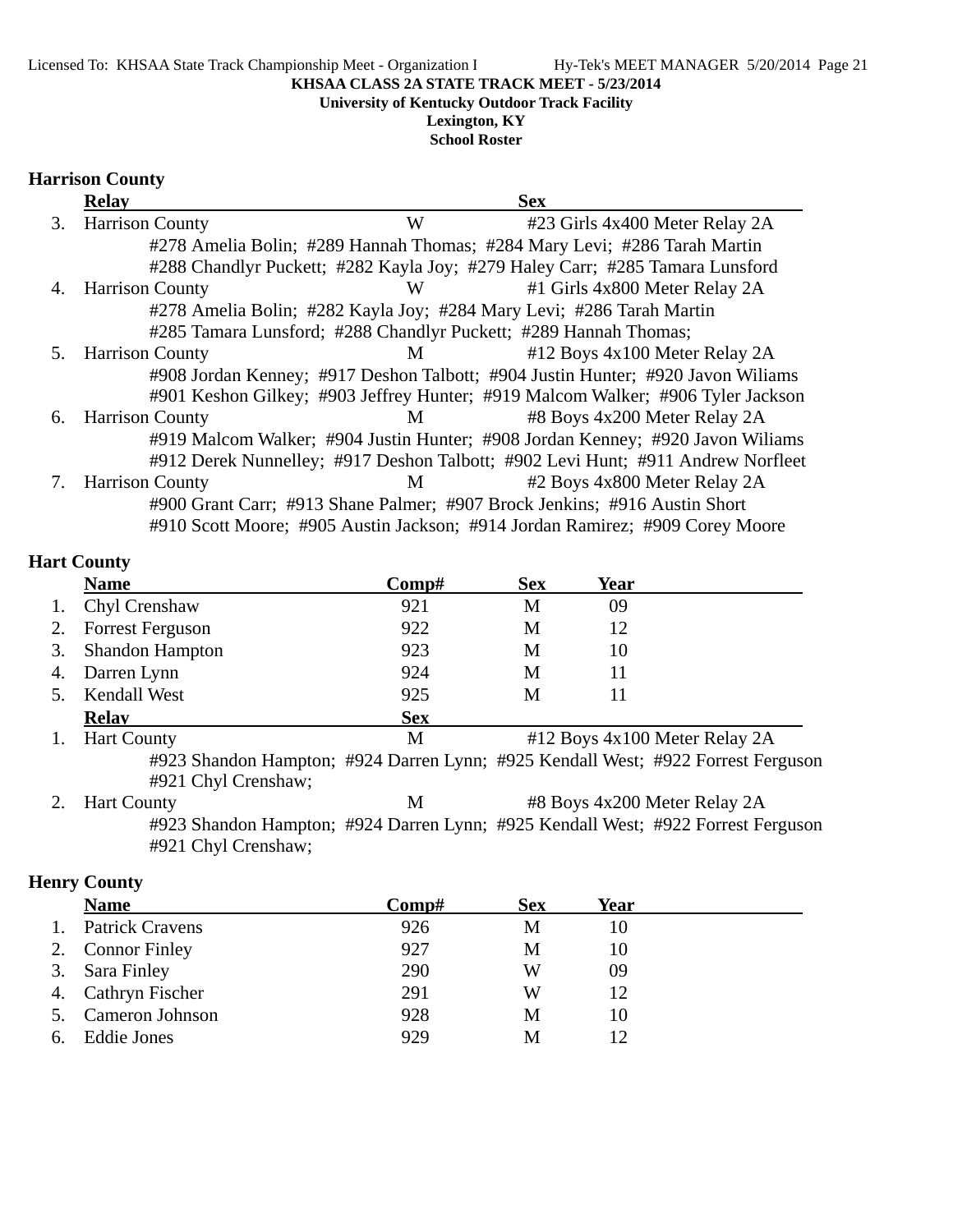**University of Kentucky Outdoor Track Facility**

**Lexington, KY School Roster**

### **Highlands**

|     | <b>Name</b>                                                                           | Comp#      | <b>Sex</b> | <b>Year</b>                    |  |
|-----|---------------------------------------------------------------------------------------|------------|------------|--------------------------------|--|
| 1.  | Will Backscheider                                                                     | 930        | M          | 10                             |  |
| 2.  | Paige Dauer                                                                           | 292        | W          | 12                             |  |
| 3.  | Devin Dupont                                                                          | 931        | M          | 11                             |  |
| 4.  | Kelsey Etherton                                                                       | 293        | W          | 12                             |  |
| 5.  | <b>Chloe Gastright</b>                                                                | 294        | W          | 09                             |  |
| 6.  | <b>Matthew Gray</b>                                                                   | 932        | M          | 10                             |  |
| 7.  | <b>Ryan Greene</b>                                                                    | 933        | M          | 12                             |  |
| 8.  | Beth Ann Griffith                                                                     | 295        | W          | 09                             |  |
| 9.  | John Michael Griffith                                                                 | 934        | M          | 12                             |  |
| 10. | Isabelle Ison                                                                         | 296        | W          | 09                             |  |
| 11. | Hank Johnson                                                                          | 935        | M          | 10                             |  |
| 12. | Lauren Jourdan                                                                        | 297        | W          | 09                             |  |
| 13. | Nick Kendall                                                                          | 936        | M          | 10                             |  |
| 14. | Larken Laur                                                                           | 298        | W          | 10                             |  |
| 15. | <b>Geoffery Mearns</b>                                                                | 937        | M          | 10                             |  |
| 16. | <b>Molly Mearns</b>                                                                   | 299        | W          | 10                             |  |
| 17. | Lauren Ossege                                                                         | 300        | W          | 10                             |  |
| 18. | <b>Sydney Ossege</b>                                                                  | 301        | W          | 09                             |  |
| 19. | <b>Addie Parris</b>                                                                   | 302        | W          | 09                             |  |
| 20. | Jackson Paul                                                                          | 938        | M          | 10                             |  |
| 21. | <b>Jared Pulsfort</b>                                                                 | 939        | M          | 09                             |  |
| 22. | Mikayla Reichert                                                                      | 303        | W          | 10                             |  |
| 23. | Megan Reynolds                                                                        | 304        | W          | 10                             |  |
| 24. | Hannah Schenck                                                                        | 305        | W          | 11                             |  |
| 25. | Kylie Schuerman                                                                       | 306        | W          | 11                             |  |
| 26. | Noah Sellers                                                                          | 940        | M          | 10                             |  |
| 27. | <b>Ethan Shuley</b>                                                                   | 941        | M          | 10                             |  |
| 28. | James Smith                                                                           | 942        | M          | 11                             |  |
| 29. | <b>Cody Stamper</b>                                                                   | 943        | M          | 10                             |  |
| 30. | Sophie Steppe                                                                         | 307        | W          | 08                             |  |
| 31. | <b>Frances Tracy</b>                                                                  | 308        | W          | 12                             |  |
| 32. | Alex Veneman                                                                          | 944        | M          | 11                             |  |
| 33. | Ben Zeigler                                                                           | 945        | M          | 10                             |  |
|     | <b>Relay</b>                                                                          | <b>Sex</b> |            |                                |  |
| 1.  | Highlands                                                                             | W          |            | #7 Girls 4x200 Meter Relay 2A  |  |
|     | #293 Kelsey Etherton; #295 Beth Ann Griffith; #304 Megan Reynolds; #307 Sophie Steppe |            |            |                                |  |
|     | #301 Sydney Ossege; #302 Addie Parris; #308 Frances Tracy;                            |            |            |                                |  |
| 2.  | Highlands                                                                             | W          |            | #23 Girls 4x400 Meter Relay 2A |  |

#307 Sophie Steppe; #293 Kelsey Etherton; #295 Beth Ann Griffith; #301 Sydney Ossege #292 Paige Dauer; #308 Frances Tracy;

3. Highlands W #1 Girls 4x800 Meter Relay 2A #292 Paige Dauer; #301 Sydney Ossege; #308 Frances Tracy; #300 Lauren Ossege #294 Chloe Gastright; #307 Sophie Steppe; #299 Molly Mearns;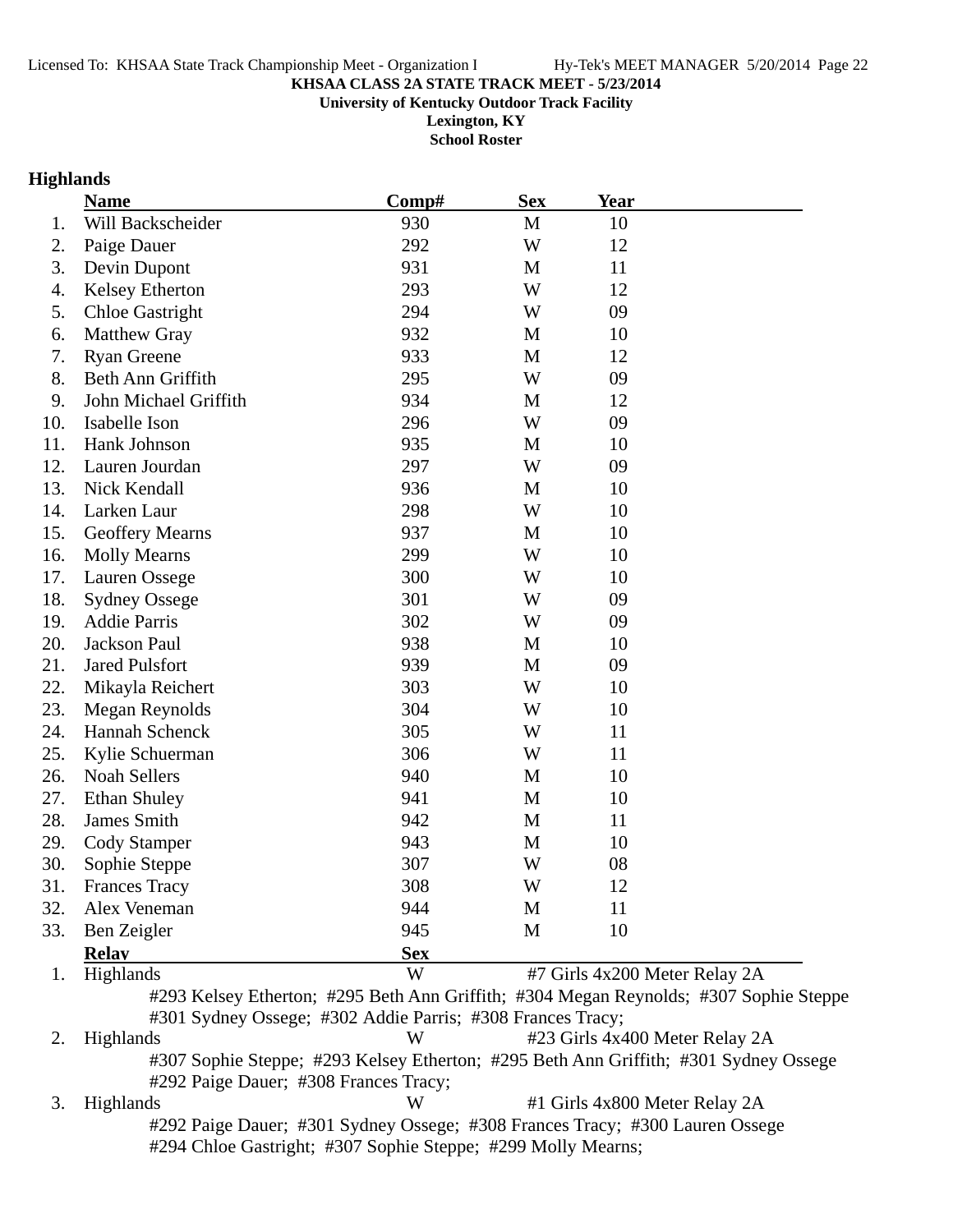**University of Kentucky Outdoor Track Facility**

**Lexington, KY School Roster**

## **Highlands**

|    | <b>Relay</b>     |   | <b>Sex</b>                                                                               |  |
|----|------------------|---|------------------------------------------------------------------------------------------|--|
| 4. | Highlands        | М | #8 Boys 4x200 Meter Relay 2A                                                             |  |
|    |                  |   | #931 Devin Dupont; #939 Jared Pulsfort; #943 Cody Stamper; #936 Nick Kendall             |  |
|    |                  |   | #933 Ryan Greene; #935 Hank Johnson; #945 Ben Zeigler; #944 Alex Veneman                 |  |
|    | <b>Highlands</b> | M | #24 Boys 4x400 Meter Relay 2A                                                            |  |
|    |                  |   | #931 Devin Dupont; #939 Jared Pulsfort; #944 Alex Veneman; #934 John Michael Griffith    |  |
|    |                  |   | #932 Matthew Gray; #940 Noah Sellers; #943 Cody Stamper; #933 Ryan Greene                |  |
| 6. | <b>Highlands</b> | M | #2 Boys 4x800 Meter Relay 2A                                                             |  |
|    |                  |   | #930 Will Backscheider; #932 Matthew Gray; #941 Ethan Shuley; #934 John Michael Griffith |  |
|    |                  |   | #937 Geoffery Mearns; #938 Jackson Paul; #933 Ryan Greene; #942 James Smith              |  |

## **Holmes**

|     | <b>Name</b>                                                                         | Comp#      | <b>Sex</b> | <b>Year</b> |                                                                                      |
|-----|-------------------------------------------------------------------------------------|------------|------------|-------------|--------------------------------------------------------------------------------------|
| 1.  | Terry Boykin                                                                        | 946        | M          | 09          |                                                                                      |
| 2.  | Devin Bradford                                                                      | 947        | M          | 11          |                                                                                      |
| 3.  | <b>Brian Dickerson</b>                                                              | 948        | M          | 11          |                                                                                      |
| 4.  | <b>Robert Freeman</b>                                                               | 949        | M          | 12          |                                                                                      |
| 5.  | Gabrielle Harris                                                                    | 309        | W          | 11          |                                                                                      |
| 6.  | Olivia Harris                                                                       | 310        | W          | 10          |                                                                                      |
| 7.  | Denisha Jackson                                                                     | 311        | W          | 09          |                                                                                      |
| 8.  | Cameron Johnson                                                                     | 950        | M          | 12          |                                                                                      |
| 9.  | Latavia Keith                                                                       | 312        | W          | 08          |                                                                                      |
| 10. | Anna List                                                                           | 313        | W          | 08          |                                                                                      |
| 11. | <b>Taelor London</b>                                                                | 314        | W          | 11          |                                                                                      |
| 12. | Kwasi Ragan                                                                         | 951        | M          | 11          |                                                                                      |
| 13. | Deja Robinson                                                                       | 315        | W          | 09          |                                                                                      |
| 14. | Janie Simmons                                                                       | 316        | W          | 10          |                                                                                      |
| 15. | Jaynice Stovall                                                                     | 317        | W          | 09          |                                                                                      |
| 16. | <b>Freddie Vickers</b>                                                              | 952        | M          | 11          |                                                                                      |
| 17. | Freddie Wardlaw                                                                     | 953        | M          | 12          |                                                                                      |
| 18. | JY                                                                                  | 954        | M          | 09          |                                                                                      |
|     | <b>Relav</b>                                                                        | <b>Sex</b> |            |             |                                                                                      |
| 1.  | Holmes                                                                              | W          |            |             | #11 Girls 4x100 Meter Relay 2A                                                       |
|     | #315 Deja Robinson; #310 Olivia Harris; #317 Jaynice Stovall; #312 Latavia Keith    |            |            |             |                                                                                      |
|     | #314 Taelor London; #309 Gabrielle Harris; #316 Janie Simmons; #311 Denisha Jackson |            |            |             |                                                                                      |
| 2.  | Holmes                                                                              | W          |            |             | #7 Girls 4x200 Meter Relay 2A                                                        |
|     | #315 Deja Robinson; #317 Jaynice Stovall; #311 Denisha Jackson; #312 Latavia Keith  |            |            |             |                                                                                      |
|     | #313 Anna List; #309 Gabrielle Harris; #316 Janie Simmons; #310 Olivia Harris       |            |            |             |                                                                                      |
| 3.  | Holmes                                                                              | M          |            |             | #8 Boys 4x200 Meter Relay 2A                                                         |
|     |                                                                                     |            |            |             | #952 Freddie Vickers; #947 Devin Bradford; #953 Freddie Wardlaw; #949 Robert Freeman |
|     | #951 Kwasi Ragan; #946 Terry Boykin; #948 Brian Dickerson; #954 J Y                 |            |            |             |                                                                                      |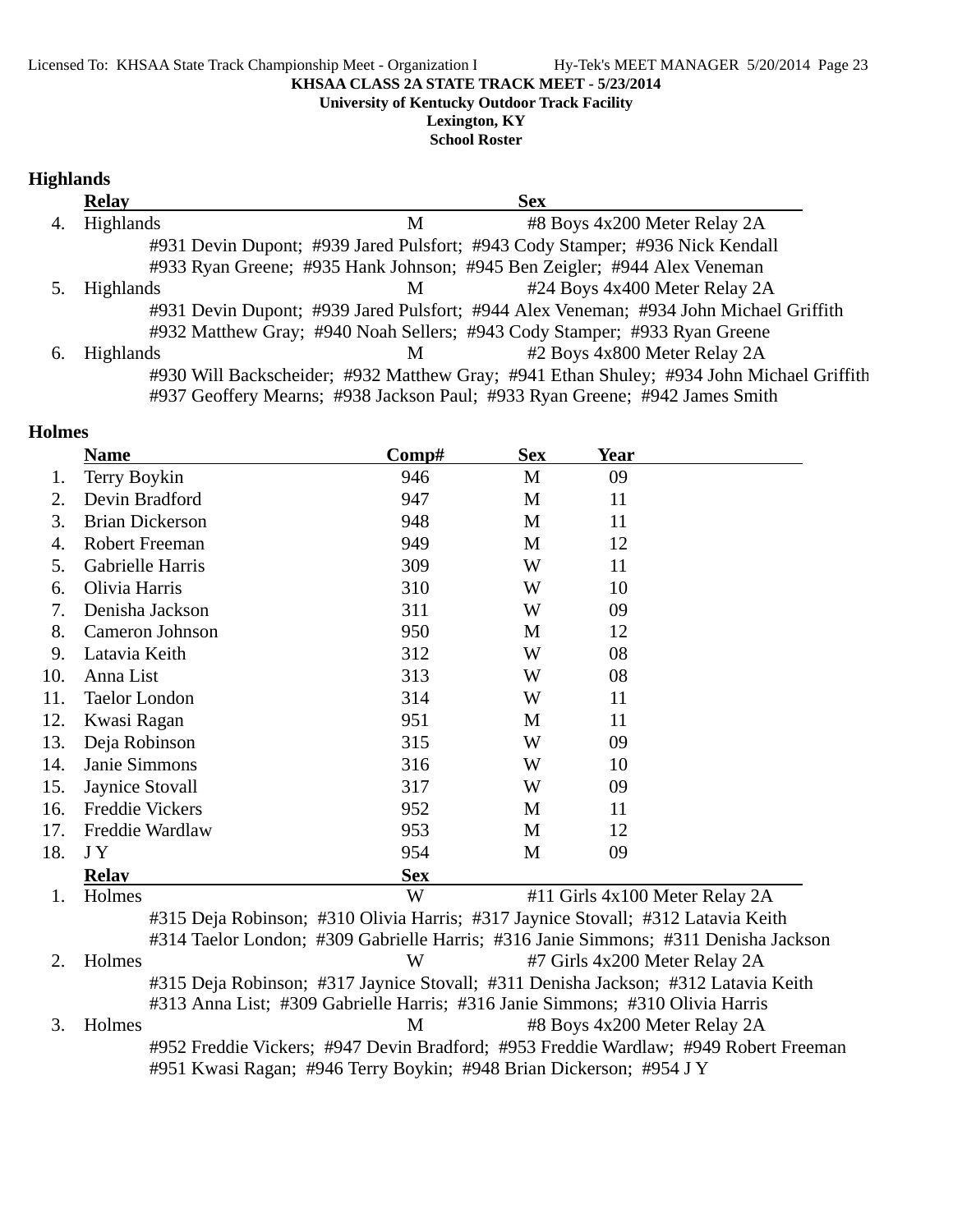#### **KHSAA CLASS 2A STATE TRACK MEET - 5/23/2014 University of Kentucky Outdoor Track Facility Lexington, KY School Roster**

### **Hopkins County Central**

|    | <b>Name</b>             | Comp#      | <b>Sex</b> | Year |  |
|----|-------------------------|------------|------------|------|--|
|    | <b>Shelby Abbott</b>    | 318        | W          | 10   |  |
| 2. | <b>Mackinsey Arnett</b> | 319        | W          | 10   |  |
| 3. | <b>Dustin Browning</b>  | 955        | M          | 12   |  |
| 4. | Lyric Campbell          | 320        | W          | 10   |  |
| 5. | Rickara Hughes          | 321        | W          | 09   |  |
| 6. | Kayla Knight            | 322        | W          | 10   |  |
| 7. | <b>Broady Reynolds</b>  | 956        | M          | 12   |  |
| 8. | Anaiya White            | 323        | W          | 09   |  |
| 9. | Asia White              | 324        | W          | 11   |  |
|    | <b>Relav</b>            | <b>Sex</b> |            |      |  |
|    |                         |            |            |      |  |

1. Hopkins County Central W #11 Girls 4x100 Meter Relay 2A #320 Lyric Campbell; #321 Rickara Hughes; #322 Kayla Knight; #324 Asia White #323 Anaiya White;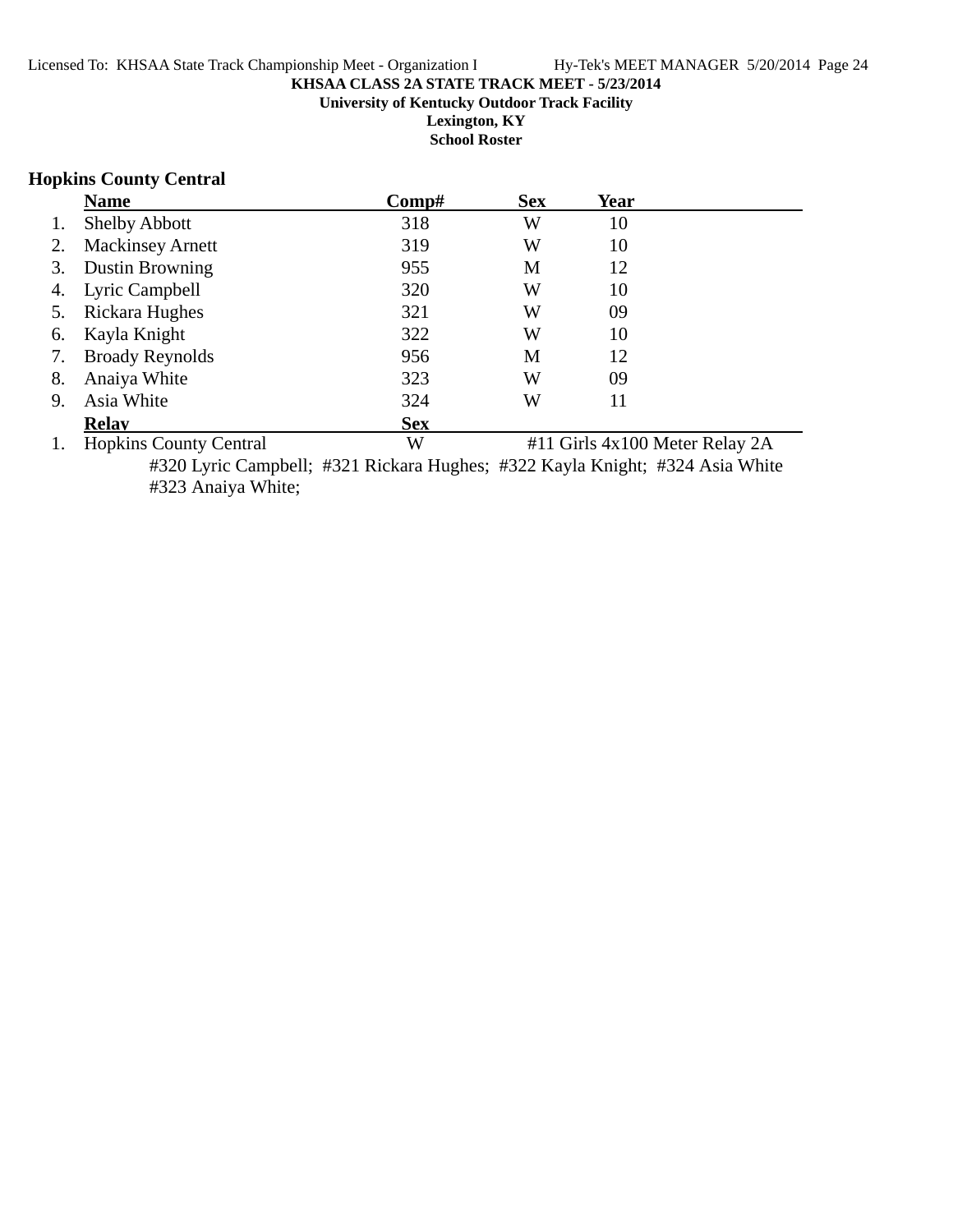**University of Kentucky Outdoor Track Facility**

**Lexington, KY School Roster**

### **John Hardin**

|     | <b>Name</b>             | Comp#      | <b>Sex</b>  | Year                          |  |
|-----|-------------------------|------------|-------------|-------------------------------|--|
| 1.  | Kaitlyn Arel            | 325        | W           | 11                            |  |
| 2.  | <b>Allyson Atkins</b>   | 326        | W           | 11                            |  |
| 3.  | Paul Avignone           | 957        | M           | 09                            |  |
| 4.  | Raleigh Boulware        | 958        | M           | 09                            |  |
| 5.  | Carlitta Brown          | 327        | W           | 09                            |  |
| 6.  | Sara Canada             | 328        | W           | 12                            |  |
| 7.  | Korie Cleveland         | 959        | $\mathbf M$ | 09                            |  |
| 8.  | Dimitri Cooper          | 960        | M           | 12                            |  |
| 9.  | Darren Cruz             | 961        | M           | 12                            |  |
| 10. | Zantori Dickerson       | 329        | W           | 10                            |  |
| 11. | Jeremy Garcia           | 962        | M           | 12                            |  |
| 12. | <b>Ethan George</b>     | 963        | M           | 11                            |  |
| 13. | Chrystal Guzman         | 330        | W           | 09                            |  |
| 14. | <b>Houston Holloway</b> | 964        | M           | 12                            |  |
| 15. | Sophia Jackson          | 331        | W           | 10                            |  |
| 16. | Tyra Jackson            | 332        | W           | 10                            |  |
| 17. | J'Anna Jones            | 333        | W           | 11                            |  |
| 18. | Nina Kersey             | 334        | W           | 11                            |  |
| 19. | Michael Kotarski        | 965        | M           | 10                            |  |
| 20. | Alexis Legaspi          | 335        | W           | 12                            |  |
| 21. | Andric Lunsford         | 966        | M           | 11                            |  |
| 22. | Eric Piernas            | 967        | M           | 11                            |  |
| 23. | <b>Marcell Randall</b>  | 968        | M           | 10                            |  |
| 24. | Zinaija Reed            | 336        | W           | 08                            |  |
| 25. | <b>Starr Savoy</b>      | 337        | W           | 10                            |  |
| 26. | Devonte Smith           | 969        | M           | 11                            |  |
| 27. | Tamia Taylor            | 338        | W           | 09                            |  |
| 28. | <b>Thomas Taylor</b>    | 970        | M           | 12                            |  |
| 29. | <b>Eddie Weaver</b>     | 971        | M           | 12                            |  |
| 30. | Katana Whitaker         | 339        | W           | 11                            |  |
| 31. | Kymberley Wiley         | 340        | W           | 12                            |  |
|     | <b>Relay</b>            | <b>Sex</b> |             |                               |  |
| 1.  | John Hardin             | W          |             | #7 Girls 4x200 Meter Relay 2A |  |

#332 Tyra Jackson; #337 Starr Savoy; #333 J'Anna Jones; #340 Kymberley Wiley #336 Zinaija Reed; #330 Chrystal Guzman; #327 Carlitta Brown; #338 Tamia Taylor 2. John Hardin W #23 Girls 4x400 Meter Relay 2A #329 Zantori Dickerson; #330 Chrystal Guzman; #333 J'Anna Jones; #338 Tamia Taylor #328 Sara Canada; #336 Zinaija Reed; #331 Sophia Jackson; #332 Tyra Jackson 3. John Hardin W #1 Girls 4x800 Meter Relay 2A #329 Zantori Dickerson; #328 Sara Canada; #338 Tamia Taylor; #330 Chrystal Guzman #331 Sophia Jackson; #334 Nina Kersey; #326 Allyson Atkins; #339 Katana Whitaker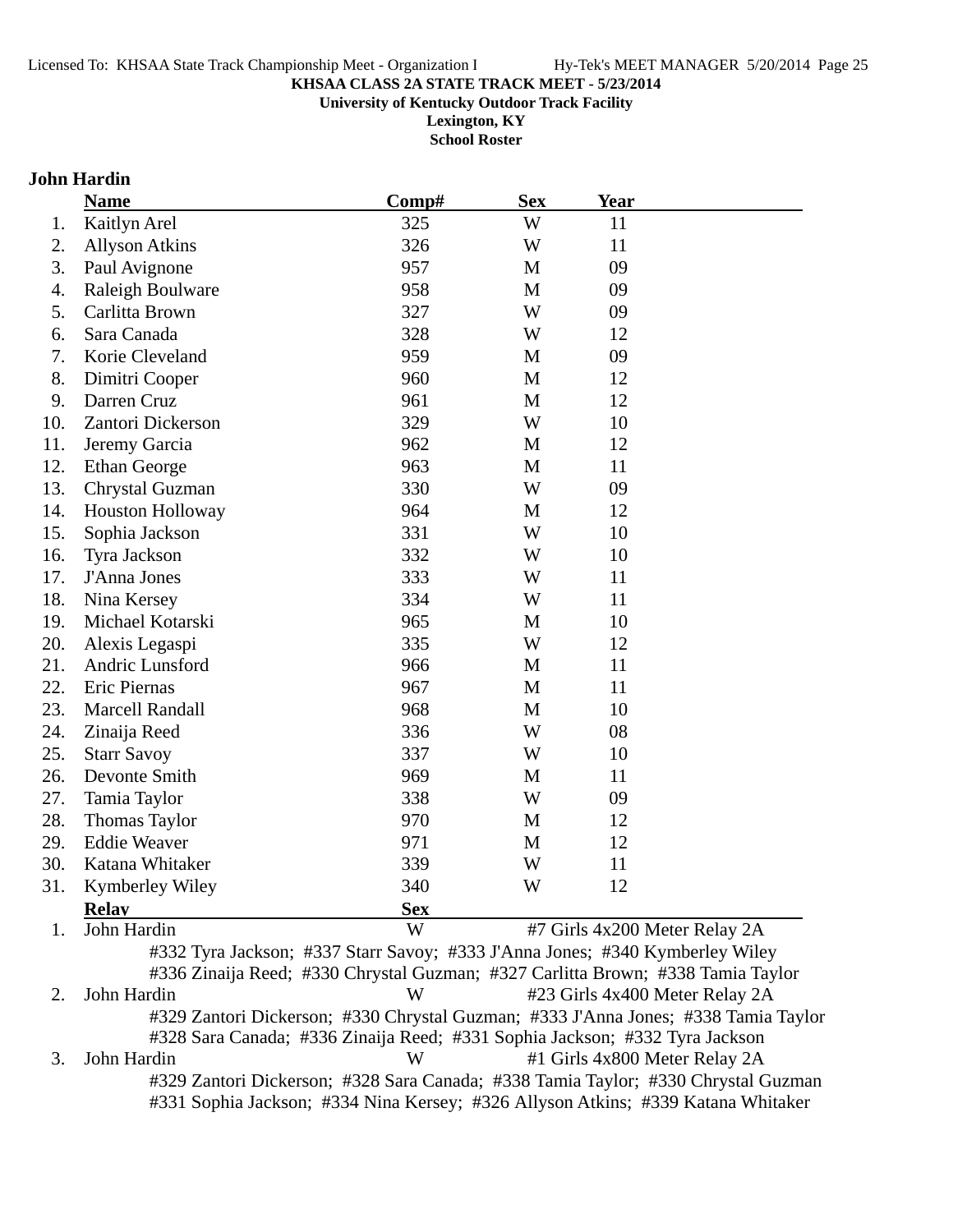**University of Kentucky Outdoor Track Facility**

**Lexington, KY School Roster**

### **John Hardin**

|    | <b>Relay</b> |   | <b>Sex</b>                                                                             |  |
|----|--------------|---|----------------------------------------------------------------------------------------|--|
| 4. | John Hardin  | M | #12 Boys 4x100 Meter Relay 2A                                                          |  |
|    |              |   | #960 Dimitri Cooper; #966 Andric Lunsford; #967 Eric Piernas; #969 Devonte Smith       |  |
|    |              |   | #959 Korie Cleveland; #962 Jeremy Garcia; #964 Houston Holloway; #970 Thomas Taylor    |  |
|    | John Hardin  | M | #8 Boys 4x200 Meter Relay 2A                                                           |  |
|    |              |   | #959 Korie Cleveland; #960 Dimitri Cooper; #964 Houston Holloway; #966 Andric Lunsford |  |
|    |              |   | #962 Jeremy Garcia; #967 Eric Piernas; #969 Devonte Smith; #970 Thomas Taylor          |  |
| 6. | John Hardin  | M | #24 Boys 4x400 Meter Relay 2A                                                          |  |
|    |              |   | #959 Korie Cleveland; #966 Andric Lunsford; #969 Devonte Smith; #971 Eddie Weaver      |  |
|    |              |   | #962 Jeremy Garcia; #970 Thomas Taylor; #967 Eric Piernas; #968 Marcell Randall        |  |
|    | John Hardin  | M | #2 Boys 4x800 Meter Relay 2A                                                           |  |
|    |              |   | #958 Raleigh Boulware; #961 Darren Cruz; #965 Michael Kotarski; #971 Eddie Weaver      |  |
|    |              |   | #957 Paul Avignone; #968 Marcell Randall; #969 Devonte Smith; #963 Ethan George        |  |

### **Johnson Central**

|     | <b>Name</b>            | Comp#      | <b>Sex</b> | Year                          |  |
|-----|------------------------|------------|------------|-------------------------------|--|
|     | Kayla Chance           | 341        | W          | 10                            |  |
| 2.  | <b>Tyler Compton</b>   | 972        | M          | 12                            |  |
| 3.  | Johnna Little          | 342        | W          | 12                            |  |
| 4.  | Paige McPeak           | 343        | W          | 11                            |  |
| 5.  | <b>Haley Mills</b>     | 344        | W          | 10                            |  |
| 6.  | Slade Mkpeek           | 973        | M          | 12                            |  |
| 7.  | Alexa Plank            | 345        | W          | 10                            |  |
| 8.  | <b>Bryce Skaggs</b>    | 974        | M          | 10                            |  |
| 9.  | <b>Katie Wells</b>     | 346        | W          | 07                            |  |
| 10. | <b>Bryce Workman</b>   | 975        | М          | 10                            |  |
| 11. | Kalene Yost            | 347        | W          | 12                            |  |
|     | <b>Relav</b>           | <b>Sex</b> |            |                               |  |
|     | <b>Johnson Central</b> | W          |            | #7 Girls 4x200 Meter Relay 2A |  |

#341 Kayla Chance; #342 Johnna Little; #343 Paige McPeak; #345 Alexa Plank #344 Haley Mills; #347 Kalene Yost; #346 Katie Wells;

2. Johnson Central M #8 Boys 4x200 Meter Relay 2A #972 Tyler Compton; #973 Slade Mkpeek; #974 Bryce Skaggs; #975 Bryce Workman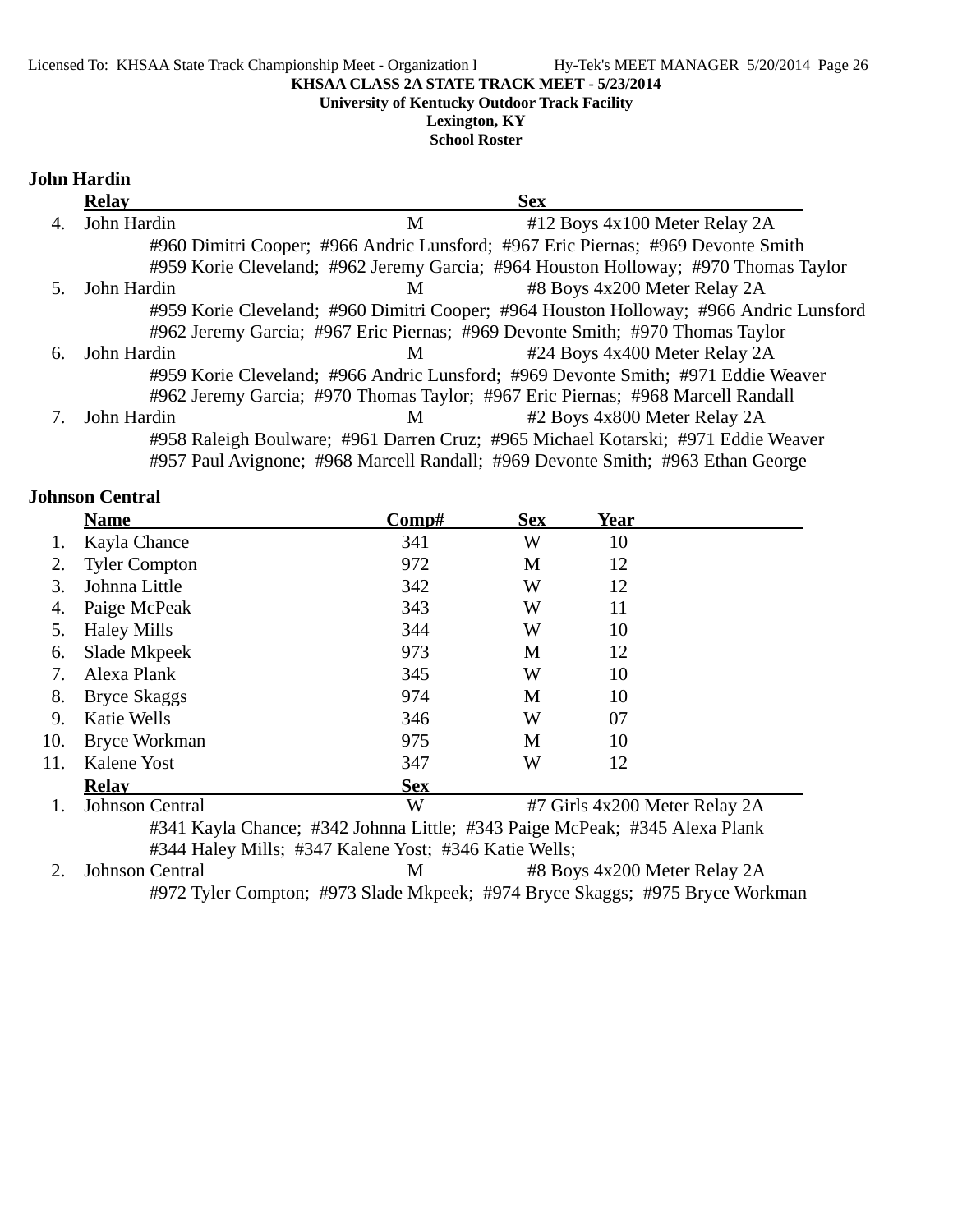**Lexington, KY**

**School Roster**

### **Knott County Central**

|     | <b>Name</b>                                                                       | Comp#      | <b>Sex</b> | Year                          |                                |
|-----|-----------------------------------------------------------------------------------|------------|------------|-------------------------------|--------------------------------|
| 1.  | kirstin fugate                                                                    | 348        | W          | 11                            |                                |
| 2.  | Mashayla Higgins                                                                  | 349        | W          | 08                            |                                |
| 3.  | Georgia Hoffman                                                                   | 350        | W          | 07                            |                                |
| 4.  | Maggie Hoffman                                                                    | 351        | W          | 09                            |                                |
| 5.  | Kathryn Hunter                                                                    | 352        | W          | 07                            |                                |
| 6.  | Sarah Hunter                                                                      | 353        | W          | 09                            |                                |
| 7.  | hannah hurt                                                                       | 354        | W          | 10                            |                                |
| 8.  | <b>Emily Lewis</b>                                                                | 355        | W          | 11                            |                                |
| 9.  | <b>Whitney Lewis</b>                                                              | 356        | W          | 10                            |                                |
| 10. | <b>Hayley Short</b>                                                               | 357        | W          | 12                            |                                |
| 11. | Jaiden Sparkman                                                                   | 358        | W          | 09                            |                                |
| 12. | <b>Stacey Stamper</b>                                                             | 359        | W          | 10                            |                                |
| 13. | Kristen Waugh                                                                     | 360        | W          | 09                            |                                |
|     | <b>Relav</b>                                                                      | <b>Sex</b> |            |                               |                                |
| 1.  | <b>Knott County Central</b>                                                       | W          |            |                               | #11 Girls 4x100 Meter Relay 2A |
|     | #359 Stacey Stamper; #352 Kathryn Hunter; #360 Kristen Waugh; #353 Sarah Hunter   |            |            |                               |                                |
|     | #355 Emily Lewis; #356 Whitney Lewis; #358 Jaiden Sparkman; #349 Mashayla Higgins |            |            |                               |                                |
| 2.  | <b>Knott County Central</b>                                                       | W          |            | #7 Girls 4x200 Meter Relay 2A |                                |
|     | #359 Stacey Stamper; #352 Kathryn Hunter; #360 Kristen Waugh; #353 Sarah Hunter   |            |            |                               |                                |
|     | #351 Maggie Hoffman; #357 Hayley Short; #355 Emily Lewis; #358 Jaiden Sparkman    |            |            |                               |                                |
| 3.  | <b>Knott County Central</b>                                                       | W          |            |                               | #23 Girls 4x400 Meter Relay 2A |

#359 Stacey Stamper; #360 Kristen Waugh; #351 Maggie Hoffman; #357 Hayley Short #358 Jaiden Sparkman; #348 kirstin fugate; #349 Mashayla Higgins; #350 Georgia Hoffman

## **Knox Central**

|    | <b>Name</b>          | $\bf Comp\#$ | <b>Sex</b> | Year |  |
|----|----------------------|--------------|------------|------|--|
| 1. | <b>Isaac Brooks</b>  | 976          | M          | 10   |  |
| 2. | Sabrina Elliott      | 361          | W          |      |  |
|    | 3. Kailey Owens      | 362          | W          |      |  |
| 4. | Janelle Reed         | 363          | W          | 07   |  |
| 5. | <b>Ashley Visoso</b> | 364          | W          | 08   |  |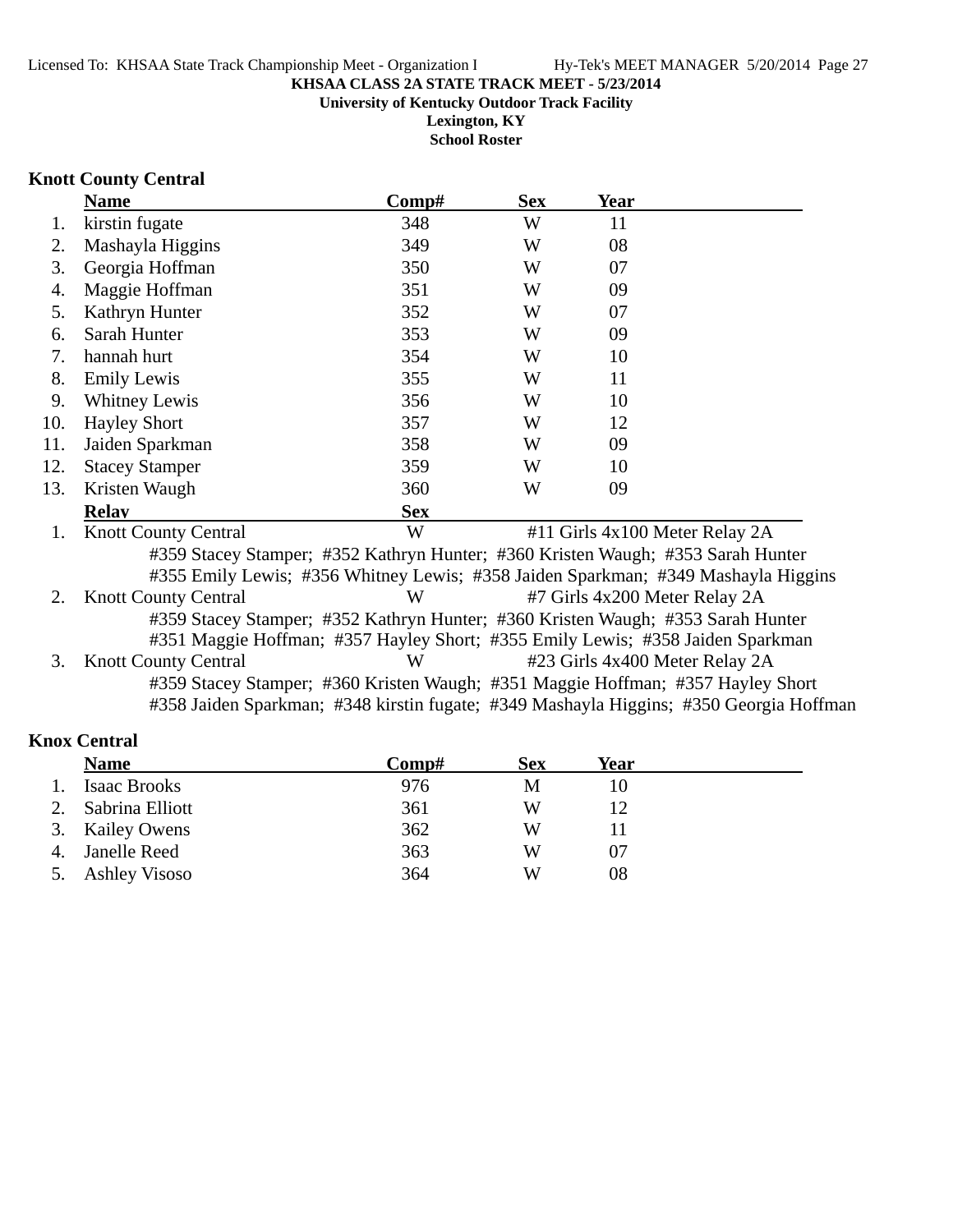**University of Kentucky Outdoor Track Facility**

**Lexington, KY School Roster**

## **Larue County**

|     | <b>Name</b>                                                                                              | Comp#      | <b>Sex</b> | <b>Year</b>                    |  |
|-----|----------------------------------------------------------------------------------------------------------|------------|------------|--------------------------------|--|
| 1.  | Amanda Brewer                                                                                            | 365        | W          | 11                             |  |
| 2.  | Katie Cady                                                                                               | 366        | W          | 12                             |  |
| 3.  | Kristina Durbin                                                                                          | 367        | W          | 11                             |  |
| 4.  | Gabriela Garcia                                                                                          | 368        | W          | 11                             |  |
| 5.  | Meredith Lindsey                                                                                         | 369        | W          | 12                             |  |
| 6.  | <b>Natalie Mullins</b>                                                                                   | 370        | W          | 10                             |  |
| 7.  | Courtni Price                                                                                            | 371        | W          | 10                             |  |
| 8.  | Jackie Rigdon                                                                                            | 372        | W          | 07                             |  |
| 9.  | <b>Adam Sandidge</b>                                                                                     | 977        | M          | 12                             |  |
| 10. | Nichole Thomas                                                                                           | 373        | W          | 10                             |  |
| 11. | Hattie Ward                                                                                              | 374        | W          | 09                             |  |
|     | <b>Relay</b>                                                                                             | <b>Sex</b> |            |                                |  |
| 1.  | Larue County                                                                                             | W          |            | #11 Girls 4x100 Meter Relay 2A |  |
|     | #369 Meredith Lindsey; #368 Gabriela Garcia; #371 Courtni Price; #372 Jackie Rigdon<br>#366 Katie Cady;  |            |            |                                |  |
| 2.  | Larue County                                                                                             | W          |            | #23 Girls 4x400 Meter Relay 2A |  |
|     | #365 Amanda Brewer; #373 Nichole Thomas; #374 Hattie Ward; #367 Kristina Durbin<br>#370 Natalie Mullins; |            |            |                                |  |
| 3.  | Larue County                                                                                             | W          |            | #1 Girls 4x800 Meter Relay 2A  |  |
|     | #367 Kristina Durbin; #365 Amanda Brewer; #373 Nichole Thomas; #370 Natalie Mullins<br>#374 Hattie Ward; |            |            |                                |  |

## **Lawrence County**

|     | <b>Name</b>    | <b>€omp</b> | $\mathbf{A}$<br>IJUЛ | Year |
|-----|----------------|-------------|----------------------|------|
| . . | Mollie Workman | ັ້          | A.                   | . .  |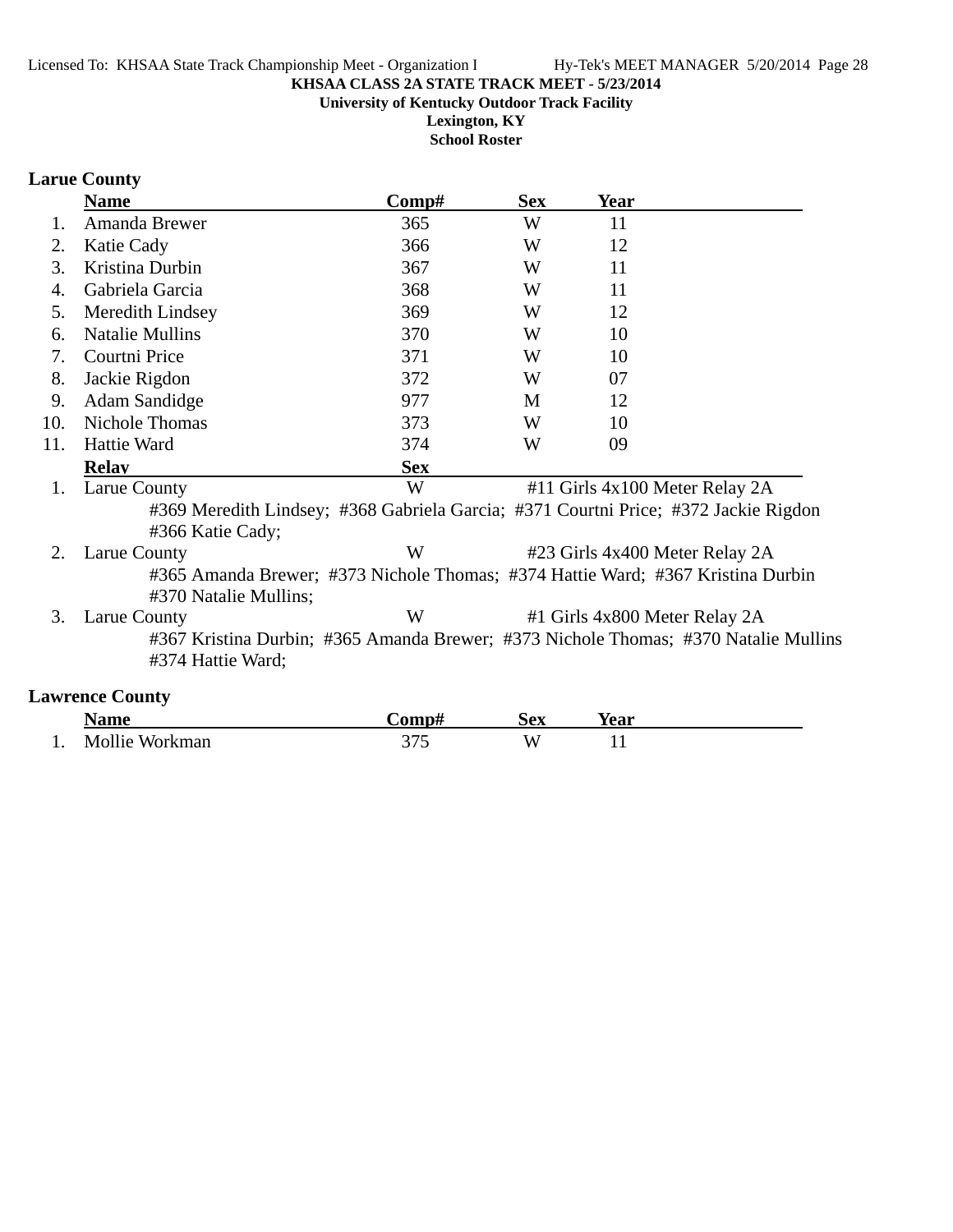**University of Kentucky Outdoor Track Facility**

**Lexington, KY School Roster**

# **Leslie County**

|     | <b>Name</b>                                                                                     | Comp#      | <b>Sex</b> | <b>Year</b>                   |                                |
|-----|-------------------------------------------------------------------------------------------------|------------|------------|-------------------------------|--------------------------------|
| 1.  | <b>Blake Asher</b>                                                                              | 978        | M          | 10                            |                                |
| 2.  | Shania Asher                                                                                    | 376        | W          | 11                            |                                |
| 3.  | Tesia Caldwell                                                                                  | 377        | W          | 10                            |                                |
| 4.  | <b>Andrew Collett</b>                                                                           | 979        | M          | 11                            |                                |
| 5.  | Justin Collett                                                                                  | 980        | M          | 10                            |                                |
| 6.  | <b>Kaley Collett</b>                                                                            | 378        | W          | 09                            |                                |
| 7.  | <b>Tyler Collett</b>                                                                            | 981        | M          | 12                            |                                |
| 8.  | Camron Eldridge                                                                                 | 379        | W          | 10                            |                                |
| 9.  | Joey Eldridge                                                                                   | 982        | M          | 08                            |                                |
| 10. | Rury Eldridge                                                                                   | 983        | M          | 11                            |                                |
| 11. | Kaitlyn Farler                                                                                  | 380        | W          | 11                            |                                |
| 12. | Emily Griffith                                                                                  | 381        | W          | 09                            |                                |
| 13. | Hannah Hoskins                                                                                  | 382        | W          | 11                            |                                |
| 14. | Kennedy Howard                                                                                  | 383        | W          | 08                            |                                |
| 15. | Alex Little                                                                                     | 984        | M          | 11                            |                                |
| 16. | <b>Madison Little</b>                                                                           | 384        | W          | 09                            |                                |
| 17. | <b>Brittany Mitchell</b>                                                                        | 385        | W          | 09                            |                                |
| 18. | Katie Moore                                                                                     | 386        | W          | 11                            |                                |
| 19. | <b>Austin Osborne</b>                                                                           | 985        | M          | 12                            |                                |
| 20. | <b>Brent Osborne</b>                                                                            | 986        | M          | 12                            |                                |
| 21. | <b>Austin Stephens</b>                                                                          | 987        | M          | 09                            |                                |
| 22. | Andrew Stidham                                                                                  | 988        | M          | 11                            |                                |
| 23. | <b>Brooke Alexis Weldon</b>                                                                     | 387        | W          | 12                            |                                |
| 24. | Kyle Whitaker                                                                                   | 989        | M          | 09                            |                                |
| 25. | Chris Wilson                                                                                    | 990        | M          | 11                            |                                |
| 26. | Shane Wilson                                                                                    | 991        | M          | 10                            |                                |
| 27. | <b>Andrew Wooton</b>                                                                            | 992        | M          | 10                            |                                |
|     | <b>Relay</b>                                                                                    | <b>Sex</b> |            |                               |                                |
| 1.  | Leslie County                                                                                   | W          |            |                               | #23 Girls 4x400 Meter Relay 2A |
|     | #380 Kaitlyn Farler; #383 Kennedy Howard; #384 Madison Little; #386 Katie Moore                 |            |            |                               |                                |
|     | #376 Shania Asher; #378 Kaley Collett; #381 Emily Griffith; #387 Brooke Alexis Weldon           |            |            |                               |                                |
|     | 2. Leslie County                                                                                | W          |            | #1 Girls 4x800 Meter Relay 2A |                                |
|     | #376 Shania Asher; #378 Kaley Collett; #383 Kennedy Howard; #384 Madison Little                 |            |            |                               |                                |
|     | #377 Tesia Caldwell; #380 Kaitlyn Farler; #386 Katie Moore; #387 Brooke Alexis Weldon           |            |            |                               |                                |
| 3.  | Leslie County                                                                                   | M          |            |                               | #24 Boys 4x400 Meter Relay 2A  |
|     | #979 Andrew Collett; #985 Austin Osborne; #983 Rury Eldridge; #984 Alex Little                  |            |            |                               |                                |
|     | #980 Justin Collett; #990 Chris Wilson; #981 Tyler Collett; #986 Brent Osborne                  | M          |            |                               |                                |
| 4.  | Leslie County<br>#980 Justin Collett; #991 Shane Wilson; #983 Rury Eldridge; #992 Andrew Wooton |            |            | #2 Boys 4x800 Meter Relay 2A  |                                |
|     | #988 Andrew Stidham; #989 Kyle Whitaker; #982 Joey Eldridge; #987 Austin Stephens               |            |            |                               |                                |
|     |                                                                                                 |            |            |                               |                                |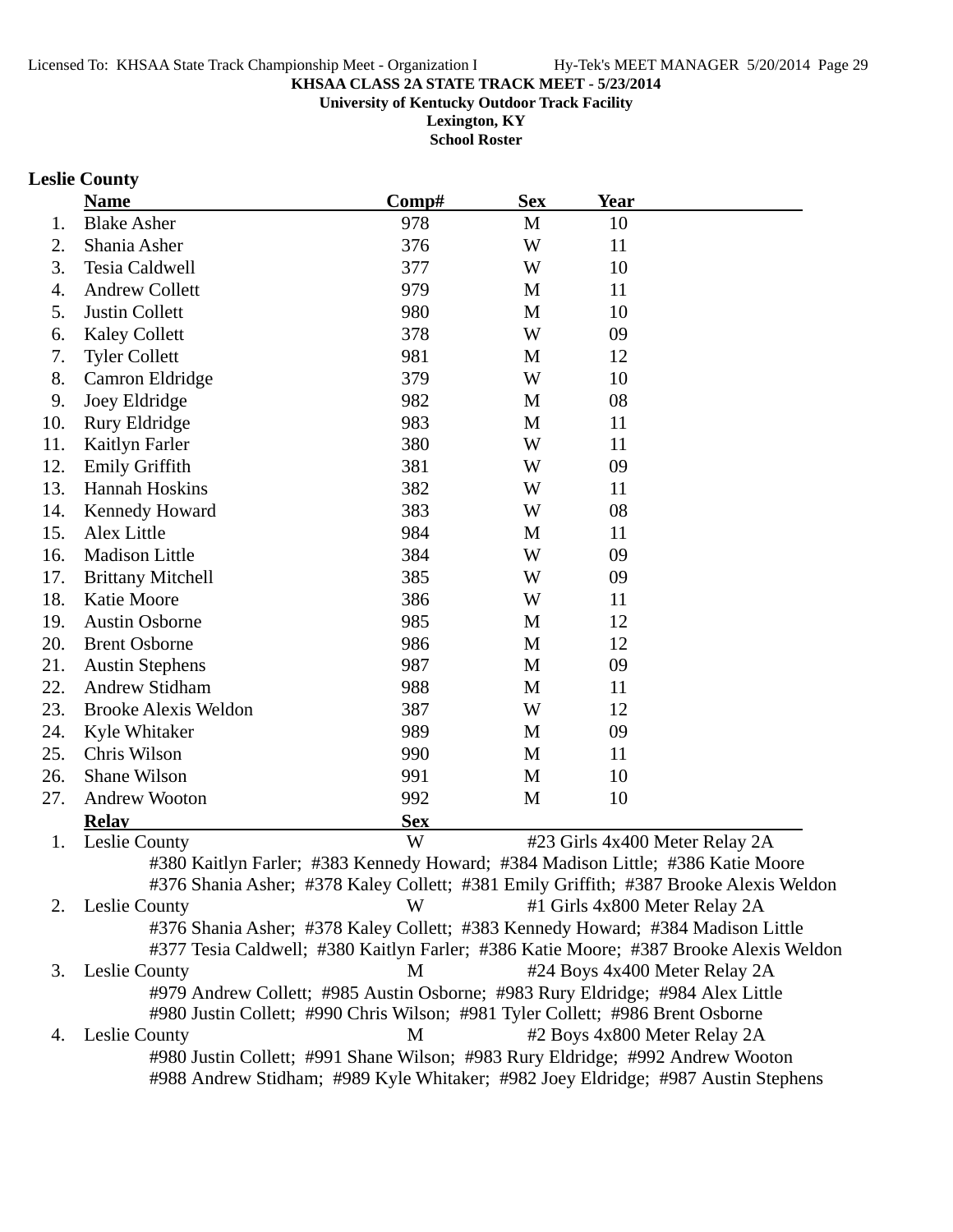**University of Kentucky Outdoor Track Facility**

**Lexington, KY School Roster**

## **Letcher County Central**

|     | <b>Name</b>                                                                                                                                                           | Comp#      | <b>Sex</b> | <b>Year</b>                   |                                |
|-----|-----------------------------------------------------------------------------------------------------------------------------------------------------------------------|------------|------------|-------------------------------|--------------------------------|
| 1.  | Ryan Al-Zaraqi                                                                                                                                                        | 993        | M          | 12                            |                                |
| 2.  | Marlee Baker                                                                                                                                                          | 388        | W          | 07                            |                                |
| 3.  | Keisha Balthis                                                                                                                                                        | 389        | W          | 12                            |                                |
| 4.  | <b>Isaiah Bentley</b>                                                                                                                                                 | 994        | M          | 08                            |                                |
| 5.  | <b>Josh Boggs</b>                                                                                                                                                     | 995        | M          | 12                            |                                |
| 6.  | <b>Alley Bolling</b>                                                                                                                                                  | 390        | W          | 12                            |                                |
| 7.  | <b>Amber Bolling</b>                                                                                                                                                  | 391        | W          | 09                            |                                |
| 8.  | Leanna Bryant                                                                                                                                                         | 392        | W          | 12                            |                                |
| 9.  | <b>Dylan Burton</b>                                                                                                                                                   | 996        | M          | 12                            |                                |
| 10. | <b>Brittney Buttrey</b>                                                                                                                                               | 393        | W          | 11                            |                                |
| 11. | <b>Chase Cates</b>                                                                                                                                                    | 997        | M          | 12                            |                                |
| 12. | <b>Colton Collins</b>                                                                                                                                                 | 998        | M          | 12                            |                                |
| 13. | Judson Collins                                                                                                                                                        | 999        | M          | 10                            |                                |
| 14. | <b>Megan Cornett</b>                                                                                                                                                  | 394        | W          | 10                            |                                |
| 15. | Samantha Crawfiord                                                                                                                                                    | 395        | W          | 08                            |                                |
| 16. | <b>Ally Damron</b>                                                                                                                                                    | 396        | W          | 10                            |                                |
| 17. | <b>Brittany Day</b>                                                                                                                                                   | 397        | W          | 11                            |                                |
| 18. | <b>Allison Eldridge</b>                                                                                                                                               | 398        | W          | 11                            |                                |
| 19. | <b>Chippy Frazier</b>                                                                                                                                                 | 1000       | M          | 12                            |                                |
| 20. | Hunter Hall                                                                                                                                                           | 1001       | M          | 11                            |                                |
| 21. | Tami Hall                                                                                                                                                             | 399        | W          | 12                            |                                |
| 22. | Endia Lillie                                                                                                                                                          | 400        | W          | 12                            |                                |
| 23. | <b>Emily Morales</b>                                                                                                                                                  | 401        | W          | 09                            |                                |
| 24. | Kelli Quillen                                                                                                                                                         | 402        | W          | 12                            |                                |
| 25. | Willie Smith                                                                                                                                                          | 1002       | M          | 12                            |                                |
| 26. | <b>Casey Stines</b>                                                                                                                                                   | 1003       | M          | 12                            |                                |
| 27. | <b>Kacey Trout</b>                                                                                                                                                    | 403        | W          | 10                            |                                |
| 28. | <b>Trevor Wayne</b>                                                                                                                                                   | 1004       | M          | 11                            |                                |
| 29. | Devin Wright                                                                                                                                                          | 1005       | M          | 12                            |                                |
|     | <b>Relay</b>                                                                                                                                                          | <b>Sex</b> |            |                               |                                |
| 1.  | <b>Letcher County Central</b>                                                                                                                                         | W          |            |                               | #11 Girls 4x100 Meter Relay 2A |
|     | #397 Brittany Day; #394 Megan Cornett; #402 Kelli Quillen; #399 Tami Hall                                                                                             |            |            |                               |                                |
|     | #388 Marlee Baker; #390 Alley Bolling; #393 Brittney Buttrey; #400 Endia Lillie                                                                                       |            |            |                               |                                |
|     | 2. Letcher County Central                                                                                                                                             | W          |            |                               | #23 Girls 4x400 Meter Relay 2A |
|     | #400 Endia Lillie; #393 Brittney Buttrey; #396 Ally Damron; #399 Tami Hall                                                                                            |            |            |                               |                                |
|     | #388 Marlee Baker; #390 Alley Bolling; #401 Emily Morales; #402 Kelli Quillen                                                                                         |            |            |                               |                                |
| 3.  | <b>Letcher County Central</b>                                                                                                                                         | W          |            | #1 Girls 4x800 Meter Relay 2A |                                |
|     | #403 Kacey Trout; #396 Ally Damron; #392 Leanna Bryant; #389 Keisha Balthis<br>#391 Amber Bolling; #395 Samantha Crawfiord; #398 Allison Eldridge; #390 Alley Bolling |            |            |                               |                                |
| 4.  | <b>Letcher County Central</b>                                                                                                                                         | M          |            |                               | #12 Boys 4x100 Meter Relay 2A  |
|     | #998 Colton Collins; #1005 Devin Wright; #1001 Hunter Hall; #1003 Casey Stines                                                                                        |            |            |                               |                                |
|     | #993 Ryan Al-Zaraqi; #994 Isaiah Bentley; #996 Dylan Burton; #1000 Chippy Frazier                                                                                     |            |            |                               |                                |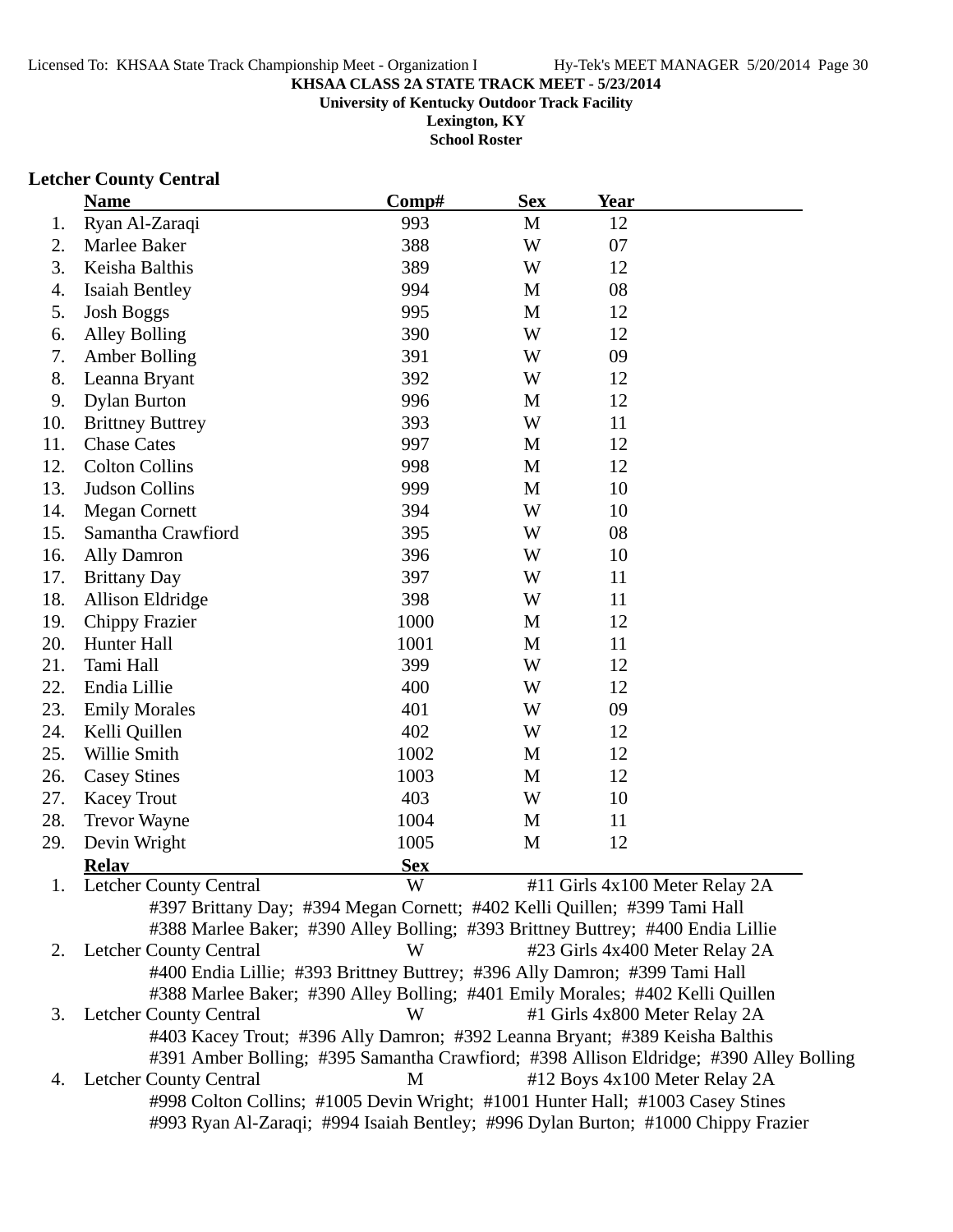**University of Kentucky Outdoor Track Facility**

**Lexington, KY School Roster**

### **Letcher County Central**

| <b>Relay</b>              |   | <b>Sex</b>                                                                       |  |
|---------------------------|---|----------------------------------------------------------------------------------|--|
| 5. Letcher County Central | M | #8 Boys 4x200 Meter Relay 2A                                                     |  |
|                           |   | #1000 Chippy Frazier; #1005 Devin Wright; #998 Colton Collins; #996 Dylan Burton |  |
|                           |   | #1001 Hunter Hall; #994 Isaiah Bentley; #995 Josh Boggs; #1003 Casey Stines      |  |
| 6. Letcher County Central | M | #24 Boys 4x400 Meter Relay 2A                                                    |  |
|                           |   | #1001 Hunter Hall; #1000 Chippy Frazier; #1005 Devin Wright; #996 Dylan Burton   |  |
|                           |   | #994 Isaiah Bentley; #995 Josh Boggs; #998 Colton Collins; #1003 Casey Stines    |  |
| 7. Letcher County Central | M | #2 Boys 4x800 Meter Relay 2A                                                     |  |
|                           |   | #1000 Chippy Frazier; #996 Dylan Burton; #999 Judson Collins; #997 Chase Cates   |  |
|                           |   | #994 Isaiah Bentley; #998 Colton Collins; #1004 Trevor Wayne; #1005 Devin Wright |  |

## **Lewis County**

|    | <b>Name</b>          | $\bf Comp\#$ | <b>Sex</b> | Year                         |
|----|----------------------|--------------|------------|------------------------------|
|    | <b>Tanner Barton</b> | 1006         | M          | 12                           |
| 2. | <b>Blake Bevins</b>  | 1007         | M          | 10                           |
| 3. | <b>Trevin Ellis</b>  | 1008         | M          | 09                           |
| 4. | Zane Frye-stone      | 1009         | M          | 09                           |
|    | Jordan Hunt          | 1010         | M          | 12                           |
| 6. | Cody McQuithy        | 1011         | M          | 12                           |
| 7. | <b>Chase Parker</b>  | 1012         | M          | 12                           |
| 8. | Isaac Reeder         | 1013         | М          | 09                           |
| 9. | <b>Tyler Switzer</b> | 1014         | М          | 12                           |
|    | <b>Relay</b>         | <b>Sex</b>   |            |                              |
|    | Lewis County         | M            |            | #8 Boys 4x200 Meter Relay 2A |

#1006 Tanner Barton; #1007 Blake Bevins; #1012 Chase Parker; #1009 Zane Frye-stone #1011 Cody McQuithy; #1008 Trevin Ellis; #1013 Isaac Reeder; #1014 Tyler Switzer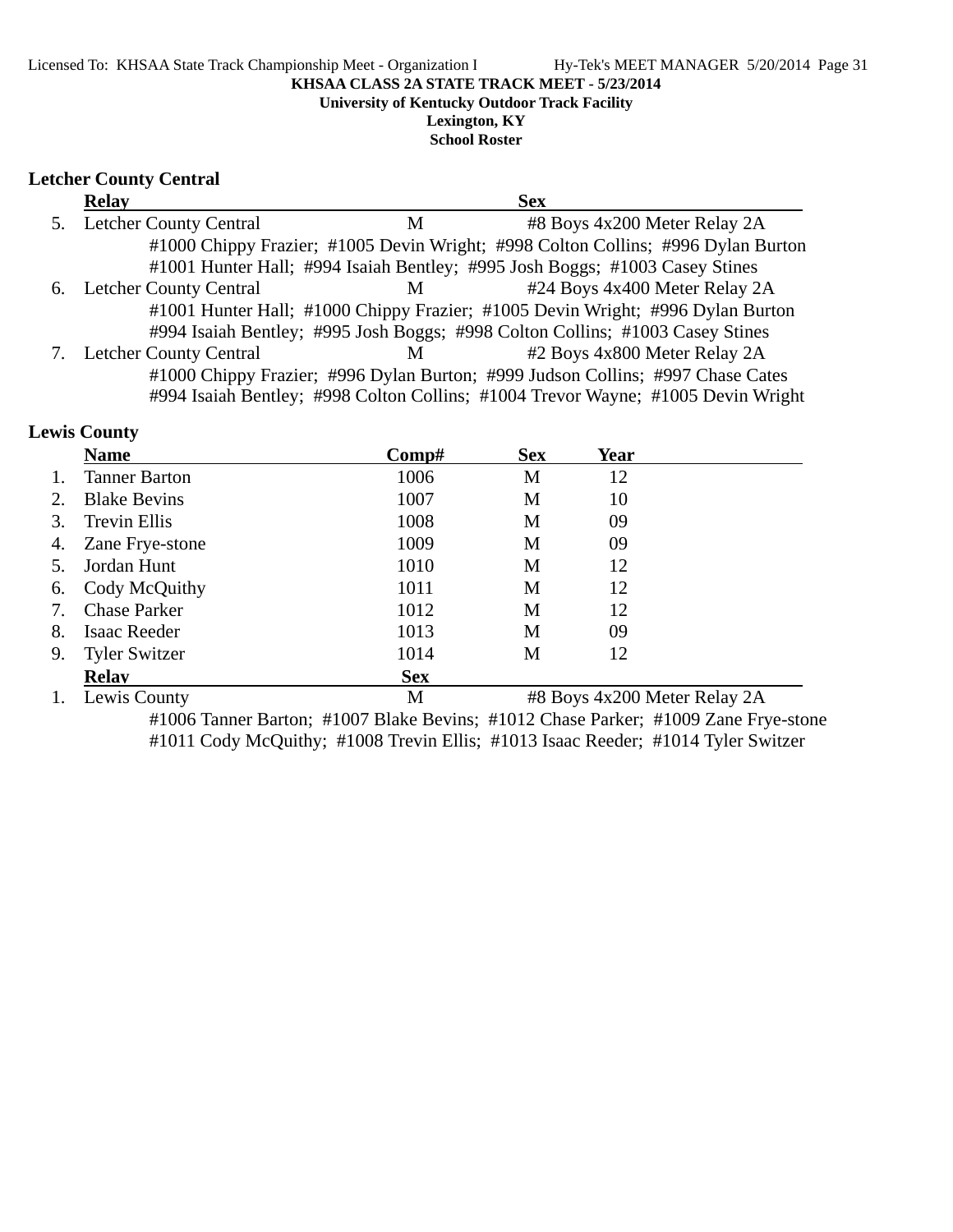**University of Kentucky Outdoor Track Facility**

**Lexington, KY School Roster**

## **Lexington Catholic**

|     | <b>Name</b>                                                                | Comp#      | <b>Sex</b> | <b>Year</b>                                                                           |  |
|-----|----------------------------------------------------------------------------|------------|------------|---------------------------------------------------------------------------------------|--|
| 1.  | Natalie Appel                                                              | 404        | W          | 12                                                                                    |  |
| 2.  | David Bouvier                                                              | 1015       | M          | 12                                                                                    |  |
| 3.  | <b>Chase Brieske</b>                                                       | 1016       | M          | 11                                                                                    |  |
| 4.  | Olivia Carter                                                              | 405        | W          | 12                                                                                    |  |
| 5.  | <b>Mallie Cornett</b>                                                      | 406        | W          | 09                                                                                    |  |
| 6.  | <b>Allen Curtis</b>                                                        | 1017       | M          | 11                                                                                    |  |
| 7.  | Gaby Duffey                                                                | 407        | W          | 12                                                                                    |  |
| 8.  | Nikki Fagot                                                                | 408        | W          | 11                                                                                    |  |
| 9.  | Hannah Jazdzewski                                                          | 409        | W          | 10                                                                                    |  |
| 10. | <b>Emily Johnson</b>                                                       | 410        | W          | 11                                                                                    |  |
| 11. | Patrick Kelly                                                              | 1018       | M          | 09                                                                                    |  |
| 12. | Jack Laureano                                                              | 1019       | M          | 11                                                                                    |  |
| 13. | Jodi Llanora                                                               | 411        | W          | 11                                                                                    |  |
| 14. | <b>Bridgette Mangold</b>                                                   | 412        | W          | 12                                                                                    |  |
| 15. | Camille Mangold                                                            | 413        | W          | 10                                                                                    |  |
| 16. | <b>Collin Moore</b>                                                        | 1020       | M          | 11                                                                                    |  |
| 17. | <b>August Necamp</b>                                                       | 1021       | M          | 11                                                                                    |  |
| 18. | <b>Lauren Phillips</b>                                                     | 414        | W          | 11                                                                                    |  |
| 19. | Michaela Reinhart                                                          | 415        | W          | 09                                                                                    |  |
| 20. | David Sanders                                                              | 1022       | M          | 12                                                                                    |  |
| 21. | <b>Margaret Slagel</b>                                                     | 416        | W          | 10                                                                                    |  |
| 22. | William Sparks                                                             | 1023       | M          | 11                                                                                    |  |
| 23. | <b>Andrew Stuber</b>                                                       | 1024       | M          | 11                                                                                    |  |
| 24. | Danh Tran                                                                  | 1025       | M          | 11                                                                                    |  |
| 25. | Natalie Vish                                                               | 417        | W          | 12                                                                                    |  |
| 26. | Emma Vogelsang                                                             | 418        | W          | 10                                                                                    |  |
| 27. | Sydney Woodard                                                             | 419        | W          | 11                                                                                    |  |
| 28. | Megan Yorkey                                                               | 420        | W          | 10                                                                                    |  |
|     | <b>Relay</b>                                                               | <b>Sex</b> |            |                                                                                       |  |
| 1.  | Lexington Catholic                                                         | W          |            | #11 Girls 4x100 Meter Relay 2A                                                        |  |
|     |                                                                            |            |            | #404 Natalie Appel; #405 Olivia Carter; #414 Lauren Phillips; #409 Hannah Jazdzewski  |  |
|     |                                                                            |            |            | #412 Bridgette Mangold; #413 Camille Mangold; #418 Emma Vogelsang; #408 Nikki Fagot   |  |
| 2.  | Lexington Catholic                                                         | W          |            | #7 Girls 4x200 Meter Relay 2A                                                         |  |
|     |                                                                            |            |            | #404 Natalie Appel; #405 Olivia Carter; #414 Lauren Phillips; #409 Hannah Jazdzewski  |  |
|     | #412 Bridgette Mangold; #413 Camille Mangold; #418 Emma Vogelsang;         |            |            |                                                                                       |  |
| 3.  | Lexington Catholic                                                         | W          |            | #23 Girls 4x400 Meter Relay 2A                                                        |  |
|     |                                                                            |            |            | #405 Olivia Carter; #418 Emma Vogelsang; #413 Camille Mangold; #412 Bridgette Mangold |  |
|     | #409 Hannah Jazdzewski; #417 Natalie Vish; #407 Gaby Duffey;               |            |            |                                                                                       |  |
| 4.  | <b>Lexington Catholic</b>                                                  | W          |            | #1 Girls 4x800 Meter Relay 2A                                                         |  |
|     |                                                                            |            |            | #415 Michaela Reinhart; #417 Natalie Vish; #416 Margaret Slagel; #418 Emma Vogelsang  |  |
|     | #411 Jodi Llanora; #410 Emily Johnson; #407 Gaby Duffey; #420 Megan Yorkey |            |            |                                                                                       |  |
| 5.  | Lexington Catholic                                                         | M          |            | #24 Boys 4x400 Meter Relay 2A                                                         |  |
|     |                                                                            |            |            | #1025 Danh Tran; #1016 Chase Brieske; #1017 Allen Curtis; #1015 David Bouvier         |  |
|     |                                                                            |            |            | #1019 Jack Laureano; #1021 August Necamp; #1022 David Sanders; #1024 Andrew Stuber    |  |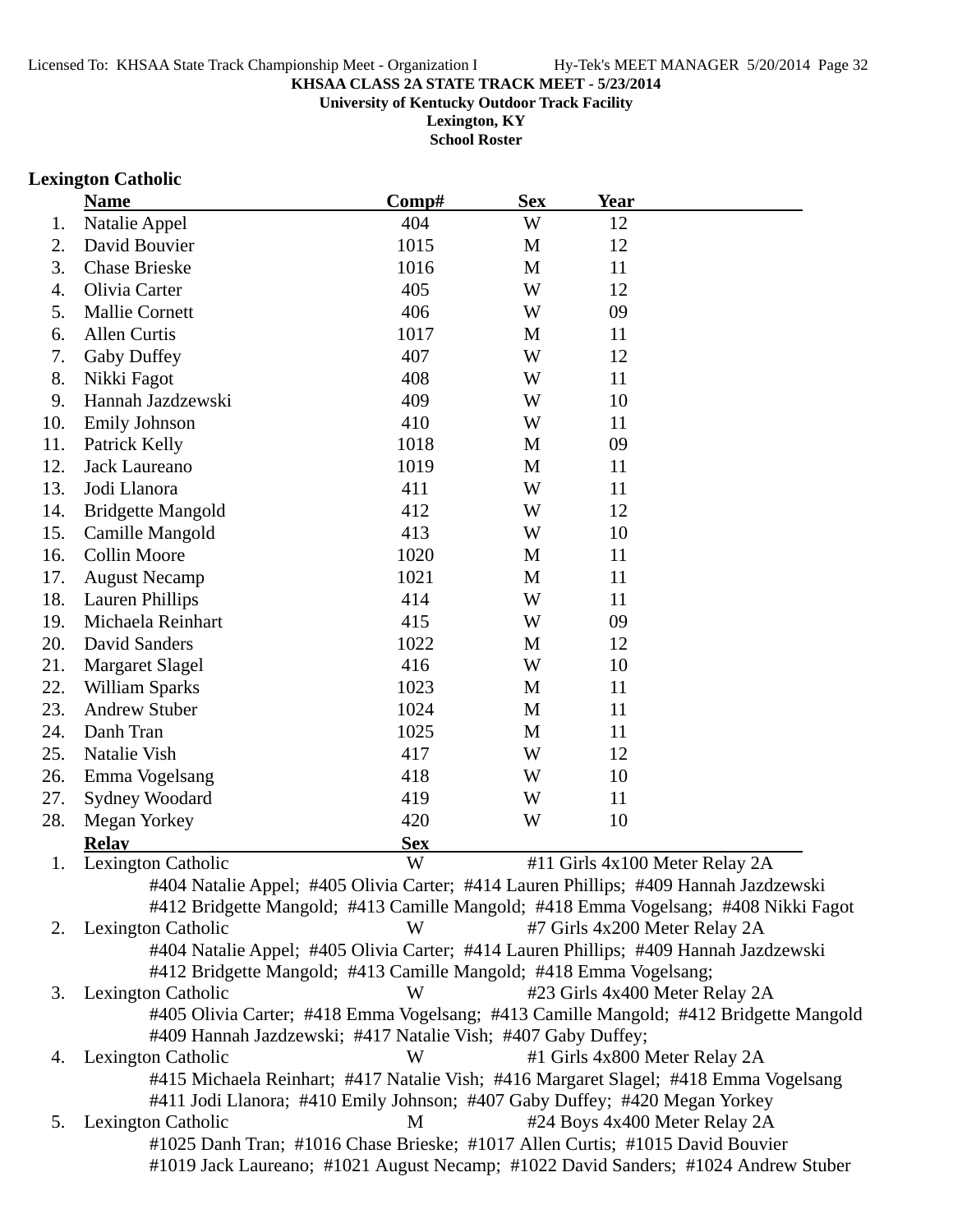## **University of Kentucky Outdoor Track Facility**

**Lexington, KY School Roster**

### **Lexington Catholic**

**Relay Sex** 

## **Marion County**

|                  | <b>Name</b>             | Comp#      | <b>Sex</b> | Year                          |
|------------------|-------------------------|------------|------------|-------------------------------|
| 1.               | <b>Meredith Bartley</b> | 421        | W          | 10                            |
| 2.               | <b>Samaad Bouje</b>     | 1026       | M          | 12                            |
| 3.               | Dylan Bradshaw          | 1027       | M          | 09                            |
| $\overline{4}$ . | Miranda Bradshaw        | 422        | W          | 12                            |
|                  | <b>Justin Dawson</b>    | 1028       | M          | 12                            |
| 6.               | Quamane Johnson         | 1029       | M          | 11                            |
|                  | Rae Mills               | 423        | W          | 10                            |
| 8.               | Jalen Powell            | 1030       | M          | 11                            |
| 9.               | Arnez Wilson            | 1031       | М          | 09                            |
|                  | <b>Relay</b>            | <b>Sex</b> |            |                               |
|                  | <b>Marion County</b>    | M          |            | #12 Boys 4x100 Meter Relay 2A |

#1030 Jalen Powell; #1028 Justin Dawson; #1029 Quamane Johnson; #1026 Samaad Bouie #1031 Arnez Wilson;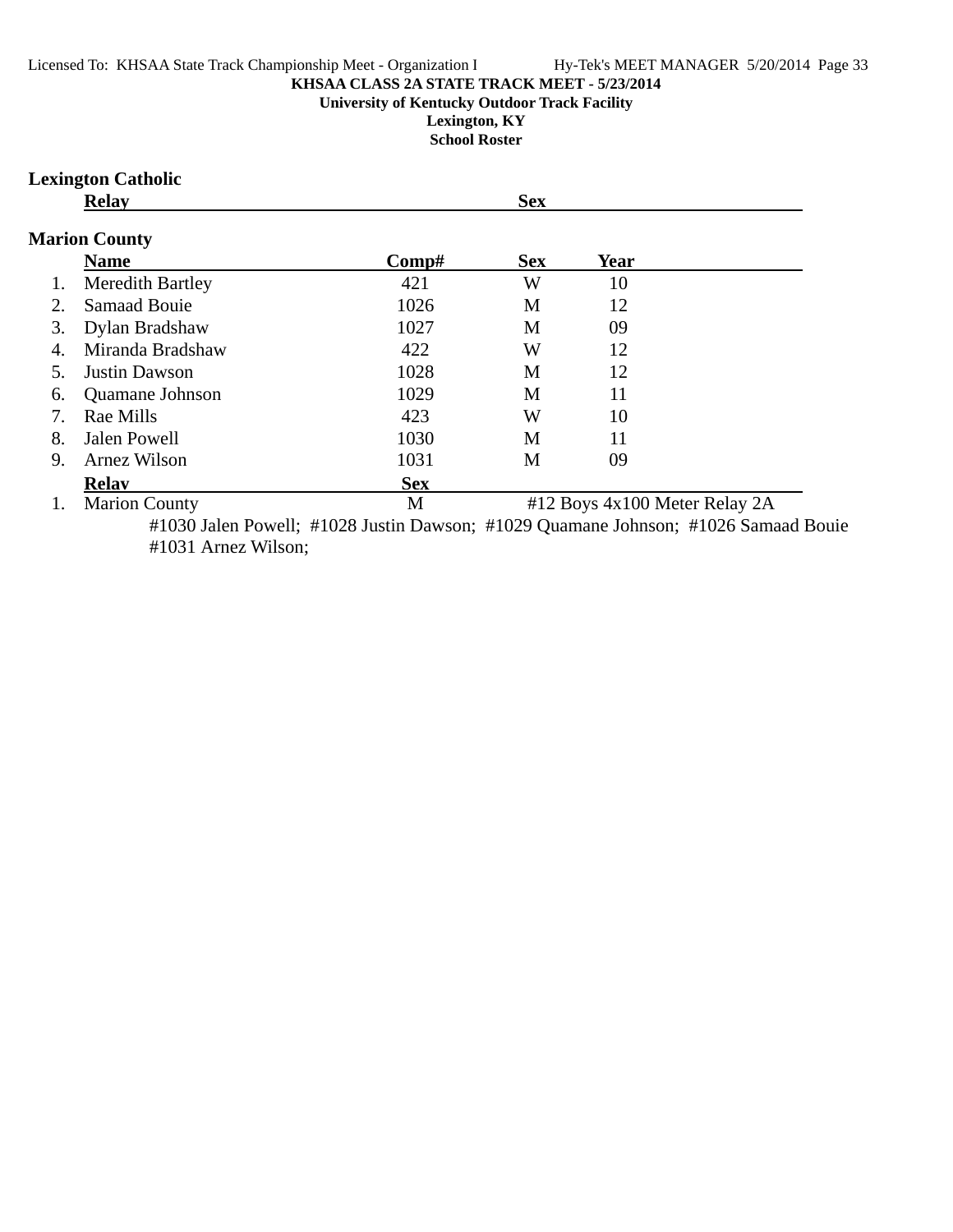**University of Kentucky Outdoor Track Facility**

**Lexington, KY School Roster**

### **Mason County**

|     | <b>Name</b>             | Comp#                                                                             | <b>Sex</b> | <b>Year</b>                    |  |
|-----|-------------------------|-----------------------------------------------------------------------------------|------------|--------------------------------|--|
| 1.  | Chloe Adams             | 424                                                                               | W          | 07                             |  |
| 2.  | Sierra Anderson         | 425                                                                               | W          | 11                             |  |
| 3.  | Garret Appelman         | 1032                                                                              | M          | 11                             |  |
| 4.  | Alivia Bierley          | 426                                                                               | W          | 12                             |  |
| 5.  | <b>Reagan Bierley</b>   | 427                                                                               | W          | 08                             |  |
| 6.  | Chris Caba              | 1033                                                                              | M          | 12                             |  |
| 7.  | Abigail Dawson          | 428                                                                               | W          | 07                             |  |
| 8.  | Zach Duzan              | 1034                                                                              | M          | 12                             |  |
| 9.  | <b>Carson Fearis</b>    | 1035                                                                              | M          | 12                             |  |
| 10. | Jordan Frodge           | 429                                                                               | W          | 09                             |  |
| 11. | <b>Brendon Garrison</b> | 1036                                                                              | M          | 10                             |  |
| 12. | <b>Brittany Hardin</b>  | 430                                                                               | W          | 12                             |  |
| 13. | Bryce Hendrickson       | 1037                                                                              | M          | 09                             |  |
| 14. | Jericho Hill            | 1038                                                                              | M          | 11                             |  |
| 15. | Donovan Hylander        | 1039                                                                              | M          | 12                             |  |
| 16. | Hannah Jackson          | 431                                                                               | W          | 10                             |  |
| 17. | Shawn Johnson           | 1040                                                                              | M          | 12                             |  |
| 18. | Jaylin Jones            | 1041                                                                              | M          | 12                             |  |
| 19. | Samantha Jones          | 432                                                                               | W          | 11                             |  |
| 20. | <b>Tanner Kirkland</b>  | 1042                                                                              | M          | 10                             |  |
| 21. | <b>Andrew Kouns</b>     | 1043                                                                              | M          | 09                             |  |
| 22. | Tara Machamer           | 433                                                                               | W          | 11                             |  |
| 23. | Megan Pfeffer           | 434                                                                               | W          | 11                             |  |
| 24. | Sara Redmond            | 435                                                                               | W          | 11                             |  |
| 25. | Alex Robinson           | 1044                                                                              | M          | 12                             |  |
| 26. | Nick Robinson           | 1045                                                                              | M          | 12                             |  |
| 27. | <b>Morgan Sargent</b>   | 436                                                                               | W          | 10                             |  |
| 28. | Marissa Scilley         | 437                                                                               | W          | 08                             |  |
| 29. | <b>Rheagan Sizemore</b> | 438                                                                               | W          | 09                             |  |
| 30. | Gita Srinivasin         | 439                                                                               | W          | 11                             |  |
| 31. | <b>Jay Stanley</b>      | 1046                                                                              | M          | 10                             |  |
| 32. | Jacob Tompkins          | 1047                                                                              | M          | 12                             |  |
| 33. | <b>Tyler Toombs</b>     | 1048                                                                              | M          | 11                             |  |
| 34. | Rebecca Wood            | 440                                                                               | W          | 10                             |  |
| 35. | Cara Woods              | 441                                                                               | W          | 11                             |  |
|     | <b>Relay</b>            | <b>Sex</b>                                                                        |            |                                |  |
| 1.  | <b>Mason County</b>     | W                                                                                 |            | #11 Girls 4x100 Meter Relay 2A |  |
|     |                         | #426 Alivia Bierley; #436 Morgan Sargent; #430 Brittany Hardin; #440 Rebecca Wood |            |                                |  |

#435 Sara Redmond; #429 Jordan Frodge; #437 Marissa Scilley; #432 Samantha Jones 2. Mason County W #7 Girls 4x200 Meter Relay 2A #436 Morgan Sargent; #440 Rebecca Wood; #432 Samantha Jones; #435 Sara Redmond #426 Alivia Bierley; #437 Marissa Scilley; #429 Jordan Frodge; #441 Cara Woods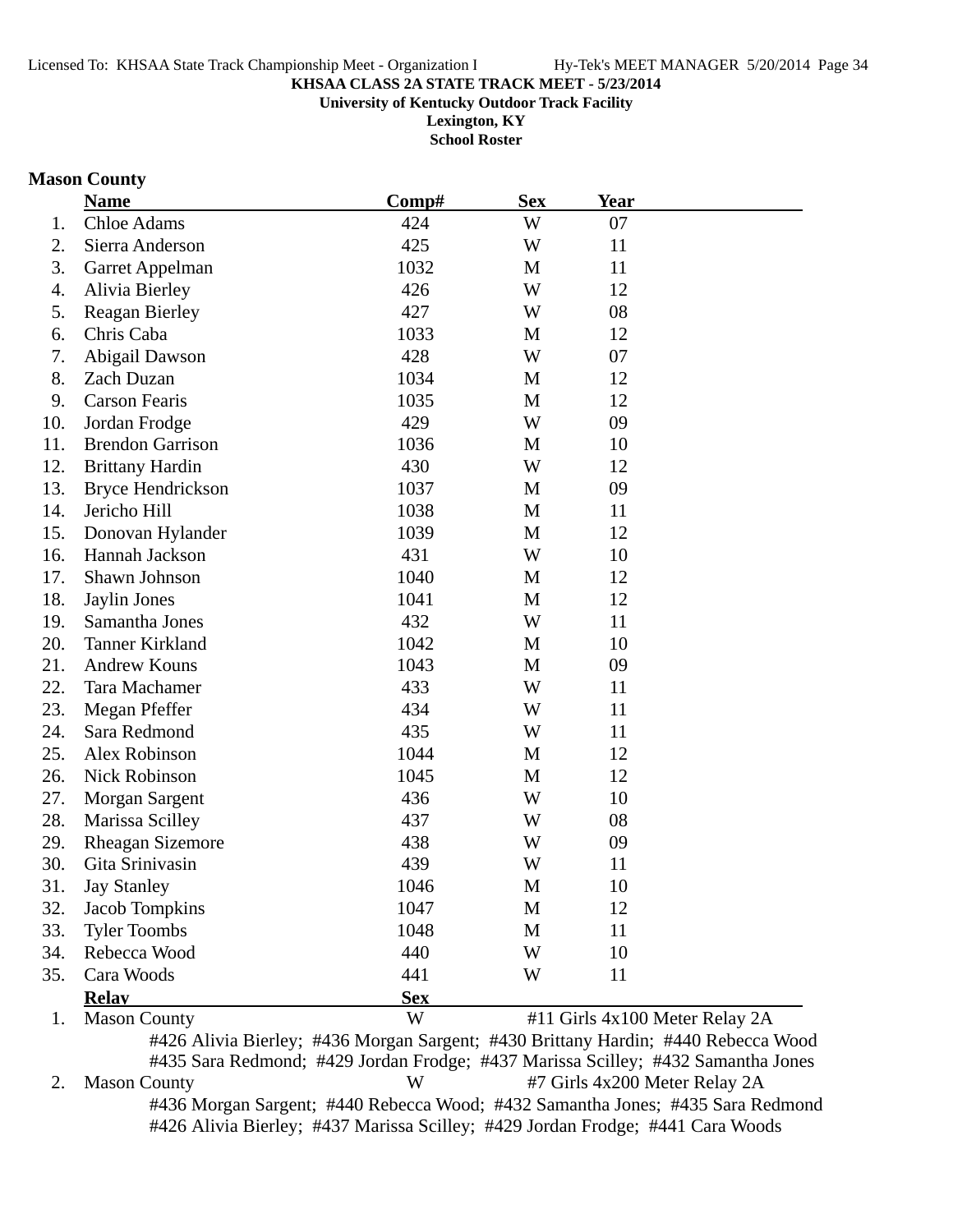**University of Kentucky Outdoor Track Facility**

## **Lexington, KY**

**School Roster**

|    | <b>Relay</b>        |             | <b>Sex</b>                                                                            |
|----|---------------------|-------------|---------------------------------------------------------------------------------------|
| 3. | <b>Mason County</b> | W           | #23 Girls 4x400 Meter Relay 2A                                                        |
|    |                     |             | #426 Alivia Bierley; #429 Jordan Frodge; #434 Megan Pfeffer; #441 Cara Woods          |
|    |                     |             | #431 Hannah Jackson; #438 Rheagan Sizemore; #440 Rebecca Wood; #432 Samantha Jones    |
| 4. | <b>Mason County</b> | W           | #1 Girls 4x800 Meter Relay 2A                                                         |
|    |                     |             | #431 Hannah Jackson; #434 Megan Pfeffer; #441 Cara Woods; #438 Rheagan Sizemore       |
|    |                     |             | #424 Chloe Adams; #425 Sierra Anderson; #427 Reagan Bierley; #428 Abigail Dawson      |
| 5. | <b>Mason County</b> | M           | #8 Boys 4x200 Meter Relay 2A                                                          |
|    |                     |             | #1040 Shawn Johnson; #1041 Jaylin Jones; #1038 Jericho Hill; #1043 Andrew Kouns       |
|    |                     |             | #1035 Carson Fearis; #1036 Brendon Garrison; #1039 Donovan Hylander; #1047 Jacob Tomp |
| 6. | <b>Mason County</b> | $M$ and $M$ | #24 Boys 4x400 Meter Relay 2A                                                         |
|    |                     |             | #1043 Andrew Kouns; #1047 Jacob Tompkins; #1040 Shawn Johnson; #1041 Jaylin Jones     |
|    |                     |             | #1035 Carson Fearis; #1044 Alex Robinson; #1045 Nick Robinson; #1038 Jericho Hill     |
| 7. | <b>Mason County</b> | M           | #2 Boys 4x800 Meter Relay 2A                                                          |
|    |                     |             | #1042 Tanner Kirkland; #1044 Alex Robinson; #1045 Nick Robinson; #1048 Tyler Toombs   |
|    |                     |             | #1032 Garret Appelman; #1033 Chris Caba; #1037 Bryce Hendrickson; #1040 Shawn Johnsor |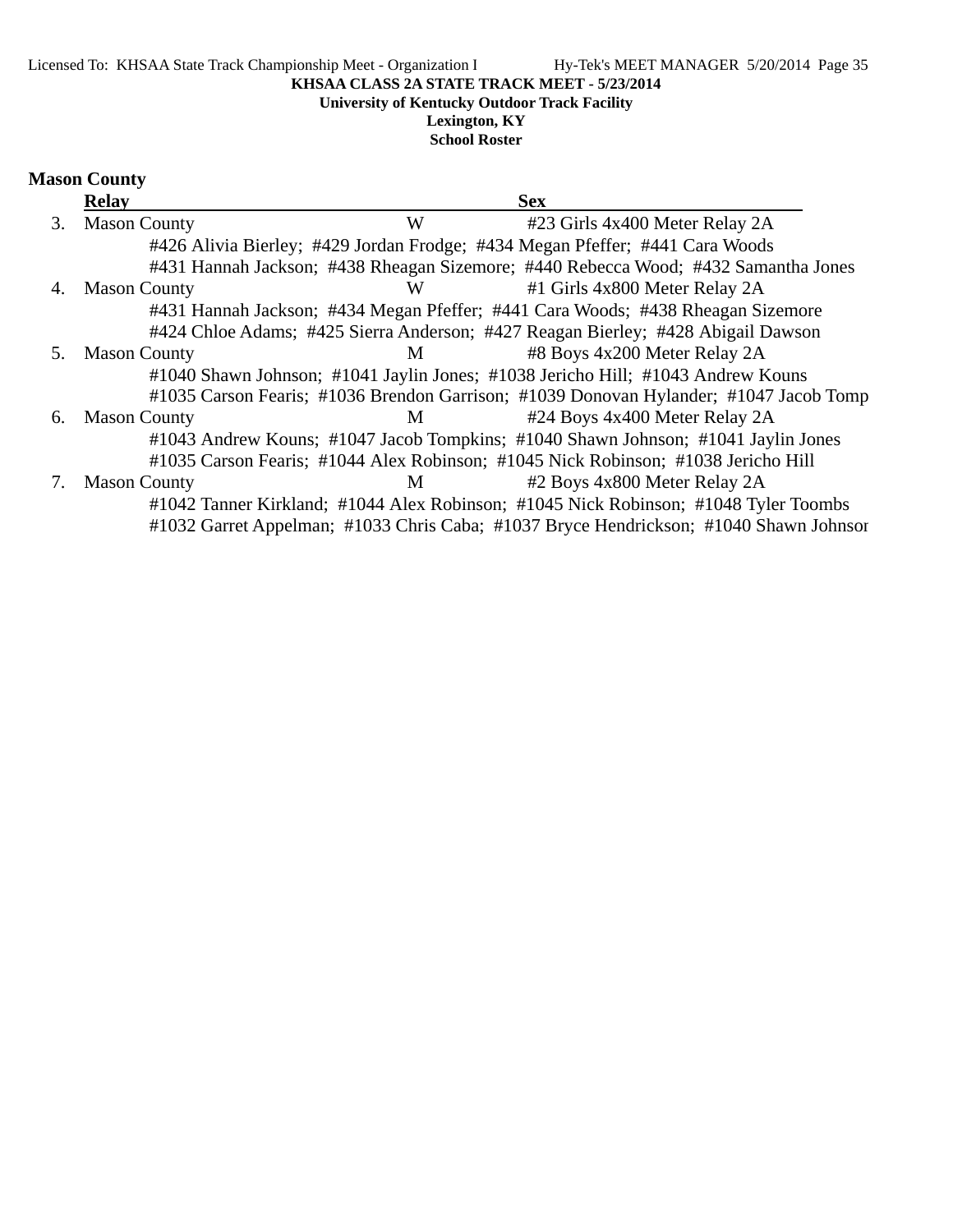**University of Kentucky Outdoor Track Facility**

**Lexington, KY School Roster**

### **Mercer County**

|     | <b>Name</b>                                                                                             | Comp#      | <b>Sex</b>   | <b>Year</b>                    |  |
|-----|---------------------------------------------------------------------------------------------------------|------------|--------------|--------------------------------|--|
| 1.  | Gentry Brown                                                                                            | 442        | W            | 12                             |  |
| 2.  | Lex Burkhead                                                                                            | 1049       | M            | 10                             |  |
| 3.  | <b>Garrett Dean</b>                                                                                     | 1050       | M            | 09                             |  |
| 4.  | Jordan Dunn                                                                                             | 1051       | $\mathbf{M}$ | 12                             |  |
| 5.  | <b>Chase Edwards</b>                                                                                    | 1052       | $\mathbf{M}$ | 09                             |  |
| 6.  | Kobe Ford                                                                                               | 1053       | M            | 10                             |  |
| 7.  | <b>Taylor Gray</b>                                                                                      | 443        | W            | 11                             |  |
| 8.  | <b>Bailey Harder</b>                                                                                    | 444        | W            | 10                             |  |
| 9.  | Justin Johnston                                                                                         | 1054       | M            | 12                             |  |
| 10. | Kaleb McDonald                                                                                          | 1055       | M            | 12                             |  |
| 11. | Anna Mollett                                                                                            | 445        | W            | 11                             |  |
| 12. | <b>Heath Montgomery</b>                                                                                 | 1056       | M            | 10                             |  |
| 13. | <b>Chase Moore</b>                                                                                      | 1057       | M            | 10                             |  |
| 14. | Desi Patton                                                                                             | 446        | W            | 10                             |  |
| 15. | D Smith                                                                                                 | 1058       | M            | 09                             |  |
| 16. | <b>Austin Sparrow</b>                                                                                   | 1059       | $\mathbf{M}$ | 11                             |  |
| 17. | Daniel Steele                                                                                           | 1060       | M            | 12                             |  |
| 18. | Janelle Taylor                                                                                          | 447        | W            | 08                             |  |
| 19. | Cora Teets                                                                                              | 448        | W            | 10                             |  |
| 20. | Dean Tyler                                                                                              | 1061       | M            | 12                             |  |
|     | <b>Relay</b>                                                                                            | <b>Sex</b> |              |                                |  |
| 1.  | <b>Mercer County</b>                                                                                    | W          |              | #7 Girls 4x200 Meter Relay 2A  |  |
|     | #442 Gentry Brown; #444 Bailey Harder; #445 Anna Mollett; #447 Janelle Taylor<br>#443 Taylor Gray;      |            |              |                                |  |
| 2.  | <b>Mercer County</b>                                                                                    | W          |              | #23 Girls 4x400 Meter Relay 2A |  |
|     | #442 Gentry Brown; #447 Janelle Taylor; #444 Bailey Harder; #445 Anna Mollett                           |            |              |                                |  |
|     | #443 Taylor Gray; #448 Cora Teets;                                                                      |            |              |                                |  |
| 3.  | <b>Mercer County</b>                                                                                    | M          |              | #12 Boys 4x100 Meter Relay 2A  |  |
|     | #1053 Kobe Ford; #1058 D Smith; #1057 Chase Moore; #1060 Daniel Steele                                  |            |              |                                |  |
|     | #1059 Austin Sparrow; #1054 Justin Johnston; #1061 Dean Tyler; #1051 Jordan Dunn                        |            |              |                                |  |
| 4.  | <b>Mercer County</b>                                                                                    | M          |              | #8 Boys 4x200 Meter Relay 2A   |  |
|     | #1053 Kobe Ford; #1059 Austin Sparrow; #1057 Chase Moore; #1060 Daniel Steele                           |            |              |                                |  |
|     | #1058 D Smith; #1054 Justin Johnston; #1061 Dean Tyler; #1056 Heath Montgomery                          |            |              |                                |  |
| 5.  | <b>Mercer County</b>                                                                                    | M          |              | #24 Boys 4x400 Meter Relay 2A  |  |
|     | #1057 Chase Moore; #1061 Dean Tyler; #1054 Justin Johnston; #1059 Austin Sparrow                        |            |              |                                |  |
|     | #1049 Lex Burkhead; #1060 Daniel Steele; #1053 Kobe Ford; #1050 Garrett Dean                            |            |              |                                |  |
| 6.  | <b>Mercer County</b><br>#1061 Dean Tyler; #1052 Chase Edwards; #1059 Austin Sparrow; #1049 Lex Burkhead | M          |              | #2 Boys 4x800 Meter Relay 2A   |  |
|     | #1054 Justin Johnston; #1060 Daniel Steele; #1050 Garrett Dean; #1055 Kaleb McDonald                    |            |              |                                |  |
|     |                                                                                                         |            |              |                                |  |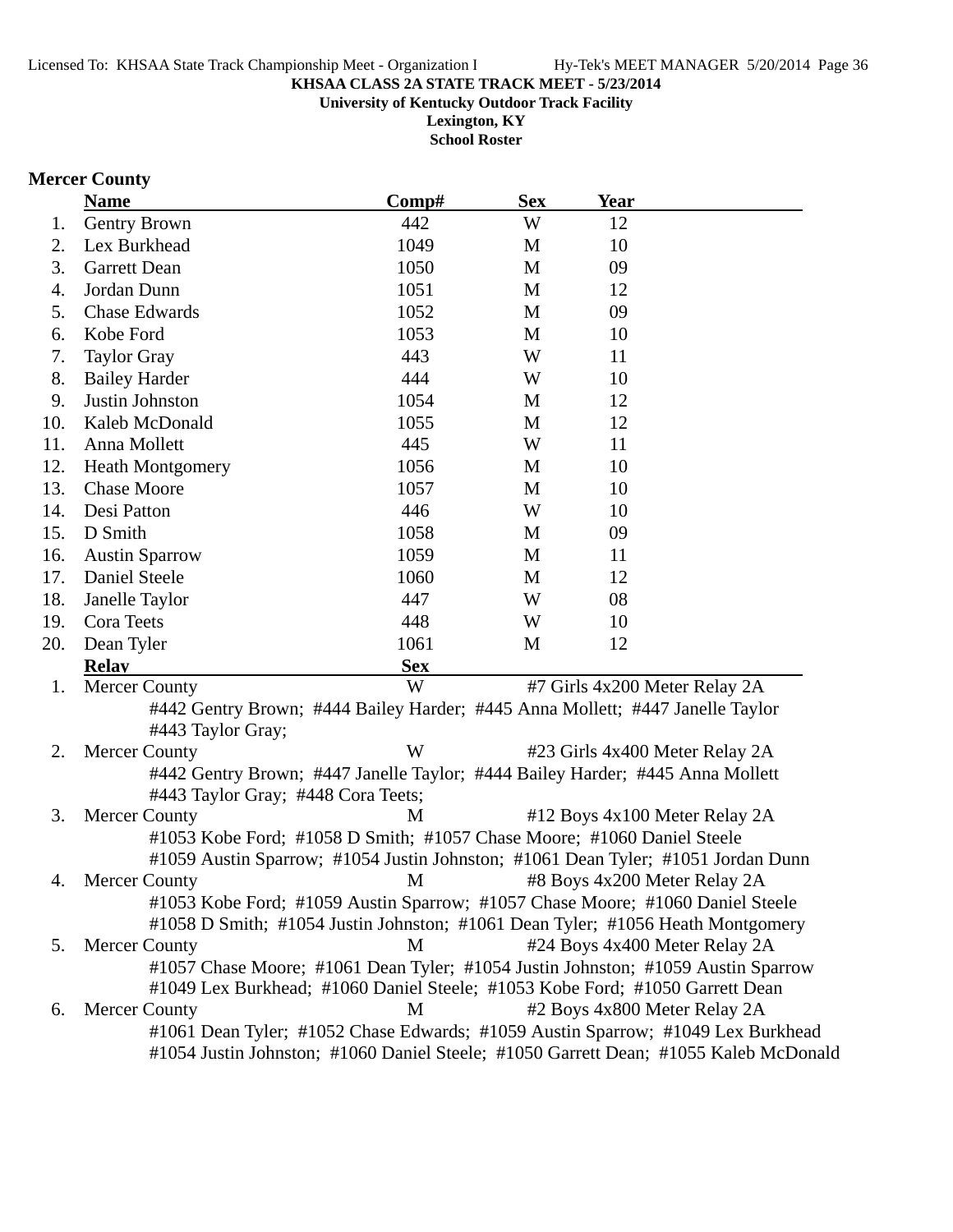**University of Kentucky Outdoor Track Facility**

**Lexington, KY School Roster**

### **Moore**

|     | <b>Name</b>            | Comp#                                                                              | <b>Sex</b> | <b>Year</b> |                                                                                          |
|-----|------------------------|------------------------------------------------------------------------------------|------------|-------------|------------------------------------------------------------------------------------------|
| 1.  | <b>Christian Davis</b> | 1062                                                                               | M          | 11          |                                                                                          |
| 2.  | Derek Goodwin          | 1063                                                                               | M          | 11          |                                                                                          |
| 3.  | Jameela Lockhart       | 449                                                                                | W          | 09          |                                                                                          |
| 4.  | Aerial McKay           | 450                                                                                | W          | 10          |                                                                                          |
| 5.  | Jerrick McMurry        | 1064                                                                               | M          | 10          |                                                                                          |
| 6.  | Jaliah McNealy         | 451                                                                                | W          | 09          |                                                                                          |
| 7.  | Daron Osborne          | 1065                                                                               | M          | 12          |                                                                                          |
| 8.  | Jordan Pruitt          | 1066                                                                               | M          | 12          |                                                                                          |
| 9.  | Jada Robinson-Shaw     | 452                                                                                | W          | 07          |                                                                                          |
| 10. | Logan Sears            | 1067                                                                               | M          | 12          |                                                                                          |
| 11. | <b>Terryn Smith</b>    | 453                                                                                | W          | 10          |                                                                                          |
| 12. | Promise Tiah           | 454                                                                                | W          | 11          |                                                                                          |
| 13. | Tymeitha Tolbert       | 455                                                                                | W          | 11          |                                                                                          |
| 14. | <b>Vyteis Tolbert</b>  | 456                                                                                | W          | 09          |                                                                                          |
| 15. | <b>Augustine Tugbe</b> | 1068                                                                               | M          | 09          |                                                                                          |
| 16. | Russell Vaden          | 1069                                                                               | M          | 09          |                                                                                          |
|     | <b>Relay</b>           | <b>Sex</b>                                                                         |            |             |                                                                                          |
| 1.  | Moore                  | W                                                                                  |            |             | #11 Girls 4x100 Meter Relay 2A                                                           |
|     |                        | #451 Jaliah McNealy; #450 Aerial McKay; #453 Terryn Smith; #454 Promise Tiah       |            |             |                                                                                          |
|     |                        |                                                                                    |            |             | #455 Tymeitha Tolbert; #449 Jameela Lockhart; #452 Jada Robinson-Shaw; #456 Vyteis Tolbe |
| 2.  | Moore                  | M                                                                                  |            |             | #12 Boys 4x100 Meter Relay 2A                                                            |
|     |                        |                                                                                    |            |             | #1062 Christian Davis; #1063 Derek Goodwin; #1065 Daron Osborne; #1068 Augustine Tugb    |
|     |                        | #1064 Jerrick McMurry; #1067 Logan Sears; #1069 Russell Vaden; #1066 Jordan Pruitt |            |             |                                                                                          |
| 3.  | Moore                  | M                                                                                  |            |             | #8 Boys 4x200 Meter Relay 2A                                                             |
|     |                        |                                                                                    |            |             | #1062 Christian Davis; #1067 Logan Sears; #1065 Daron Osborne; #1068 Augustine Tugbe     |
|     |                        |                                                                                    |            |             | #1069 Russell Vaden; #1064 Jerrick McMurry; #1066 Jordan Pruitt; #1063 Derek Goodwin     |

## **Nelson County**

|    | <b>Name</b>    | $\bf Comp\#$ | <b>Sex</b> | Year |
|----|----------------|--------------|------------|------|
|    | Will Ballard   | 1070         | М          | 11   |
| 2. | Kaylee Hall    | 457          | W          | 12   |
|    | Kira Harman    | 458          | W          | 09   |
| 4. | Brianna Harmon | 459          | W          | 12   |
| 5. | Kelsey Hughes  | 460          | W          | 09   |
| 6. | Nick McGaughey | 1071         | M          | 11   |
|    | Whitney White  | 461          | W          | 10   |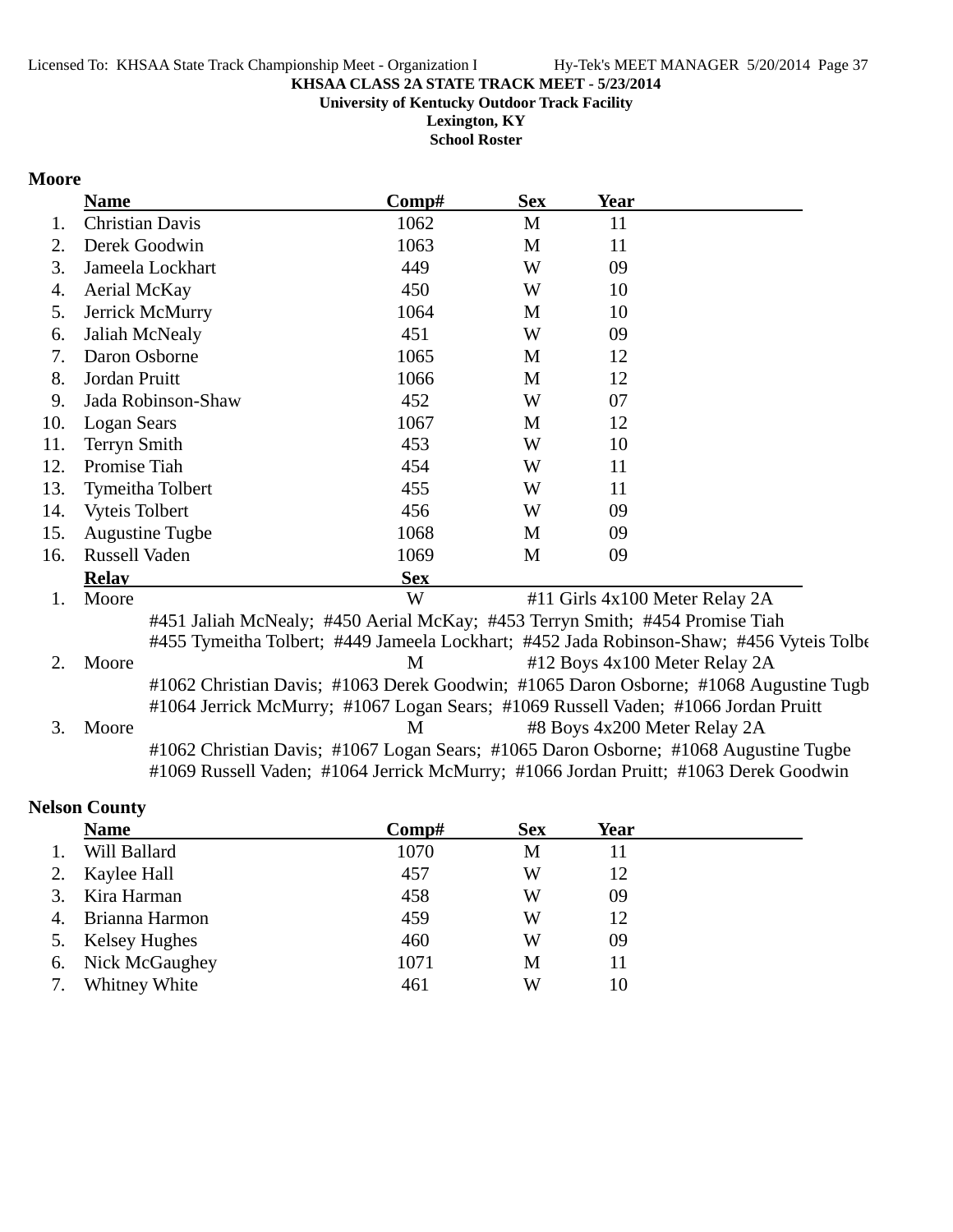**University of Kentucky Outdoor Track Facility**

**Lexington, KY School Roster**

## **North Oldham**

|     | <b>Name</b>           | Comp# | <b>Sex</b> | <b>Year</b> |  |
|-----|-----------------------|-------|------------|-------------|--|
| 1.  | Christina Ausley      | 462   | W          | 11          |  |
| 2.  | <b>Arien Beasley</b>  | 1072  | M          | 11          |  |
| 3.  | Matt Clark            | 1073  | M          | 11          |  |
| 4.  | Paige Didier          | 463   | W          | 10          |  |
| 5.  | Nathan Diemer         | 1074  | M          | 12          |  |
| 6.  | <b>Grace Dieterle</b> | 464   | W          | 09          |  |
| 7.  | Erin Edmundson        | 465   | W          | 10          |  |
| 8.  | Dina Fahmi            | 466   | W          | 12          |  |
| 9.  | Omar Fahmi            | 1075  | M          | 10          |  |
| 10. | Cat Fiorito           | 467   | W          | 10          |  |
| 11. | Avery Fryman          | 468   | W          | 08          |  |
| 12. | <b>Trenton Fryman</b> | 1076  | M          | 10          |  |
| 13. | David Gardiner        | 1077  | M          | 12          |  |
| 14. | Heather Klusman       | 469   | W          | 10          |  |
| 15. | Ryan Kozak            | 1078  | M          | 12          |  |
| 16. | Ben Kraft             | 1079  | M          | 10          |  |
| 17. | Marissa Lowe          | 470   | W          | 11          |  |
| 18. | Alex McClarty         | 1080  | M          | 09          |  |
| 19. | Jasmyne McCoy         | 471   | W          | 09          |  |
| 20. | Dominique Miller      | 472   | W          | 09          |  |
| 21. | Nicole Moeller        | 473   | W          | 09          |  |
| 22. | Maggie Mollak         | 474   | W          | 11          |  |
| 23. | <b>Kelsey Moore</b>   | 475   | W          | 10          |  |
| 24. | <b>Emily Morsman</b>  | 476   | W          | 12          |  |
| 25. | Elizabeth Olive       | 477   | W          | 11          |  |
| 26. | <b>Haley Oliver</b>   | 478   | W          | 12          |  |
| 27. | Erin Olsson           | 479   | W          | 11          |  |
| 28. | Logan Otter           | 1081  | M          | 09          |  |
| 29. | Julia Ritz            | 480   | W          | 09          |  |
| 30. | Nolan Ruhs            | 1082  | M          | 12          |  |
| 31. | <b>Jesse Sanders</b>  | 481   | W          | 11          |  |
| 32. | Mark Scherer          | 1083  | M          | 11          |  |
| 33. | Tori Simpson          | 482   | W          | 11          |  |
| 34. | <b>Seth Stevens</b>   | 1084  | M          | 11          |  |
| 35. | <b>Slade Stevens</b>  | 1085  | M          | 11          |  |
| 36. | David Terkula         | 1086  | M          | 11          |  |
| 37. | <b>Tyler Thompson</b> | 1087  | M          | 12          |  |
| 38. | Sean Williams-Harris  | 1088  | M          | 12          |  |
| 39. | Alex Wilson           | 1089  | M          | 08          |  |
| 40. | Korbin Zamudio        | 1090  | M          | 10          |  |
| 41. | Adam Zimmerman        | 1091  | M          | 11          |  |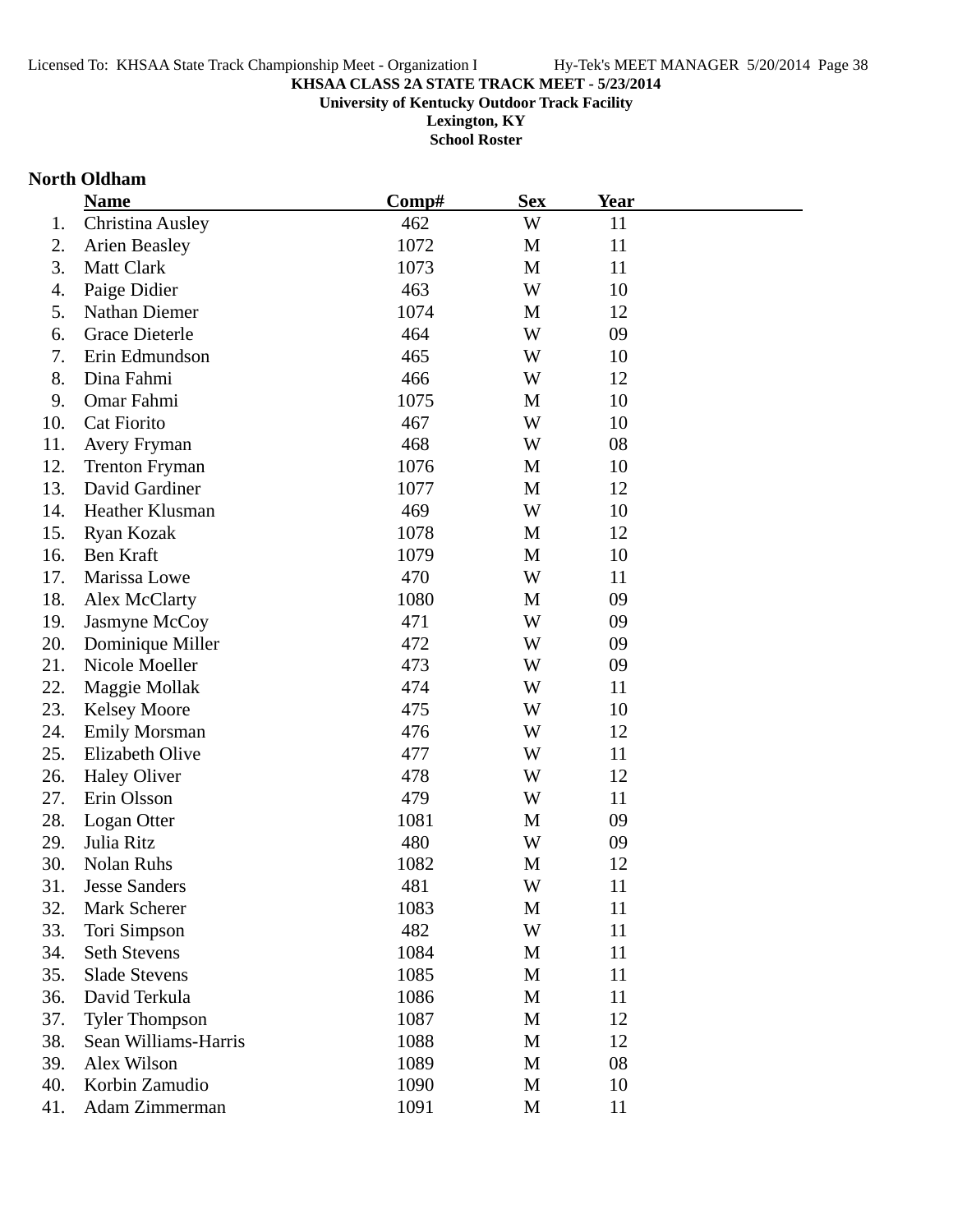### Licensed To: KHSAA State Track Championship Meet - Organization I Hy-Tek's MEET MANAGER 5/20/2014 Page 39

### **KHSAA CLASS 2A STATE TRACK MEET - 5/23/2014**

**University of Kentucky Outdoor Track Facility**

## **Lexington, KY**

**School Roster**

## **North Oldham**

|    | <b>Relay</b> |            | <b>Sex</b>                                                                           |
|----|--------------|------------|--------------------------------------------------------------------------------------|
|    | <b>Relav</b> | <b>Sex</b> |                                                                                      |
|    | North Oldham | W          | #7 Girls 4x200 Meter Relay 2A                                                        |
|    |              |            | #479 Erin Olsson; #477 Elizabeth Olive; #473 Nicole Moeller; #481 Jesse Sanders      |
|    |              |            | #475 Kelsey Moore; #463 Paige Didier; #471 Jasmyne McCoy; #466 Dina Fahmi            |
| 2. | North Oldham | W          | #23 Girls 4x400 Meter Relay 2A                                                       |
|    |              |            | #479 Erin Olsson; #473 Nicole Moeller; #481 Jesse Sanders; #464 Grace Dieterle       |
|    |              |            | #475 Kelsey Moore; #482 Tori Simpson; #465 Erin Edmundson; #477 Elizabeth Olive      |
| 3. | North Oldham | W          | #1 Girls 4x800 Meter Relay 2A                                                        |
|    |              |            | #462 Christina Ausley; #464 Grace Dieterle; #465 Erin Edmundson; #480 Julia Ritz     |
|    |              |            | #481 Jesse Sanders; #479 Erin Olsson; #470 Marissa Lowe; #468 Avery Fryman           |
| 4. | North Oldham | M          | #12 Boys 4x100 Meter Relay 2A                                                        |
|    |              |            | #1072 Arien Beasley; #1073 Matt Clark; #1089 Alex Wilson; #1090 Korbin Zamudio       |
|    |              |            | #1075 Omar Fahmi; #1088 Sean Williams-Harris; #1083 Mark Scherer; #1078 Ryan Kozak   |
| 5. | North Oldham | M          | #24 Boys 4x400 Meter Relay 2A                                                        |
|    |              |            | #1077 David Gardiner; #1074 Nathan Diemer; #1087 Tyler Thompson; #1090 Korbin Zamudi |
|    |              |            | #1084 Seth Stevens; #1086 David Terkula; #1072 Arien Beasley; #1083 Mark Scherer     |
| 6. | North Oldham | М          | #2 Boys 4x800 Meter Relay 2A                                                         |
|    |              |            | #1087 Tyler Thompson; #1081 Logan Otter; #1084 Seth Stevens; #1091 Adam Zimmerman    |
|    |              |            | #1077 David Gardiner; #1086 David Terkula; #1076 Trenton Fryman; #1080 Alex McClarty |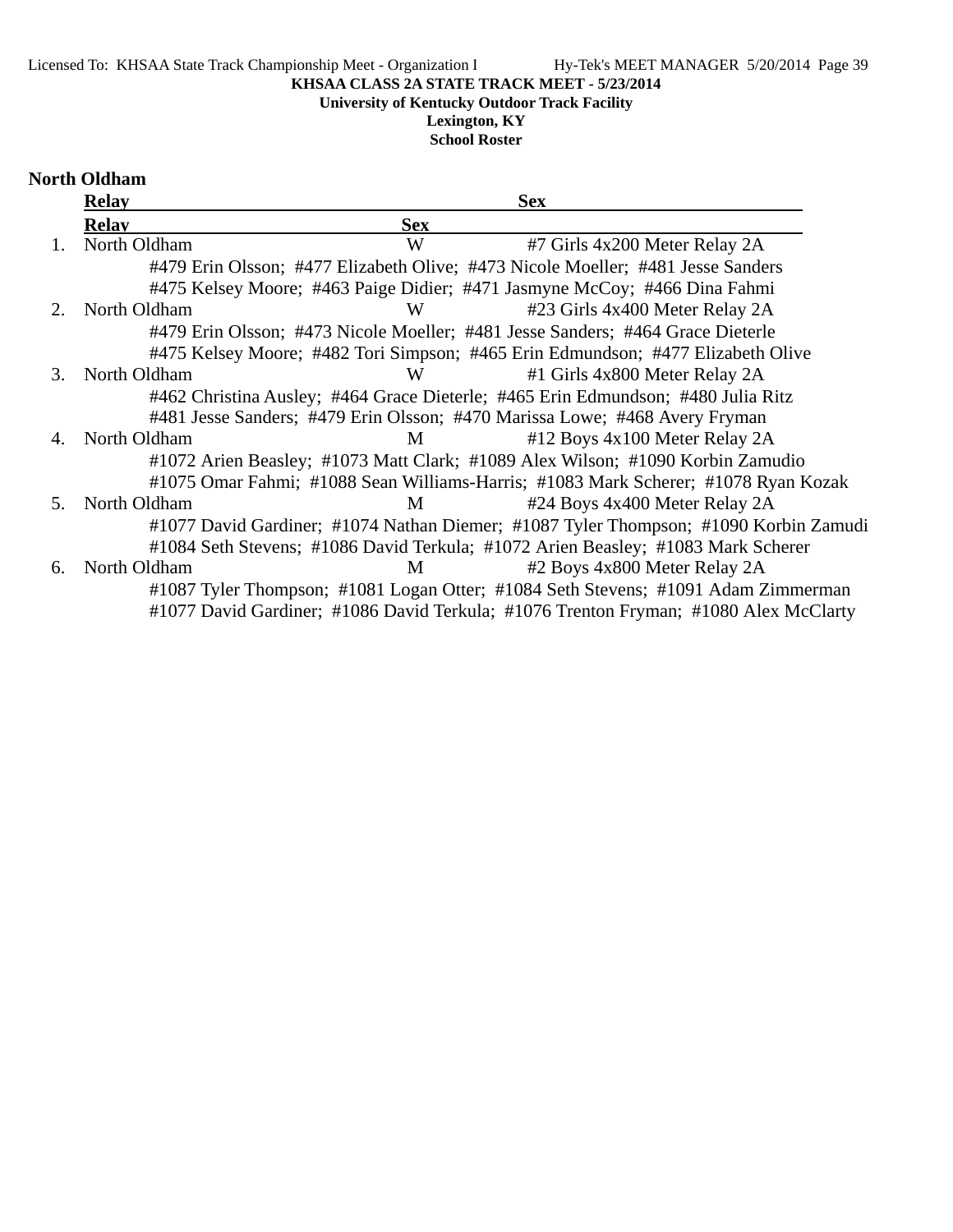**University of Kentucky Outdoor Track Facility**

**Lexington, KY School Roster**

### **Paducah Tilghman**

|     | <b>Name</b>           | Comp#      | <b>Sex</b>  | <b>Year</b> |                                |
|-----|-----------------------|------------|-------------|-------------|--------------------------------|
| 1.  | Arius Brown           | 483        | W           | 12          |                                |
| 2.  | Jailon Chism          | 1092       | M           | 12          |                                |
| 3.  | Tre Coleman           | 1093       | M           | 12          |                                |
| 4.  | Marcus Corbett        | 1094       | M           | 11          |                                |
| 5.  | Thailandria Daniels   | 484        | W           | 10          |                                |
| 6.  | <b>Mikey Davis</b>    | 1095       | M           | 12          |                                |
| 7.  | Rasiki Deberry        | 1096       | M           | 12          |                                |
| 8.  | Miriah Donelson       | 485        | W           | 10          |                                |
| 9.  | Asia Flemons          | 486        | W           | 11          |                                |
| 10. | <b>Reyton Freeman</b> | 1097       | M           | 09          |                                |
| 11. | Cameron Galloway      | 1098       | M           | 10          |                                |
| 12. | Alex Goreing          | 487        | W           | 12          |                                |
| 13. | Lenny Grace           | 1099       | M           | 11          |                                |
| 14. | Aleja Grant           | 488        | W           | 11          |                                |
| 15. | <b>Hunter Grubbs</b>  | 1100       | M           | 10          |                                |
| 16. | Michael Hassel        | 1101       | M           | 10          |                                |
| 17. | Jade Holland          | 489        | W           | 10          |                                |
| 18. | Jacob Holtgrewe       | 1102       | M           | 12          |                                |
| 19. | John Holtgrewe        | 1103       | M           | 09          |                                |
| 20. | <b>Ashton Hurst</b>   | 490        | W           | 10          |                                |
| 21. | Amyia Jones           | 491        | W           | 09          |                                |
| 22. | Harrison Kelly        | 1104       | M           | 10          |                                |
| 23. | Jennai Mitchell       | 492        | W           | 10          |                                |
| 24. | Josh Murdock          | 1105       | M           | 09          |                                |
| 25. | <b>Travis Myers</b>   | 1106       | M           | 09          |                                |
| 26. | Eli Noneman           | 1107       | M           | 11          |                                |
| 27. | Dontajia Osborne      | 493        | W           | 10          |                                |
| 28. | Philip Pruitt         | 1108       | M           | 09          |                                |
| 29. | Nick Shelby           | 1109       | M           | 11          |                                |
| 30. | <b>Riley Sigler</b>   | 494        | W           | 11          |                                |
| 31. | Darrius Spivey-Nunn   | 1110       | M           | 12          |                                |
| 32. | Cason Waldon          | 1111       | M           | 12          |                                |
| 33. | Patrick Washer        | 1112       | M           | 11          |                                |
| 34. | Montel Wiggins        | 1113       | $\mathbf M$ | 09          |                                |
| 35. | Phillip Wiggins       | 1114       | M           | 09          |                                |
| 36. | Jaleigha Winston      | 495        | W           | 12          |                                |
| 37. | Tajhanique Wood       | 496        | W           | 10          |                                |
|     | <b>Relav</b>          | <b>Sex</b> |             |             |                                |
| 1.  | Paducah Tilghman      | W          |             |             | #11 Girls 4x100 Meter Relay 2A |

#495 Jaleigha Winston; #483 Arius Brown; #494 Riley Sigler; #496 Tajhanique Wood #485 Miriah Donelson; #493 Dontajia Osborne; #489 Jade Holland; #486 Asia Flemons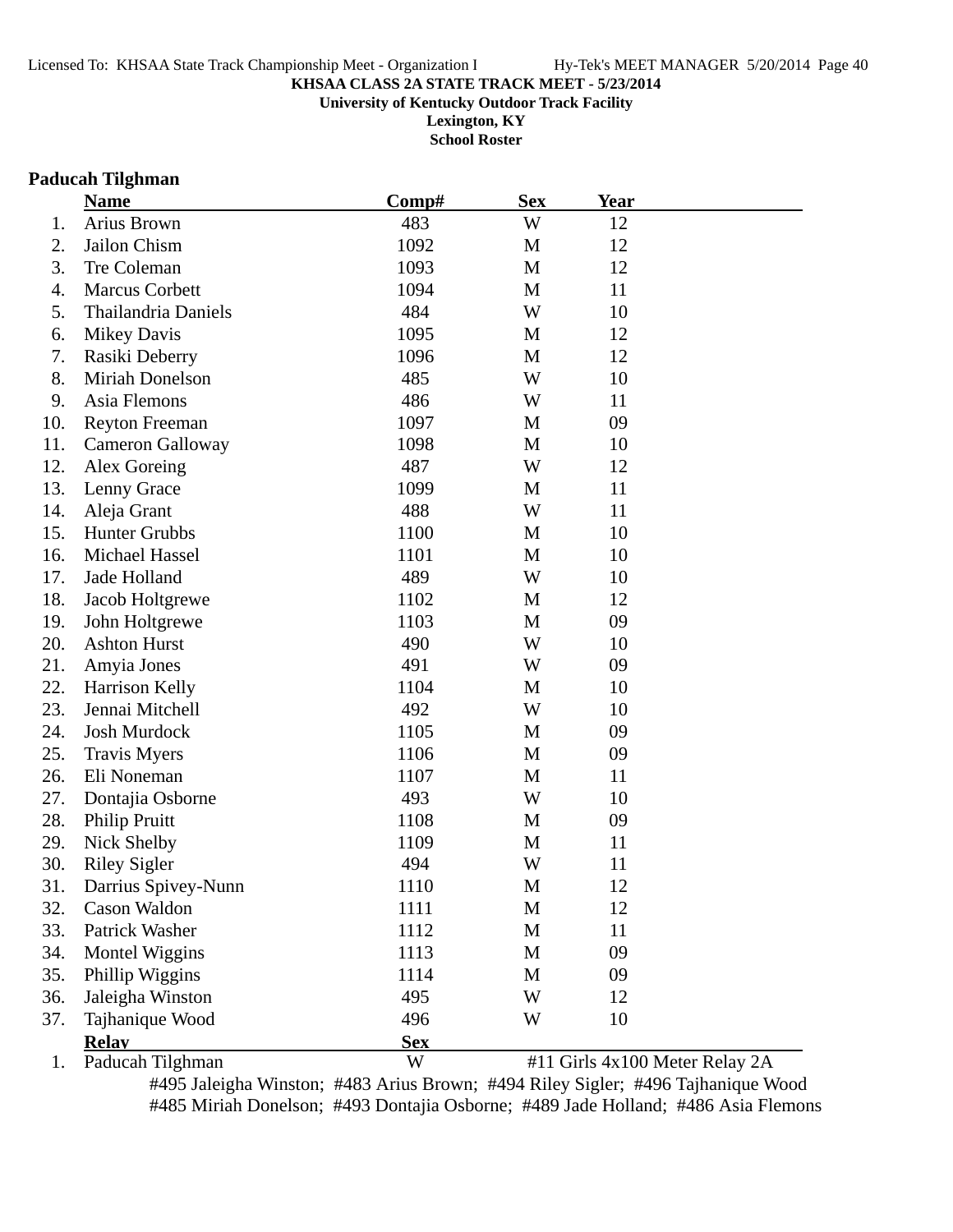**University of Kentucky Outdoor Track Facility**

## **Lexington, KY**

**School Roster**

### **Paducah Tilghman**

|    | <b>Relay</b>     |                                                              | <b>Sex</b>                                                                             |
|----|------------------|--------------------------------------------------------------|----------------------------------------------------------------------------------------|
| 2. | Paducah Tilghman | W                                                            | #7 Girls 4x200 Meter Relay 2A                                                          |
|    |                  |                                                              | #495 Jaleigha Winston; #496 Tajhanique Wood; #494 Riley Sigler; #485 Miriah Donelson   |
|    |                  |                                                              | #493 Dontajia Osborne; #483 Arius Brown; #489 Jade Holland; #486 Asia Flemons          |
| 3. | Paducah Tilghman | W                                                            | #23 Girls 4x400 Meter Relay 2A                                                         |
|    |                  |                                                              | #486 Asia Flemons; #492 Jennai Mitchell; #483 Arius Brown; #485 Miriah Donelson        |
|    |                  |                                                              | #490 Ashton Hurst; #488 Aleja Grant; #491 Amyia Jones; #494 Riley Sigler               |
| 4. | Paducah Tilghman | M                                                            | #12 Boys 4x100 Meter Relay 2A                                                          |
|    |                  |                                                              | #1094 Marcus Corbett; #1113 Montel Wiggins; #1110 Darrius Spivey-Nunn; #1109 Nick Shel |
|    |                  |                                                              | #1096 Rasiki Deberry; #1108 Philip Pruitt; #1097 Reyton Freeman; #1111 Cason Waldon    |
| 5. | Paducah Tilghman | M                                                            | #8 Boys 4x200 Meter Relay 2A                                                           |
|    |                  |                                                              | #1094 Marcus Corbett; #1110 Darrius Spivey-Nunn; #1109 Nick Shelby; #1099 Lenny Grace  |
|    |                  |                                                              | #1113 Montel Wiggins; #1108 Philip Pruitt; #1111 Cason Waldon; #1101 Michael Hassel    |
| 6. | Paducah Tilghman | M                                                            | #24 Boys 4x400 Meter Relay 2A                                                          |
|    |                  |                                                              | #1109 Nick Shelby; #1102 Jacob Holtgrewe; #1095 Mikey Davis; #1099 Lenny Grace         |
|    |                  |                                                              | #1097 Reyton Freeman; #1113 Montel Wiggins; #1111 Cason Waldon; #1114 Phillip Wiggins  |
|    | Paducah Tilghman | M                                                            | #2 Boys 4x800 Meter Relay 2A                                                           |
|    |                  |                                                              | #1098 Cameron Galloway; #1100 Hunter Grubbs; #1112 Patrick Washer; #1104 Harrison Kell |
|    |                  | #1107 Eli Noneman; #1103 John Holtgrewe; #1105 Josh Murdock; |                                                                                        |

## **Pendleton County**

|    | <b>Name</b>                 | Comp# | <b>Sex</b> | <b>Year</b> |  |
|----|-----------------------------|-------|------------|-------------|--|
| 1. | Walker Lea                  | 1115  | M          | 11          |  |
|    | <b>Perry County Central</b> |       |            |             |  |
|    | <b>Name</b>                 | Comp# | <b>Sex</b> | <b>Year</b> |  |
| 1. | Dakota Shepherd             | 497   | W          | 08          |  |
|    | <b>Pike County Central</b>  |       |            |             |  |
|    | <b>Name</b>                 | Comp# | <b>Sex</b> | <b>Year</b> |  |
| 1. | Chris Wesley                | 1116  | M          | 11          |  |
| 2. | Hunte Wiliamson             | 1117  | M          | 12          |  |
|    | <b>Powell County</b>        |       |            |             |  |
|    | <b>Name</b>                 | Comp# | <b>Sex</b> | <b>Year</b> |  |
|    | <b>Matt Brooks</b>          | 1118  | M          | 12          |  |
| 2. | Chelssea Haddix             | 498   | W          | 12          |  |
| 3. | Jaden Vance                 | 499   | W          | 09          |  |
|    |                             |       |            |             |  |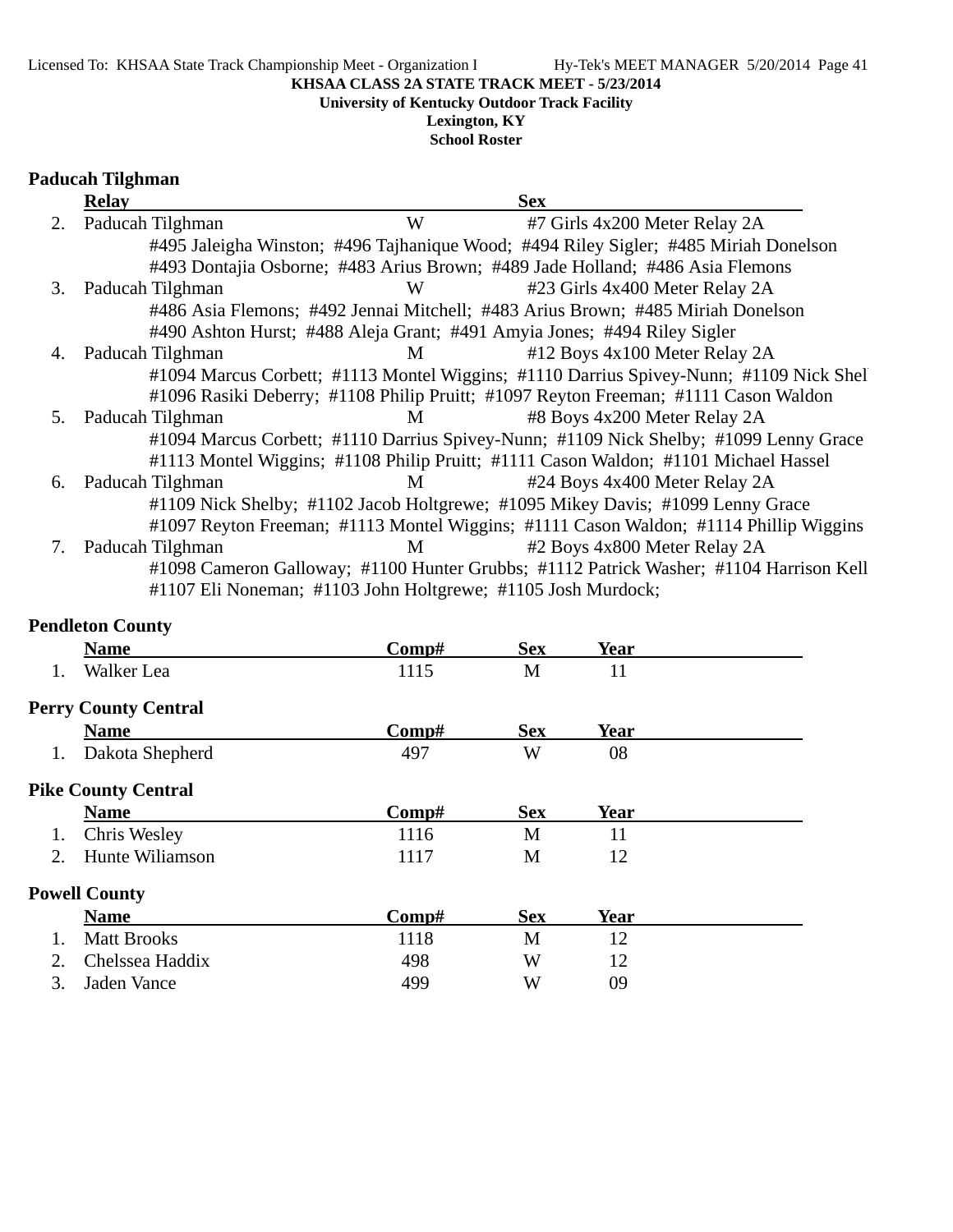**Lexington, KY School Roster**

### **Rockcastle County**

|     | <b>Name</b>                                                                          | Comp#      | <b>Sex</b> | Year |                                                                                      |
|-----|--------------------------------------------------------------------------------------|------------|------------|------|--------------------------------------------------------------------------------------|
| 1.  | Alyssa Allen                                                                         | 500        | W          | 12   |                                                                                      |
| 2.  | <b>Taylor Bullock</b>                                                                | 501        | W          | 09   |                                                                                      |
| 3.  | Lacey Gastineau                                                                      | 502        | W          | 12   |                                                                                      |
| 4.  | <b>Tyler Harper</b>                                                                  | 1119       | M          | 12   |                                                                                      |
| 5.  | Katie Hensley                                                                        | 503        | W          | 09   |                                                                                      |
| 6.  | <b>Jared Lake</b>                                                                    | 1120       | M          | 12   |                                                                                      |
| 7.  | Arie-anna Lawson                                                                     | 504        | W          | 09   |                                                                                      |
| 8.  | Nikki McGuire                                                                        | 505        | W          | 10   |                                                                                      |
| 9.  | <b>Ashley McKinney</b>                                                               | 506        | W          | 10   |                                                                                      |
| 10. | Jennifer Mercer                                                                      | 507        | W          | 09   |                                                                                      |
| 11. | Sierra Mercer                                                                        | 508        | W          | 09   |                                                                                      |
| 12. | Tori Phillips                                                                        | 509        | W          | 10   |                                                                                      |
| 13. | Lanna Prewitt                                                                        | 510        | W          | 09   |                                                                                      |
| 14. | Kensie Sheffield                                                                     | 511        | W          | 07   |                                                                                      |
|     | <b>Relav</b>                                                                         | <b>Sex</b> |            |      |                                                                                      |
| 1.  | <b>Rockcastle County</b>                                                             | W          |            |      | #11 Girls 4x100 Meter Relay 2A                                                       |
|     | #505 Nikki McGuire; #508 Sierra Mercer; #509 Tori Phillips; #501 Taylor Bullock      |            |            |      | #500 Alyssa Allen; #506 Ashley McKinney; #504 Arie-anna Lawson; #507 Jennifer Mercer |
| 2.  | <b>Rockcastle County</b>                                                             | W          |            |      | #23 Girls 4x400 Meter Relay 2A                                                       |
|     | #501 Taylor Bullock; #502 Lacey Gastineau; #506 Ashley McKinney; #508 Sierra Mercer  |            |            |      |                                                                                      |
|     | #504 Arie-anna Lawson; #503 Katie Hensley; #507 Jennifer Mercer; #500 Alyssa Allen   |            |            |      |                                                                                      |
| 3.  | <b>Rockcastle County</b>                                                             | W          |            |      | #1 Girls 4x800 Meter Relay 2A                                                        |
|     | #501 Taylor Bullock; #511 Kensie Sheffield; #506 Ashley McKinney; #508 Sierra Mercer |            |            |      |                                                                                      |
|     | #505 Nikki McGuire; #504 Arie-anna Lawson; #510 Lanna Prewitt; #509 Tori Phillips    |            |            |      |                                                                                      |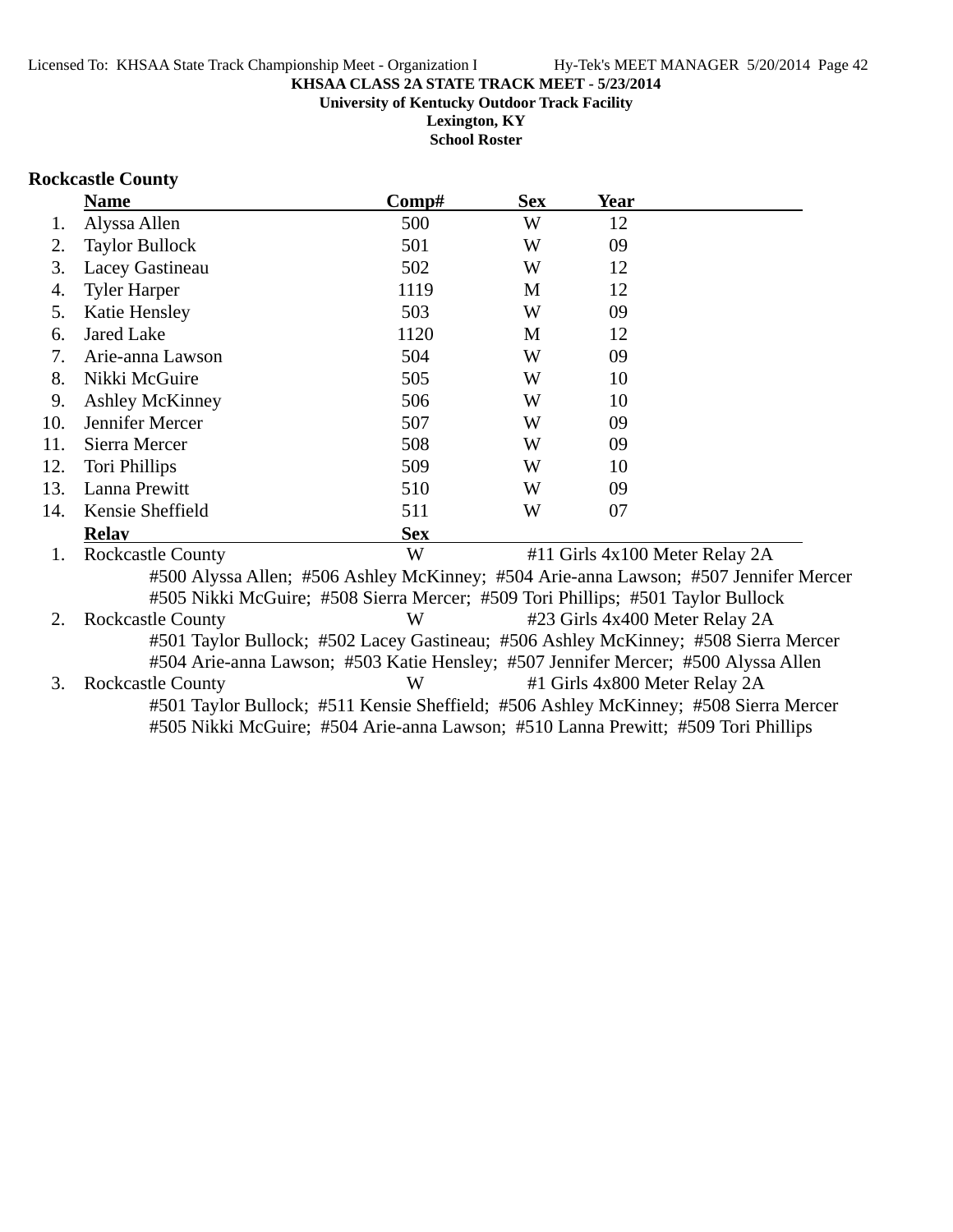**Lexington, KY School Roster**

### **Rowan County**

|     | <b>Name</b>                                                                   | Comp#      | <b>Sex</b> | Year                          |  |
|-----|-------------------------------------------------------------------------------|------------|------------|-------------------------------|--|
| 1.  | <b>Brandon Clark</b>                                                          | 1121       | M          | 11                            |  |
| 2.  | <b>Shelley Deharte</b>                                                        | 1122       | M          | 12                            |  |
| 3.  | John Erni                                                                     | 1123       | M          | 12                            |  |
| 4.  | Justin Graham                                                                 | 1124       | M          | 11                            |  |
| 5.  | Nathan Hanshaw                                                                | 1125       | М          | 12                            |  |
| 6.  | Devin Helvey                                                                  | 1126       | M          | 10                            |  |
| 7.  | Isaac Lee                                                                     | 1127       | M          | 12                            |  |
| 8.  | <b>Brandon Marcum</b>                                                         | 1128       | M          | 10                            |  |
| 9.  | <b>Trever Pizimer</b>                                                         | 1129       | M          | 11                            |  |
| 10. | <b>Bevan Samuals</b>                                                          | 1130       | M          | 12                            |  |
| 11. | Luke Skinner                                                                  | 1131       | M          | 10                            |  |
| 12. | <b>Laney Stone</b>                                                            | 1132       | M          | 12                            |  |
| 13. | <b>Jesse Thomas</b>                                                           | 1133       | M          | 11                            |  |
|     | <b>Relav</b>                                                                  | <b>Sex</b> |            |                               |  |
| 1.  | <b>Rowan County</b>                                                           | M          |            | #12 Boys 4x100 Meter Relay 2A |  |
|     | #1127 Isaac Lee; #1132 Laney Stone; #1124 Justin Graham; #1129 Trever Pizimer |            |            |                               |  |
|     | #1123 John Erni; #1121 Brandon Clark; #1133 Jesse Thomas; #1131 Luke Skinner  |            |            |                               |  |
| 2.  | <b>Rowan County</b>                                                           | M          |            | #24 Boys 4x400 Meter Relay 2A |  |
|     | #1126 Devin Helvey; #1123 John Erni; #1124 Justin Graham; #1127 Isaac Lee     |            |            |                               |  |

#1130 Bevan Samuals; #1122 Shelley Deharte; #1133 Jesse Thomas; #1128 Brandon Marcum

### **Russell**

|    | <b>Name</b>               | Comp#        | <b>Sex</b>   | <b>Year</b> |                |
|----|---------------------------|--------------|--------------|-------------|----------------|
| 1. | <b>Tyler Andre</b>        | 1134         | M            | 10          |                |
| 2. | <b>Christian Campbell</b> | 1135         | M            | 10          |                |
| 3. | Will Casto                | 1136         | M            | 09          |                |
| 4. | Kara Coldiron             | 512          | W            | 11          |                |
| 5. | Jacob Heyerly             | 1137         | M            | 12          |                |
| 6. | <b>Caleb Martin</b>       | 1138         | M            | 12          |                |
| 7. | <b>Josh Riley</b>         | 1139         | M            | 12          |                |
| 8. | Jordan Vallance           | 1140         | М            | 11          |                |
| 9. | Andrew Wolfe              | 1141         | M            | 10          |                |
|    | <b>Relay</b>              | <b>Sex</b>   |              |             |                |
|    | $\mathbf{r}$ $\mathbf{r}$ | $\mathbf{r}$ | $\mathbf{u}$ |             | $\overline{a}$ |

1. Russell M #2 Boys 4x800 Meter Relay 2A #1134 Tyler Andre; #1139 Josh Riley; #1140 Jordan Vallance; #1137 Jacob Heyerly #1135 Christian Campbell; #1136 Will Casto; #1141 Andrew Wolfe;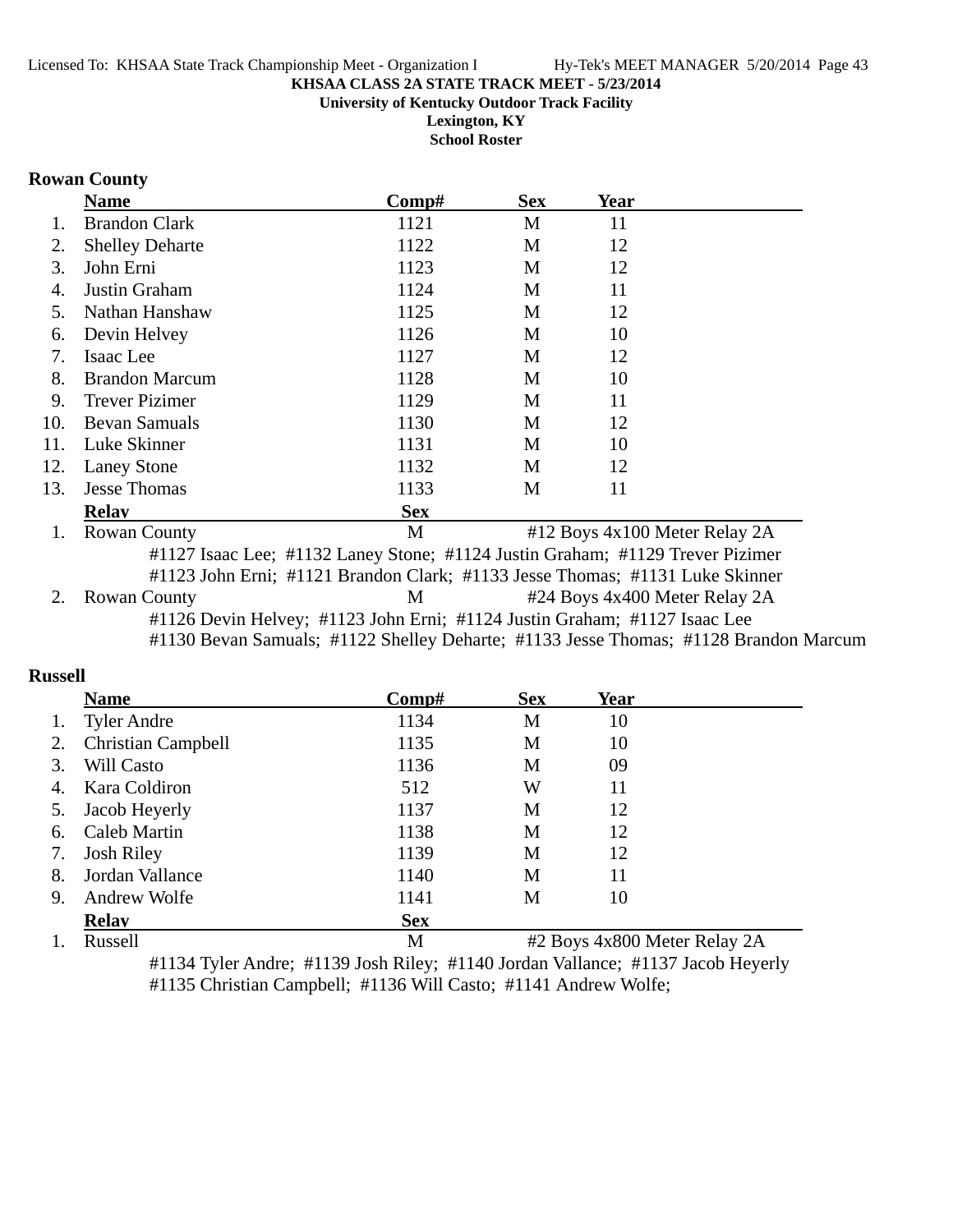**Lexington, KY School Roster**

### **Russell County**

|     | <b>Name</b>                                                                       | $\bf Comp\#$ | <b>Sex</b> | Year |                               |
|-----|-----------------------------------------------------------------------------------|--------------|------------|------|-------------------------------|
| 1.  | <b>Bailey Bean</b>                                                                | 513          | W          | 12   |                               |
| 2.  | Gabby Bean                                                                        | 514          | W          | 10   |                               |
| 3.  | Kaitlin Coffey                                                                    | 515          | W          | 09   |                               |
| 4.  | <b>Caitlin Conover</b>                                                            | 516          | W          | 10   |                               |
| 5.  | Maria Davis                                                                       | 517          | W          | 09   |                               |
| 6.  | <b>Blake Ellis</b>                                                                | 1142         | M          | 12   |                               |
| 7.  | Claire Feldhaus                                                                   | 518          | W          | 09   |                               |
| 8.  | <b>Braxton Mann</b>                                                               | 1143         | М          | 10   |                               |
| 9.  | <b>Bailey Phillips</b>                                                            | 519          | W          | 11   |                               |
| 10. | Jordan Ratcliff                                                                   | 1144         | M          | 11   |                               |
|     | <b>Relav</b>                                                                      | <b>Sex</b>   |            |      |                               |
| 1.  | <b>Russell County</b>                                                             | W            |            |      | #7 Girls 4x200 Meter Relay 2A |
|     | #513 Bailey Bean; #519 Bailey Phillips; #515 Kaitlin Coffey; #518 Claire Feldhaus |              |            |      |                               |
|     | #516 Caitlin Conover; #514 Gabby Bean;                                            |              |            |      |                               |
| 2.  | <b>Russell County</b><br>W<br>#23 Girls 4x400 Meter Relay 2A                      |              |            |      |                               |
|     | #519 Bailey Phillips; #518 Claire Feldhaus; #515 Kaitlin Coffey; #513 Bailey Bean |              |            |      |                               |
|     | #516 Caitlin Conover; #517 Maria Davis;                                           |              |            |      |                               |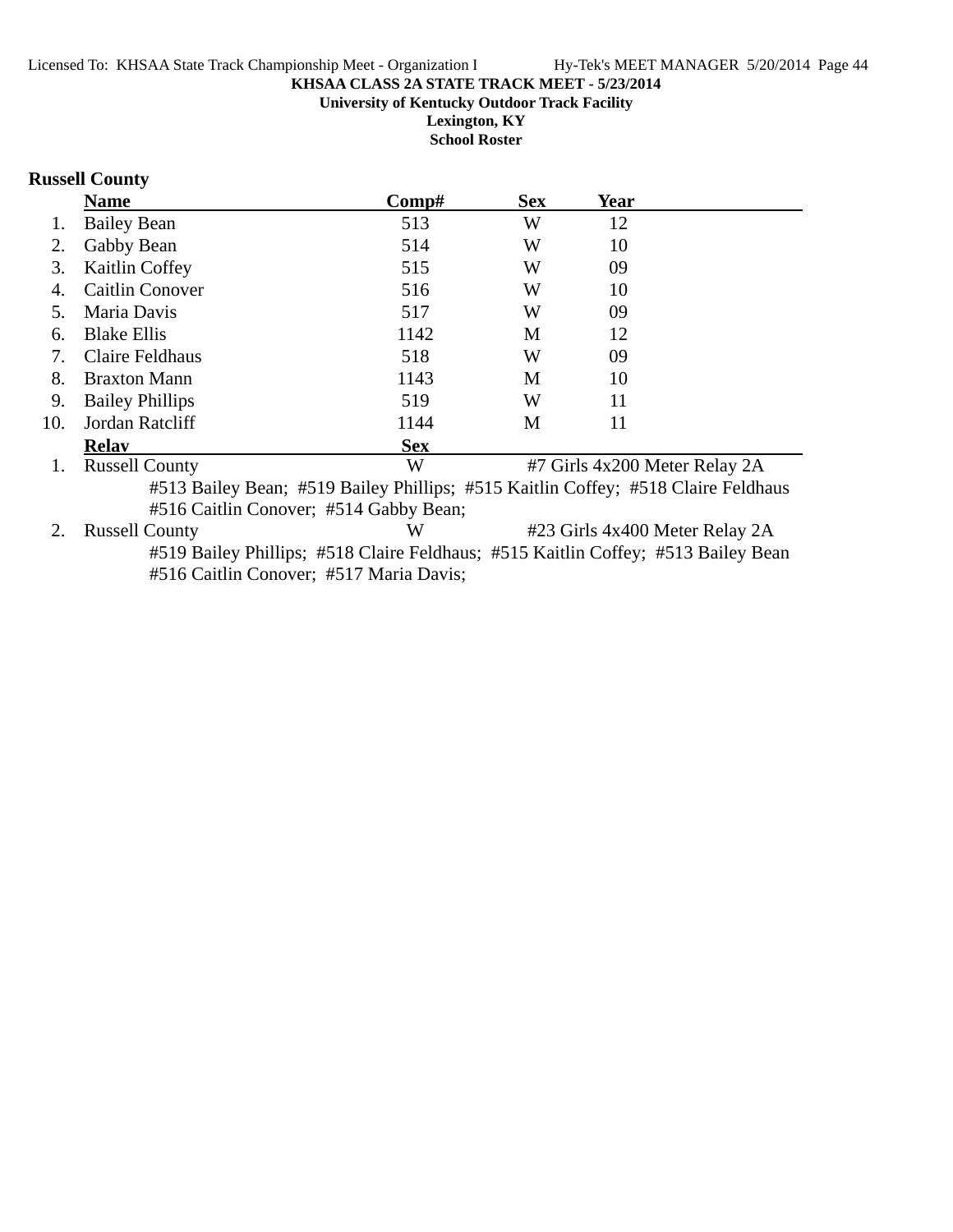**University of Kentucky Outdoor Track Facility**

**Lexington, KY School Roster**

### **Scott**

|     | <b>Name</b>           |                                                                                                                                   | Comp#      | <b>Sex</b> | <b>Year</b>                   |                               |
|-----|-----------------------|-----------------------------------------------------------------------------------------------------------------------------------|------------|------------|-------------------------------|-------------------------------|
| 1.  | <b>Connor Barth</b>   |                                                                                                                                   | 1145       | M          | 10                            |                               |
| 2.  | Derrick Berry         |                                                                                                                                   | 1146       | M          | 11                            |                               |
| 3.  | <b>Robert Brown</b>   |                                                                                                                                   | 1147       | M          | 09                            |                               |
| 4.  |                       | Megan Buckner                                                                                                                     | 520        | W          | 08                            |                               |
| 5.  |                       | Kameron Crimm                                                                                                                     | 1148       | M          | 12                            |                               |
| 6.  | Alexis Flynn          |                                                                                                                                   | 521        | W          | 10                            |                               |
| 7.  |                       | Clay Groeschen                                                                                                                    | 1149       | M          | 11                            |                               |
| 8.  |                       | Keegan Hanrahan                                                                                                                   | 1150       | M          | 12                            |                               |
| 9.  |                       | Jeremy Jackson                                                                                                                    | 1151       | M          | 12                            |                               |
| 10. | Matt Johnson          |                                                                                                                                   | 1152       | M          | 12                            |                               |
| 11. | <b>Brooke Katinic</b> |                                                                                                                                   | 522        | W          | 10                            |                               |
| 12. | Jessica Martin        |                                                                                                                                   | 523        | W          | 10                            |                               |
| 13. | Zach Mehuron          |                                                                                                                                   | 1153       | M          | 11                            |                               |
| 14. |                       | Lauren Radenhausen                                                                                                                | 524        | W          | 10                            |                               |
| 15. | Chris Stoeckel        |                                                                                                                                   | 1154       | M          | 10                            |                               |
| 16. |                       | <b>Morgan Sweeney</b>                                                                                                             | 525        | W          | 10                            |                               |
| 17. | Zach Tichenor         |                                                                                                                                   | 1155       | M          | 11                            |                               |
|     | <b>Relay</b>          |                                                                                                                                   | <b>Sex</b> |            |                               |                               |
| 1.  | Scott                 |                                                                                                                                   | W          |            | #1 Girls 4x800 Meter Relay 2A |                               |
|     |                       | #525 Morgan Sweeney; #521 Alexis Flynn; #523 Jessica Martin; #520 Megan Buckner<br>#524 Lauren Radenhausen;                       |            |            |                               |                               |
| 2.  | Scott                 |                                                                                                                                   | M          |            |                               | #24 Boys 4x400 Meter Relay 2A |
|     |                       | #1145 Connor Barth; #1146 Derrick Berry; #1151 Jeremy Jackson; #1150 Keegan Hanrahan<br>#1147 Robert Brown; #1154 Chris Stoeckel; |            |            |                               |                               |
| 3.  | Scott                 |                                                                                                                                   | M          |            | #2 Boys 4x800 Meter Relay 2A  |                               |
|     |                       | #1145 Connor Barth; #1150 Keegan Hanrahan; #1153 Zach Mehuron; #1154 Chris Stoeckel<br>#1155 Zach Tichenor; #1151 Jeremy Jackson; |            |            |                               |                               |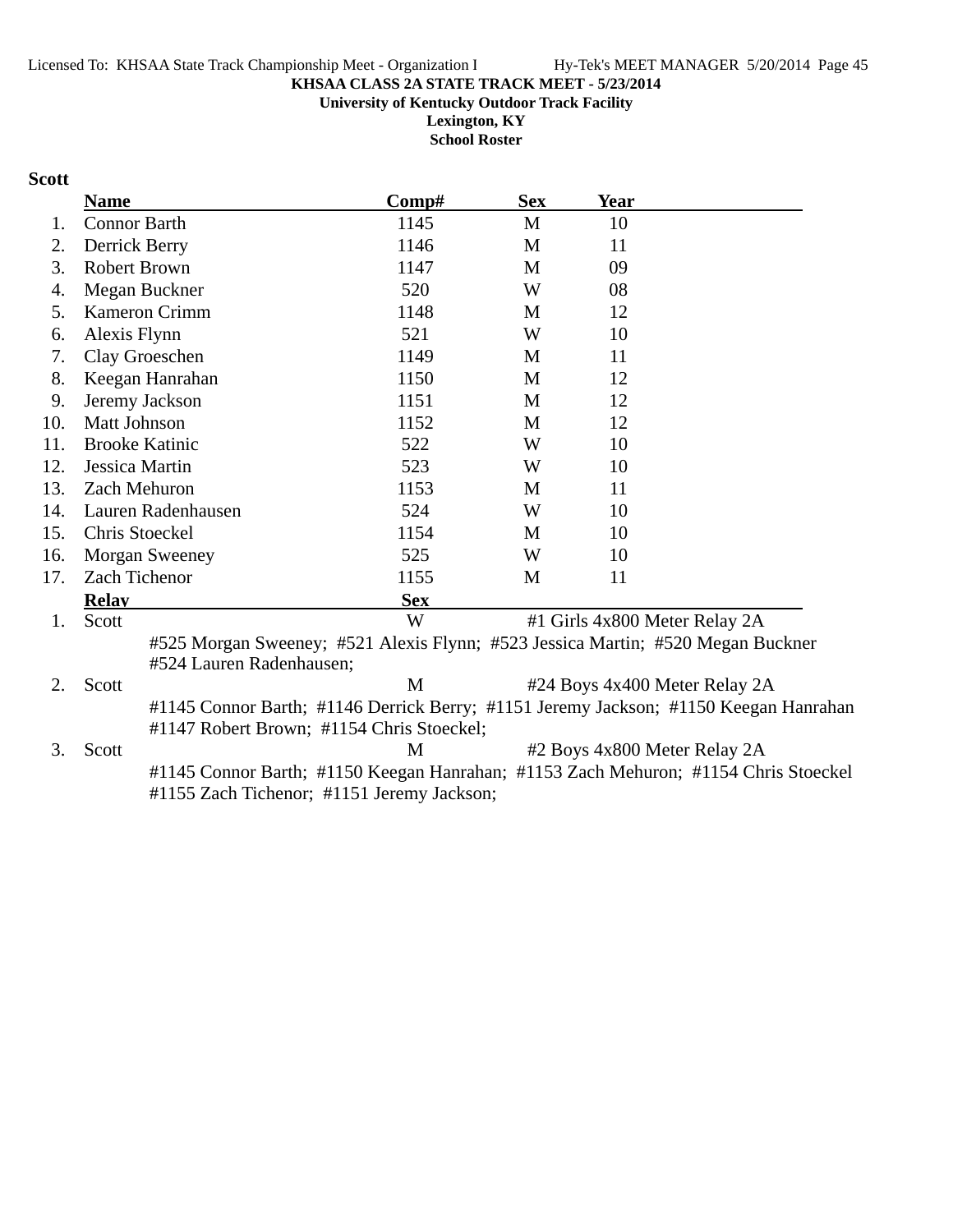**University of Kentucky Outdoor Track Facility**

**Lexington, KY School Roster**

## **Shelby County**

|     | <b>Name</b>                                                                           | Comp#      | <b>Sex</b>   | Year                           |  |
|-----|---------------------------------------------------------------------------------------|------------|--------------|--------------------------------|--|
| 1.  | Lahryn Bailey                                                                         | 526        | W            | 08                             |  |
| 2.  | Trey Biram                                                                            | 1156       | M            | 11                             |  |
| 3.  | Luke Brown                                                                            | 1157       | M            | 10                             |  |
| 4.  | <b>Tanner Bryant</b>                                                                  | 1158       | M            | 11                             |  |
| 5.  | Ke'shawn Catlett                                                                      | 1159       | $\mathbf{M}$ | 09                             |  |
| 6.  | <b>Tyus Ford</b>                                                                      | 1160       | M            | 11                             |  |
| 7.  | Zephy Gray                                                                            | 527        | W            | 08                             |  |
| 8.  | <b>Breamon Harris</b>                                                                 | 1161       | M            | 11                             |  |
| 9.  | Devon Mantilla                                                                        | 1162       | M            | 10                             |  |
| 10. | Makayla Marr                                                                          | 528        | W            | 10                             |  |
| 11. | Olivia Matlin                                                                         | 529        | W            | 11                             |  |
| 12. | <b>Mikah Mattingly</b>                                                                | 1163       | M            | 11                             |  |
| 13. | <b>Michael Perry</b>                                                                  | 1164       | M            | 10                             |  |
| 14. | Morgan Rood                                                                           | 530        | W            | 09                             |  |
| 15. | Kate Schaefer                                                                         | 531        | W            | 12                             |  |
| 16. | Morgan Seppenfield                                                                    | 532        | W            | 10                             |  |
| 17. | Justin Sturgeon                                                                       | 1165       | M            | 11                             |  |
| 18. | Madison Todd                                                                          | 533        | W            | 10                             |  |
| 19. | <b>Courtney Travis</b>                                                                | 534        | W            | 09                             |  |
|     | <b>Relay</b>                                                                          | <b>Sex</b> |              |                                |  |
| 1.  | <b>Shelby County</b>                                                                  | W          |              | #11 Girls 4x100 Meter Relay 2A |  |
|     | #531 Kate Schaefer; #529 Olivia Matlin; #533 Madison Todd; #532 Morgan Seppenfield    |            |              |                                |  |
|     | #526 Lahryn Bailey; #534 Courtney Travis; #527 Zephy Gray; #528 Makayla Marr          |            |              |                                |  |
| 2.  | <b>Shelby County</b>                                                                  | W          |              | #7 Girls 4x200 Meter Relay 2A  |  |
|     | #531 Kate Schaefer; #529 Olivia Matlin; #533 Madison Todd; #526 Lahryn Bailey         |            |              |                                |  |
|     | #532 Morgan Seppenfield; #530 Morgan Rood; #528 Makayla Marr; #527 Zephy Gray         |            |              |                                |  |
| 3.  | <b>Shelby County</b>                                                                  | M          |              | #24 Boys 4x400 Meter Relay 2A  |  |
|     | #1164 Michael Perry; #1162 Devon Mantilla; #1156 Trey Biram; #1157 Luke Brown         |            |              |                                |  |
|     | #1165 Justin Sturgeon; #1163 Mikah Mattingly; #1160 Tyus Ford; #1159 Ke'shawn Catlett |            |              |                                |  |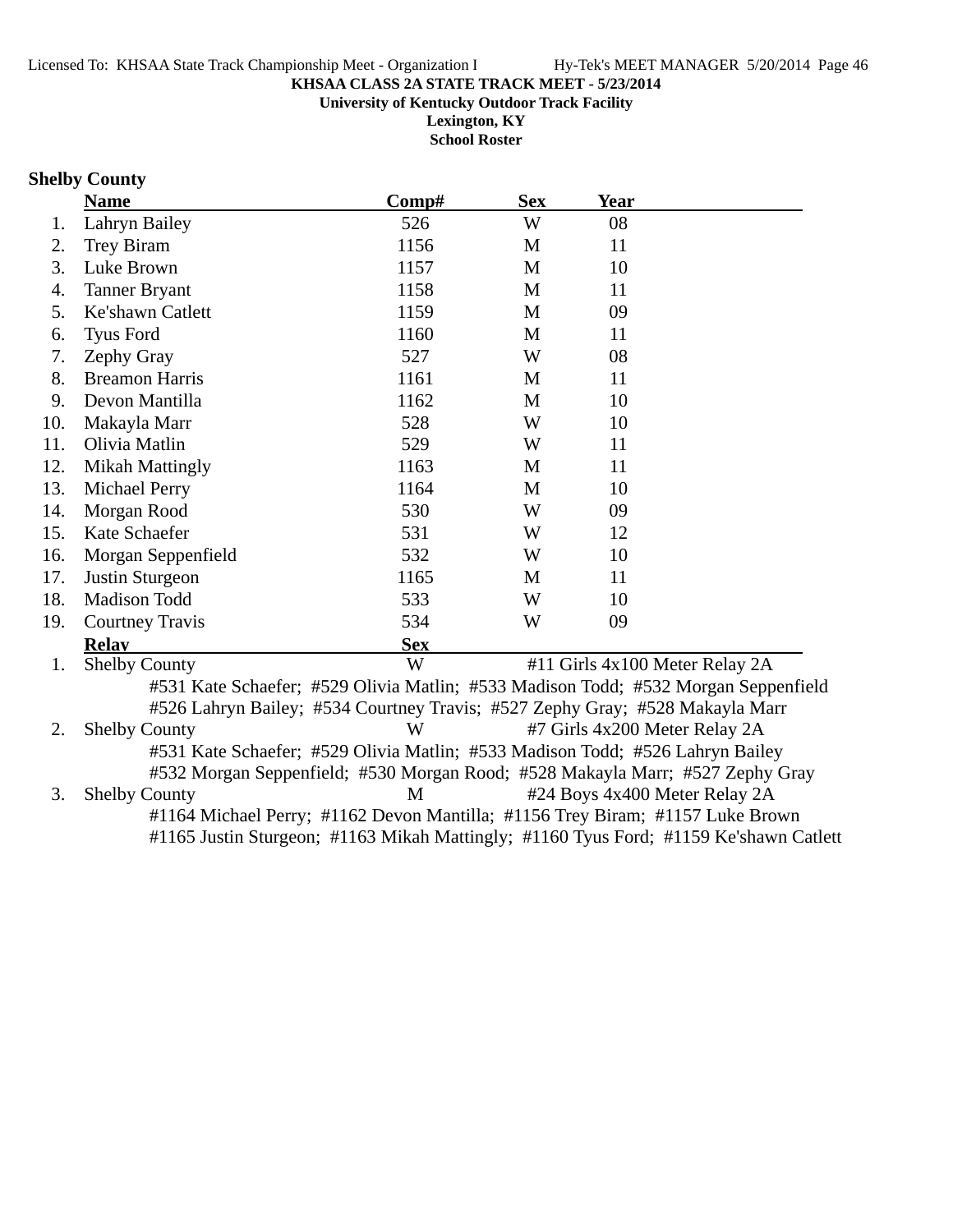**University of Kentucky Outdoor Track Facility**

**Lexington, KY School Roster**

### **South Warren**

|     | <b>Name</b>                                                                 | Comp#      | <b>Sex</b> | <u>Year</u> |                                |
|-----|-----------------------------------------------------------------------------|------------|------------|-------------|--------------------------------|
| 1.  | Julius Allen                                                                | 1166       | M          | 11          |                                |
| 2.  | Ross Allen                                                                  | 1167       | M          | 12          |                                |
| 3.  | <b>Ashton Amos</b>                                                          | 1168       | M          | 09          |                                |
| 4.  | LaQuoinia Bell                                                              | 535        | W          | 08          |                                |
| 5.  | <b>Jack Broaddus</b>                                                        | 1169       | M          | 11          |                                |
| 6.  | <b>Cameron Buckner</b>                                                      | 1170       | M          | 10          |                                |
| 7.  | <b>Brooke Bush</b>                                                          | 536        | W          | 09          |                                |
| 8.  | Jasmine Crawford                                                            | 537        | W          | 11          |                                |
| 9.  | <b>Bryan Cummings</b>                                                       | 1171       | M          | 10          |                                |
| 10. | <b>Chelby Draper</b>                                                        | 538        | W          | 10          |                                |
| 11. | Jake Edmunds                                                                | 1172       | M          | 11          |                                |
| 12. | Ava Fergerson                                                               | 539        | W          | 12          |                                |
| 13. | <b>Andrew Gibbs</b>                                                         | 1173       | M          | 12          |                                |
| 14. | Megan Gilliam                                                               | 540        | W          | 10          |                                |
| 15. | Molli Guelde                                                                | 541        | W          | 12          |                                |
| 16. | Caroline Haas                                                               | 542        | W          | 09          |                                |
| 17. | Gage Haggerty                                                               | 1174       | M          | 08          |                                |
| 18. | Ben Huzyak                                                                  | 1175       | M          | 12          |                                |
| 19. | Ed Huzyak                                                                   | 1176       | M          | 10          |                                |
| 20. | Amaya Lashley                                                               | 543        | W          | 08          |                                |
| 21. | <b>Dalton Livingston</b>                                                    | 1177       | M          | 10          |                                |
| 22. | Zack Logan                                                                  | 1178       | M          | 10          |                                |
| 23. | Nicole Martin                                                               | 544        | W          | 12          |                                |
| 24. | Katie Meyers                                                                | 545        | W          | 12          |                                |
| 25. | <b>Ben Moore</b>                                                            | 1179       | M          | 12          |                                |
| 26. | Paige Perkins                                                               | 546        | W          | 12          |                                |
| 27. | Evan Poff                                                                   | 1180       | M          | 12          |                                |
| 28. | Juliet Pohlmann                                                             | 547        | W          | 10          |                                |
| 29. | Erik Roepke                                                                 | 1181       | M          | 10          |                                |
| 30. | Rita Schrader                                                               | 548        | W          | 07          |                                |
| 31  | <b>Brooke Simpson</b>                                                       | 549        | W          | 10          |                                |
| 32. | <b>Brandon Stacker</b>                                                      | 1182       | M          | 10          |                                |
| 33. | <b>Jonah Starling</b>                                                       | 1183       | M          | 12          |                                |
| 34. | Drew Stephenson                                                             | 1184       | M          | 09          |                                |
| 35. | Jackie Wilde                                                                | 550        | W          | 11          |                                |
|     | <b>Relay</b>                                                                | <b>Sex</b> |            |             |                                |
| 1.  | South Warren                                                                | W          |            |             | #11 Girls 4x100 Meter Relay 2A |
|     | #550 Isolic Wilder #541 Molli Cualder #526 Drooks Duck, #525 LeQueinia Doll |            |            |             |                                |

#550 Jackie Wilde; #541 Molli Guelde; #536 Brooke Bush; #535 LaQuoinia Bell #545 Katie Meyers; #547 Juliet Pohlmann; #537 Jasmine Crawford;

2. South Warren W #7 Girls 4x200 Meter Relay 2A #550 Jackie Wilde; #545 Katie Meyers; #541 Molli Guelde; #540 Megan Gilliam #537 Jasmine Crawford; #547 Juliet Pohlmann; #536 Brooke Bush;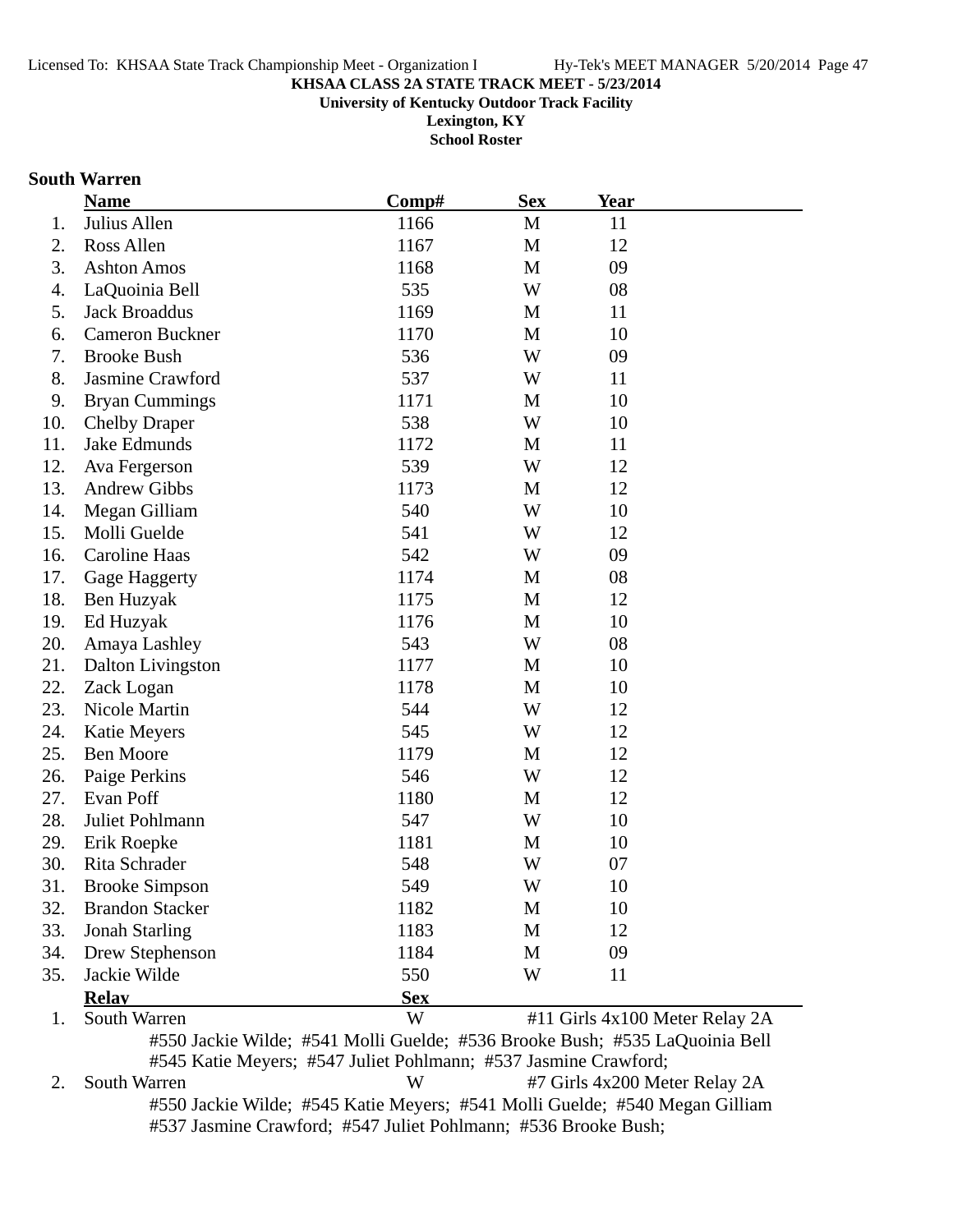**University of Kentucky Outdoor Track Facility**

**Lexington, KY School Roster**

### **South Warren**

|    | <b>Relay</b>        |                                                              | <b>Sex</b>                                                                            |
|----|---------------------|--------------------------------------------------------------|---------------------------------------------------------------------------------------|
| 3. | South Warren        | W                                                            | #1 Girls 4x800 Meter Relay 2A                                                         |
|    |                     |                                                              | #540 Megan Gilliam; #538 Chelby Draper; #542 Caroline Haas; #544 Nicole Martin        |
|    |                     | #546 Paige Perkins; #549 Brooke Simpson; #548 Rita Schrader; |                                                                                       |
|    | <b>South Warren</b> | M                                                            | #12 Boys 4x100 Meter Relay 2A                                                         |
|    |                     |                                                              | #1166 Julius Allen; #1181 Erik Roepke; #1177 Dalton Livingston; #1182 Brandon Stacker |
|    |                     |                                                              | #1168 Ashton Amos; #1171 Bryan Cummings; #1174 Gage Haggerty; #1178 Zack Logan        |
|    | South Warren        | $\mathbf{M}$                                                 | #24 Boys 4x400 Meter Relay 2A                                                         |
|    |                     |                                                              | #1174 Gage Haggerty; #1180 Evan Poff; #1172 Jake Edmunds; #1179 Ben Moore             |
|    |                     |                                                              | #1168 Ashton Amos; #1170 Cameron Buckner; #1181 Erik Roepke; #1184 Drew Stephenson    |
| 6. | South Warren        | M                                                            | #2 Boys 4x800 Meter Relay 2A                                                          |
|    |                     |                                                              | #1174 Gage Haggerty; #1167 Ross Allen; #1173 Andrew Gibbs; #1172 Jake Edmunds         |
|    |                     | #1183 Jonah Starling; #1170 Cameron Buckner;                 |                                                                                       |

### **Spencer County**

|     | <b>Name</b>                            | Comp#      | <b>Sex</b> | Year                                                                               |  |
|-----|----------------------------------------|------------|------------|------------------------------------------------------------------------------------|--|
| 1.  | Gavin Boykin                           | 1185       | M          | 10                                                                                 |  |
| 2.  | Shawn Boykin                           | 1186       | M          | 12                                                                                 |  |
| 3.  | Hannah Brooks                          | 551        | W          | 11                                                                                 |  |
| 4.  | Heidi Brooks                           | 552        | W          | 09                                                                                 |  |
| 5.  | Delicia Brown                          | 553        | W          | 12                                                                                 |  |
| 6.  | Cameron Curran                         | 1187       | M          | 09                                                                                 |  |
| 7.  | <b>Robert Currie</b>                   | 1188       | M          | 10                                                                                 |  |
| 8.  | Hunter Detrich                         | 1189       | M          | 09                                                                                 |  |
| 9.  | <b>Steven Dewitt</b>                   | 1190       | M          | 10                                                                                 |  |
| 10. | Nele Grundt                            | 554        | W          | 11                                                                                 |  |
| 11. | <b>Tabitha Martin</b>                  | 555        | W          | 08                                                                                 |  |
| 12. | William Morrow                         | 1191       | M          | 11                                                                                 |  |
| 13. | Kaylan Nigh                            | 556        | W          | 12                                                                                 |  |
| 14. | Travis O'Dell                          | 1192       | M          | 12                                                                                 |  |
| 15. | <b>Blake Richardson</b>                | 1193       | M          | 10                                                                                 |  |
| 16. | Kadin Smith                            | 1194       | M          | 08                                                                                 |  |
| 17. | Joel Wafford                           | 1195       | M          | 09                                                                                 |  |
| 18. | Zach Williams                          | 1196       | M          | 10                                                                                 |  |
|     | <b>Relay</b>                           | <b>Sex</b> |            |                                                                                    |  |
| 1.  | <b>Spencer County</b>                  | W          |            | #7 Girls 4x200 Meter Relay 2A                                                      |  |
|     | #551 Hannah Brooks; #552 Heidi Brooks; |            |            | #554 Nele Grundt; #555 Tabitha Martin; #553 Delicia Brown; #556 Kaylan Nigh        |  |
| 2.  | <b>Spencer County</b>                  | M          |            | #24 Boys 4x400 Meter Relay 2A                                                      |  |
|     |                                        |            |            | #1186 Shawn Boykin; #1188 Robert Currie; #1193 Blake Richardson; #1194 Kadin Smith |  |

#1190 Steven Dewitt; #1192 Travis O'Dell; #1185 Gavin Boykin; #1191 William Morrow<br>3. Spencer County M #2 Boys 4x800 Meter Relay 2A M #2 Boys 4x800 Meter Relay 2A #1188 Robert Currie; #1190 Steven Dewitt; #1192 Travis O'Dell; #1193 Blake Richardson #1189 Hunter Detrich; #1187 Cameron Curran; #1196 Zach Williams; #1195 Joel Wafford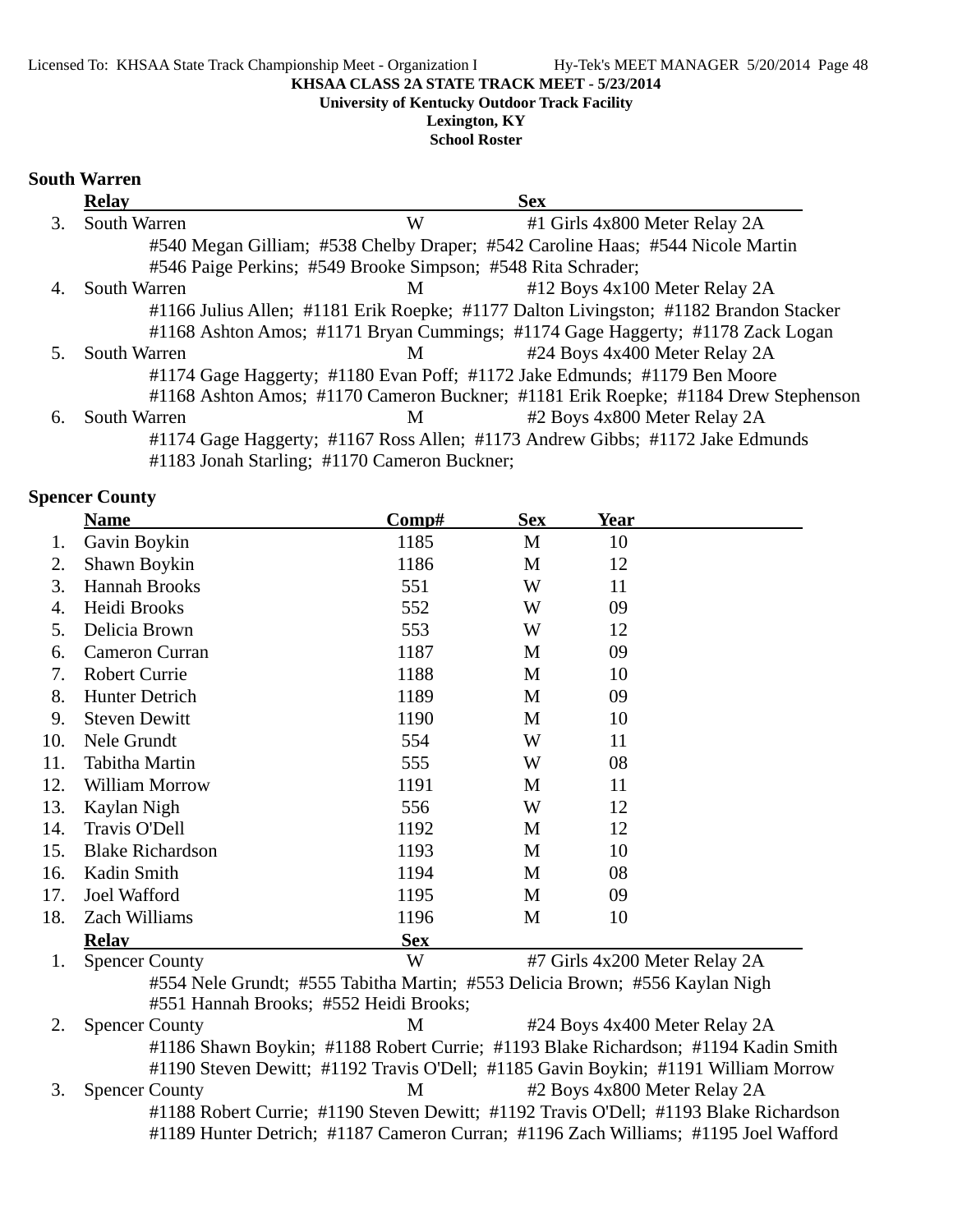**Lexington, KY School Roster**

## **Taylor County**

|               | <b>Name</b>              | $\bf Comp\#$ | <b>Sex</b> | <b>Year</b> |  |
|---------------|--------------------------|--------------|------------|-------------|--|
| 1.            | <b>Tyler Bragg</b>       | 1197         | M          | 11          |  |
| 2.            | Sierra Demurry           | 557          | W          | 10          |  |
| 3.            | Elizabeth Lenardson      | 558          | W          | 09          |  |
|               | <b>Thomas Nelson</b>     |              |            |             |  |
|               | <b>Name</b>              | Comp#        | <b>Sex</b> | <b>Year</b> |  |
| 1.            | <b>Jarrett Mattingly</b> | 1198         | M          | 10          |  |
| 2.            | Evelyn Tichenor          | 559          | W          | 11          |  |
|               | <b>Trigg County</b>      |              |            |             |  |
|               | <b>Name</b>              | Comp#        | <b>Sex</b> | <b>Year</b> |  |
| 1.            | Jayven Jones             | 1199         | M          | 12          |  |
|               | <b>Union County</b>      |              |            |             |  |
|               | <b>Name</b>              | Comp#        | <b>Sex</b> | Year        |  |
| 1.            | <b>JaShaud Fleming</b>   | 1200         | M          | 12          |  |
| 2.            | <b>Chance Oxford</b>     | 1201         | M          | 09          |  |
| <b>Valley</b> |                          |              |            |             |  |
|               | <b>Name</b>              | Comp#        | <b>Sex</b> | Year        |  |
| 1.            | <b>Alexus Bowman</b>     | 560          | W          | 12          |  |
| 2.            | <b>Rickky Evans</b>      | 1202         | M          | 12          |  |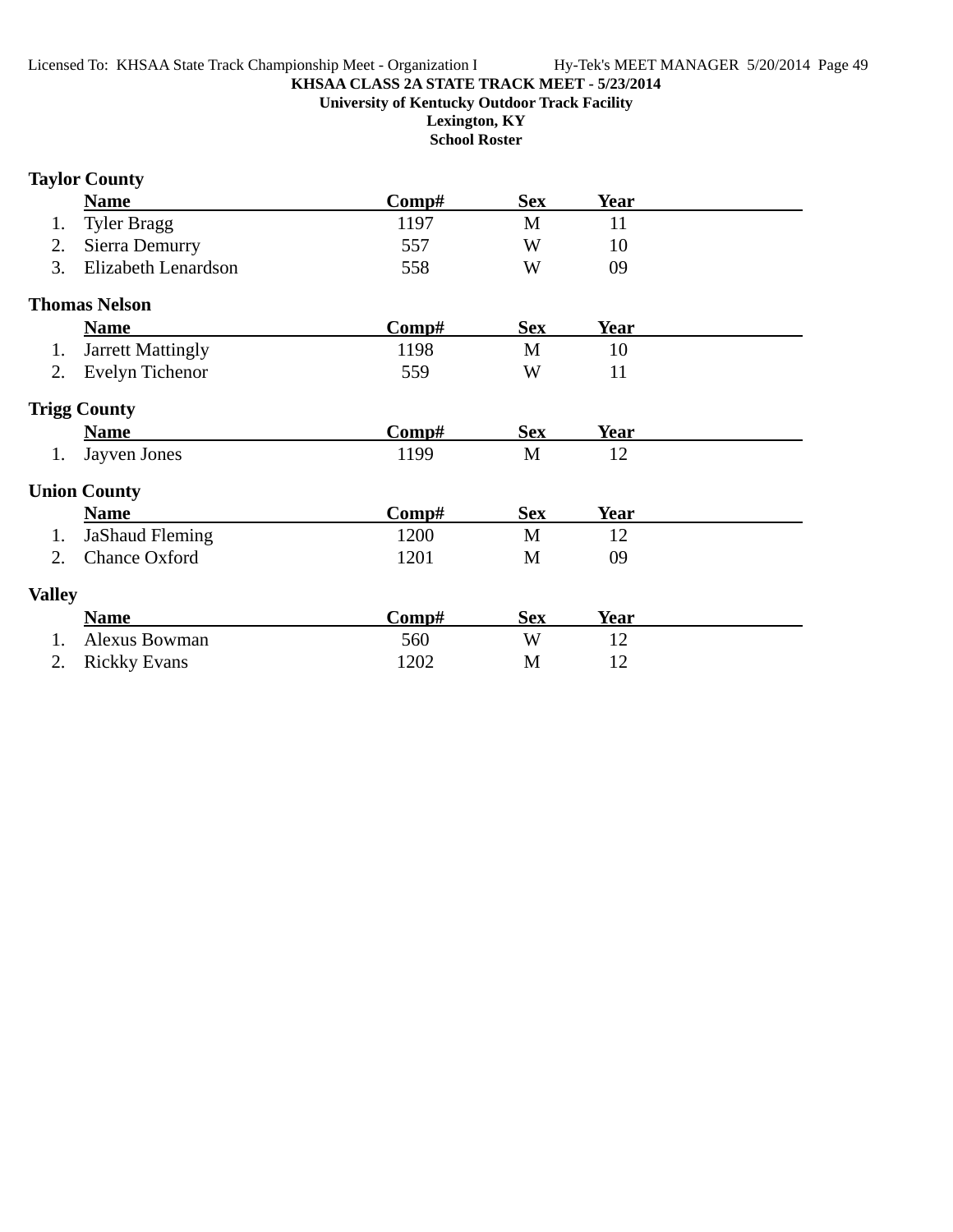**University of Kentucky Outdoor Track Facility**

**Lexington, KY School Roster**

## **Waggener**

|     | <b>Name</b>                                                                               | Comp#      | <b>Sex</b>  | Year |                                |  |
|-----|-------------------------------------------------------------------------------------------|------------|-------------|------|--------------------------------|--|
| 1.  | Daeron Adams                                                                              | 1203       | M           | 12   |                                |  |
| 2.  | <b>Kristy Depp</b>                                                                        | 561        | W           | 11   |                                |  |
| 3.  | <b>Chanel Gordon</b>                                                                      | 562        | W           | 12   |                                |  |
| 4.  | Kristian Hurrighan                                                                        | 1204       | M           | 11   |                                |  |
| 5.  | <b>Israel Jean</b>                                                                        | 1205       | M           | 10   |                                |  |
| 6.  | <b>Tyra Jones</b>                                                                         | 563        | W           | 10   |                                |  |
| 7.  | <b>Shannon Martin</b>                                                                     | 564        | W           | 11   |                                |  |
| 8.  | Dasja Meads                                                                               | 565        | W           | 09   |                                |  |
| 9.  | <b>Christopher Merrill</b>                                                                | 1206       | M           | 10   |                                |  |
| 10. | Marquis Nelson                                                                            | 1207       | M           | 12   |                                |  |
| 11. | <b>Aaron Partee</b>                                                                       | 1208       | M           | 11   |                                |  |
| 12. | Natilya Perks                                                                             | 566        | W           | 10   |                                |  |
| 13. | Romeo Perry                                                                               | 1209       | $\mathbf M$ | 12   |                                |  |
| 14. | Mailik Ratliffe                                                                           | 1210       | M           | 11   |                                |  |
| 15. | Fabrice Shema                                                                             | 1211       | M           | 12   |                                |  |
| 16. | Kayla Smith                                                                               | 567        | W           | 09   |                                |  |
| 17. | Emoni Washington                                                                          | 568        | W           | 09   |                                |  |
|     | <b>Relav</b>                                                                              | <b>Sex</b> |             |      |                                |  |
| 1.  | Waggener                                                                                  | W          |             |      | #11 Girls 4x100 Meter Relay 2A |  |
|     | #566 Natilya Perks; #561 Kristy Depp; #565 Dasja Meads; #562 Chanel Gordon                |            |             |      |                                |  |
|     | #563 Tyra Jones; #564 Shannon Martin; #568 Emoni Washington; #567 Kayla Smith             |            |             |      |                                |  |
| 2.  | Waggener                                                                                  | W          |             |      | #7 Girls 4x200 Meter Relay 2A  |  |
|     | #565 Dasja Meads; #561 Kristy Depp; #562 Chanel Gordon; #564 Shannon Martin               |            |             |      |                                |  |
|     | #568 Emoni Washington; #563 Tyra Jones; #566 Natilya Perks; #567 Kayla Smith              |            |             |      |                                |  |
| 3.  | Waggener                                                                                  | M          |             |      | #12 Boys 4x100 Meter Relay 2A  |  |
|     | #1203 Daeron Adams; #1210 Mailik Ratliffe; #1204 Kristian Hurrighan; #1207 Marquis Nelso  |            |             |      |                                |  |
|     | #1208 Aaron Partee; #1209 Romeo Perry; #1211 Fabrice Shema; #1205 Israel Jean             |            |             |      |                                |  |
| 4.  | Waggener                                                                                  | M          |             |      | #8 Boys 4x200 Meter Relay 2A   |  |
|     | #1210 Mailik Ratliffe; #1203 Daeron Adams; #1204 Kristian Hurrighan; #1207 Marquis Nelson |            |             |      |                                |  |
|     | #1211 Fabrice Shema; #1208 Aaron Partee; #1209 Romeo Perry; #1205 Israel Jean             |            |             |      |                                |  |
| 5.  | Waggener                                                                                  | M          |             |      | #24 Boys 4x400 Meter Relay 2A  |  |
|     | #1211 Fabrice Shema; #1203 Daeron Adams; #1204 Kristian Hurrighan; #1210 Mailik Ratliffe  |            |             |      |                                |  |
|     | #1205 Israel Jean; #1208 Aaron Partee; #1206 Christopher Merrill; #1209 Romeo Perry       |            |             |      |                                |  |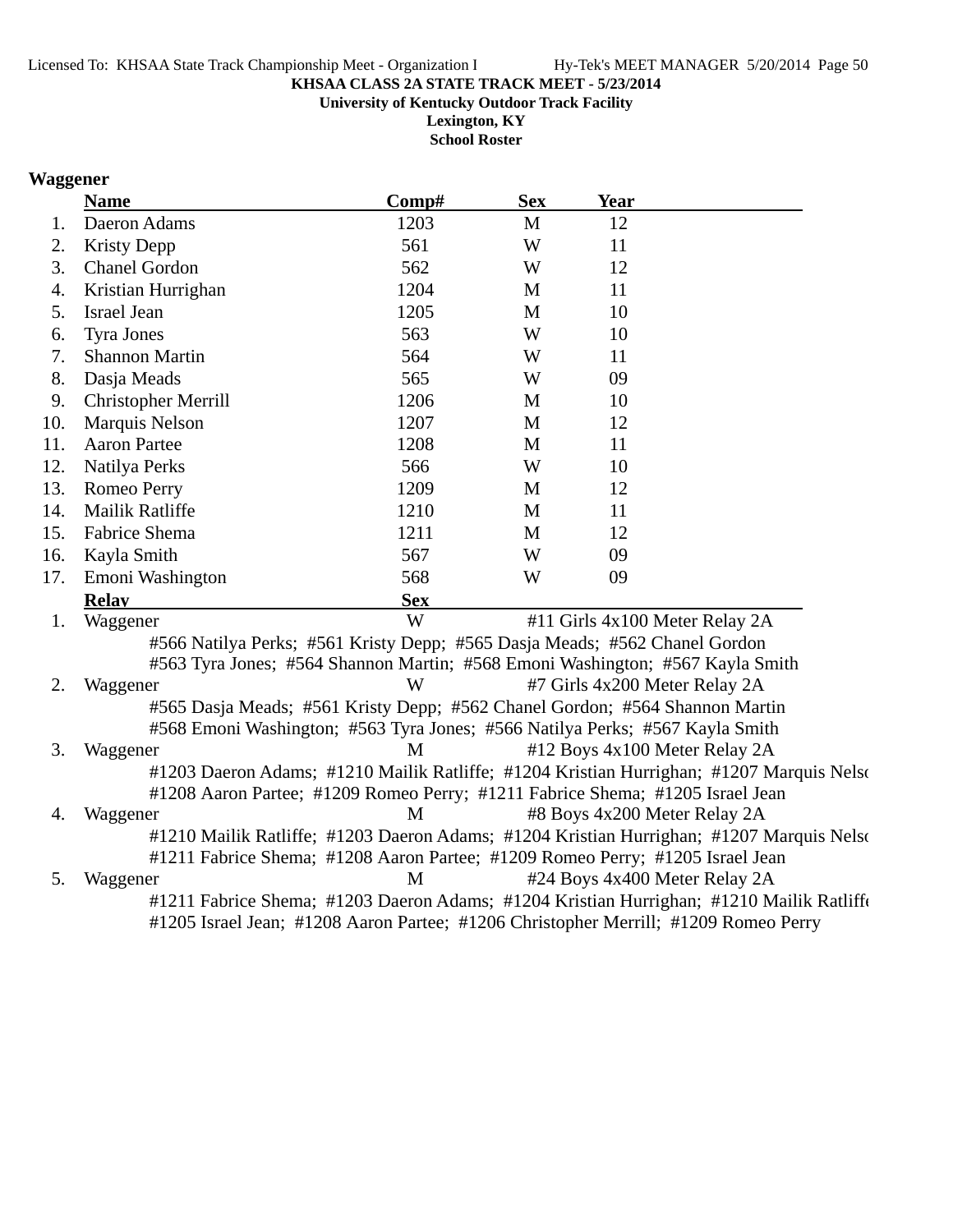**Lexington, KY**

**School Roster**

### **Warren Central**

|     | <b>Name</b>                             | Comp#                                                                                   | <b>Sex</b> | Year |                                                                                        |
|-----|-----------------------------------------|-----------------------------------------------------------------------------------------|------------|------|----------------------------------------------------------------------------------------|
| 1.  | Chris Amos                              | 1212                                                                                    | M          | 11   |                                                                                        |
| 2.  | Jaryus Beason                           | 1213                                                                                    | M          | 11   |                                                                                        |
| 3.  | Wilson Blakeman                         | 1214                                                                                    | M          | 10   |                                                                                        |
| 4.  | <b>Tyson Bledsoe</b>                    | 1215                                                                                    | M          | 11   |                                                                                        |
| 5.  | Shamari Brown                           | 569                                                                                     | W          | 09   |                                                                                        |
| 6.  | Taiya Collier                           | 570                                                                                     | W          | 12   |                                                                                        |
| 7.  | Dalton Cowan                            | 1216                                                                                    | M          | 11   |                                                                                        |
| 8.  | <b>Egypt Cullom</b>                     | 571                                                                                     | W          | 09   |                                                                                        |
| 9.  | Zach Diederich                          | 1217                                                                                    | M          | 10   |                                                                                        |
| 10. | Jonathon Ford                           | 1218                                                                                    | M          | 10   |                                                                                        |
| 11. | Rondell Green                           | 1219                                                                                    | M          | 12   |                                                                                        |
| 12. | Lashae Halsel                           | 572                                                                                     | W          | 11   |                                                                                        |
| 13. | Caleb Meador                            | 1220                                                                                    | M          | 09   |                                                                                        |
| 14. | Jametrius Moore                         | 1221                                                                                    | M          | 12   |                                                                                        |
| 15. | <b>Tiavion Patterson</b>                | 573                                                                                     | W          | 11   |                                                                                        |
| 16. | <b>Chris Porter-Bunton</b>              | 1222                                                                                    | M          | 12   |                                                                                        |
| 17. | Dru Sarver                              | 1223                                                                                    | M          | 11   |                                                                                        |
| 18. | Jharon Satterfield                      | 574                                                                                     | W          | 12   |                                                                                        |
| 19. | Will Scott                              | 1224                                                                                    | M          | 11   |                                                                                        |
| 20. | <b>Emmitt Smith</b>                     | 1225                                                                                    | M          | 11   |                                                                                        |
| 21. | Damani Walker                           | 1226                                                                                    | M          | 10   |                                                                                        |
| 22. | Mikhail Zerskiy                         | 1227                                                                                    | M          | 09   |                                                                                        |
|     | <b>Relay</b>                            | <b>Sex</b>                                                                              |            |      |                                                                                        |
| 1.  | Warren Central                          | W                                                                                       |            |      | #11 Girls 4x100 Meter Relay 2A                                                         |
|     |                                         | #572 Lashae Halsel; #570 Taiya Collier; #574 Jharon Satterfield; #573 Tiavion Patterson |            |      |                                                                                        |
|     | #571 Egypt Cullom; #569 Shamari Brown;  |                                                                                         |            |      |                                                                                        |
| 2.  | Warren Central                          | W                                                                                       |            |      | #7 Girls 4x200 Meter Relay 2A                                                          |
|     |                                         |                                                                                         |            |      | #572 Lashae Halsel; #571 Egypt Cullom; #574 Jharon Satterfield; #573 Tiavion Patterson |
|     | #570 Taiya Collier; #569 Shamari Brown; |                                                                                         |            |      |                                                                                        |
| 3.  | Warren Central                          | M                                                                                       |            |      | #12 Boys 4x100 Meter Relay 2A                                                          |
|     |                                         |                                                                                         |            |      | #1219 Rondell Green; #1221 Jametrius Moore; #1222 Chris Porter-Bunton; #1226 Damani Wa |
|     |                                         | #1215 Tyson Bledsoe; #1218 Jonathon Ford; #1212 Chris Amos;                             |            |      |                                                                                        |
| 4.  | Warren Central                          | M                                                                                       |            |      | #8 Boys 4x200 Meter Relay 2A                                                           |
|     |                                         |                                                                                         |            |      | #1219 Rondell Green; #1221 Jametrius Moore; #1222 Chris Porter-Bunton; #1226 Damani Wa |
| 5.  | Warren Central                          | M                                                                                       |            |      | #2 Boys 4x800 Meter Relay 2A                                                           |
|     |                                         |                                                                                         |            |      | #1213 Jaryus Beason; #1214 Wilson Blakeman; #1216 Dalton Cowan; #1220 Caleb Meador     |
|     |                                         | #1227 Mikhail Zerskiy; #1217 Zach Diederich;                                            |            |      |                                                                                        |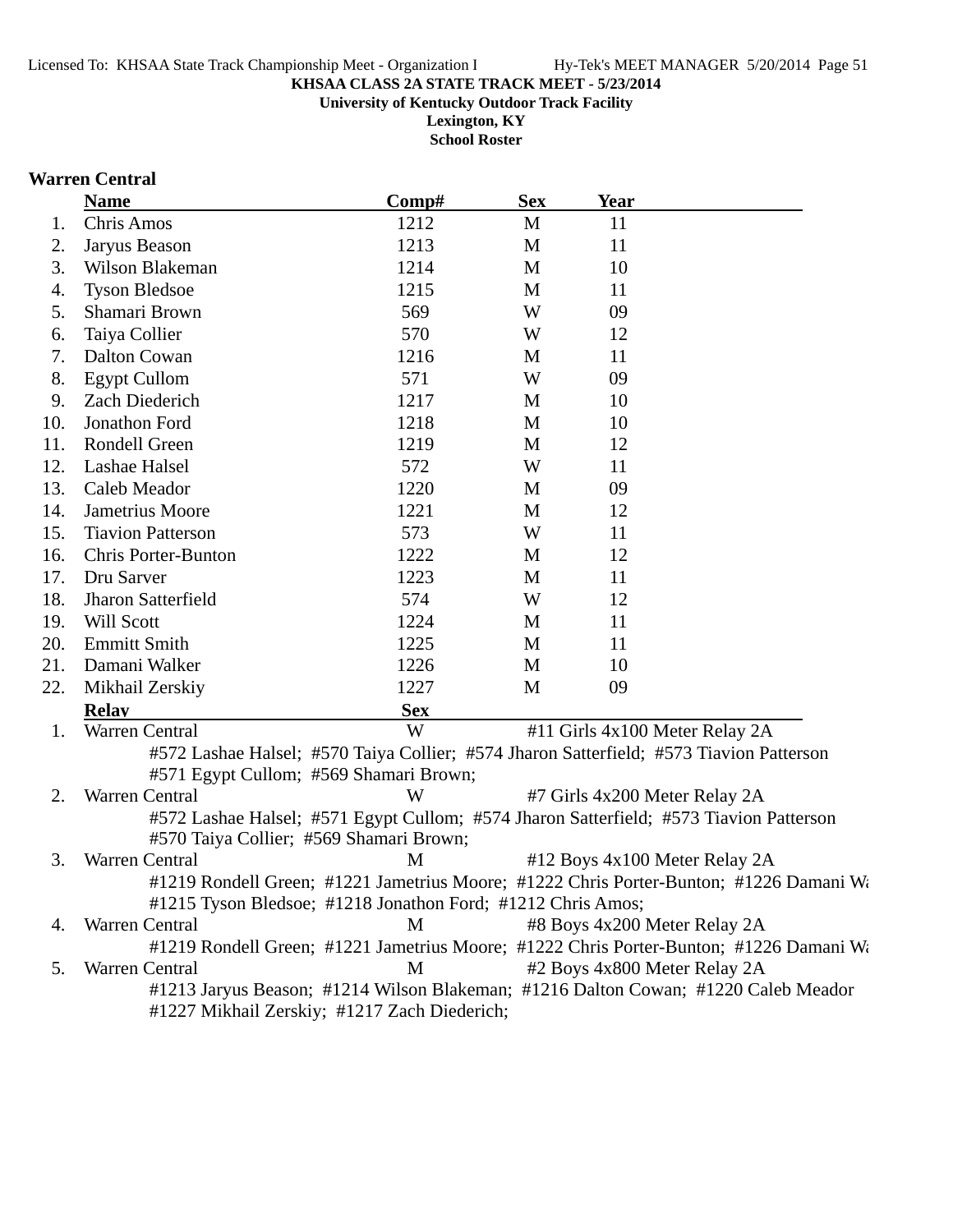**University of Kentucky Outdoor Track Facility**

**Lexington, KY School Roster**

## **Warren East**

|     | <b>Name</b>                                                    | Comp#      | <b>Sex</b> | <b>Year</b>                                                                                                                                                            |
|-----|----------------------------------------------------------------|------------|------------|------------------------------------------------------------------------------------------------------------------------------------------------------------------------|
| 1.  | <b>Matt Anderson</b>                                           | 1228       | M          | 12                                                                                                                                                                     |
| 2.  | Stephon Bullock                                                | 1229       | M          | 09                                                                                                                                                                     |
| 3.  | Caleb Casvechia                                                | 1230       | M          | 10                                                                                                                                                                     |
| 4.  | Shelby Chobot                                                  | 575        | W          | 10                                                                                                                                                                     |
| 5.  | Kayla Creek                                                    | 576        | W          | 10                                                                                                                                                                     |
| 6.  | <b>Kailey Dodd</b>                                             | 577        | W          | 11                                                                                                                                                                     |
| 7.  | Morgan Gardner                                                 | 578        | W          | 10                                                                                                                                                                     |
| 8.  | Marquis Jones                                                  | 1231       | M          | 11                                                                                                                                                                     |
| 9.  | <b>Weston Kenney</b>                                           | 1232       | M          | 12                                                                                                                                                                     |
| 10. | <b>Cheyenne Matthews</b>                                       | 579        | W          | 10                                                                                                                                                                     |
| 11. | Aaron Osborne                                                  | 1233       | M          | 11                                                                                                                                                                     |
| 12. | Allyssa Roberson                                               | 580        | W          | 11                                                                                                                                                                     |
| 13. | Samantha Romine                                                | 581        | W          | 10                                                                                                                                                                     |
| 14. | Christian Ryne                                                 | 1234       | M          | 10                                                                                                                                                                     |
| 15. | <b>Tabitha Scott</b>                                           | 582        | W          | 07                                                                                                                                                                     |
| 16. | Breona Shanklin                                                | 583        | W          | 10                                                                                                                                                                     |
| 17. | Destiny Smith                                                  | 584        | W          | 10                                                                                                                                                                     |
| 18. | Codey Stoll                                                    | 1235       | M          | 09                                                                                                                                                                     |
| 19. | Marlyne Walton                                                 | 1236       | M          | 12                                                                                                                                                                     |
| 20. | <b>Baylen Wardlow</b>                                          | 585        | W          | 09                                                                                                                                                                     |
| 21. | <b>Braxton Whitney</b>                                         | 1237       | M          | 11                                                                                                                                                                     |
| 22. | Logan Wilson                                                   | 1238       | M          | 09                                                                                                                                                                     |
|     | <b>Relav</b>                                                   | <b>Sex</b> |            |                                                                                                                                                                        |
| 1.  | Warren East                                                    | W          |            | #11 Girls 4x100 Meter Relay 2A                                                                                                                                         |
|     |                                                                |            |            | #584 Destiny Smith; #585 Baylen Wardlow; #575 Shelby Chobot; #578 Morgan Gardner<br>#583 Breona Shanklin; #579 Cheyenne Matthews; #577 Kailey Dodd; #582 Tabitha Scott |
| 2.  | Warren East                                                    | M          |            | #12 Boys 4x100 Meter Relay 2A                                                                                                                                          |
|     |                                                                |            |            | #1235 Codey Stoll; #1229 Stephon Bullock; #1230 Caleb Casvechia; #1232 Weston Kenney                                                                                   |
|     | #1228 Matt Anderson; #1231 Marquis Jones;                      |            |            |                                                                                                                                                                        |
| 3.  | Warren East                                                    | M          |            | #8 Boys 4x200 Meter Relay 2A                                                                                                                                           |
|     |                                                                |            |            | #1230 Caleb Casvechia; #1229 Stephon Bullock; #1231 Marquis Jones; #1232 Weston Kenney                                                                                 |
|     | #1237 Braxton Whitney; #1235 Codey Stoll; #1228 Matt Anderson; |            |            |                                                                                                                                                                        |
| 4.  | Warren East                                                    | M          |            | #24 Boys 4x400 Meter Relay 2A                                                                                                                                          |
|     |                                                                |            |            | #1231 Marquis Jones; #1235 Codey Stoll; #1230 Caleb Casvechia; #1237 Braxton Whitney                                                                                   |
|     | #1232 Weston Kenney; #1228 Matt Anderson;                      |            |            |                                                                                                                                                                        |
|     | <b>Wayne County</b>                                            |            |            |                                                                                                                                                                        |

| <b>Name</b>        | Comp# | <b>Sex</b> | Year |  |
|--------------------|-------|------------|------|--|
| 1. Tyler Guffey    | 1239  | M          |      |  |
| 2. Quentyn Parmley | 1240  | M          |      |  |
| 3. Taylor West     | 586   | W          | 08   |  |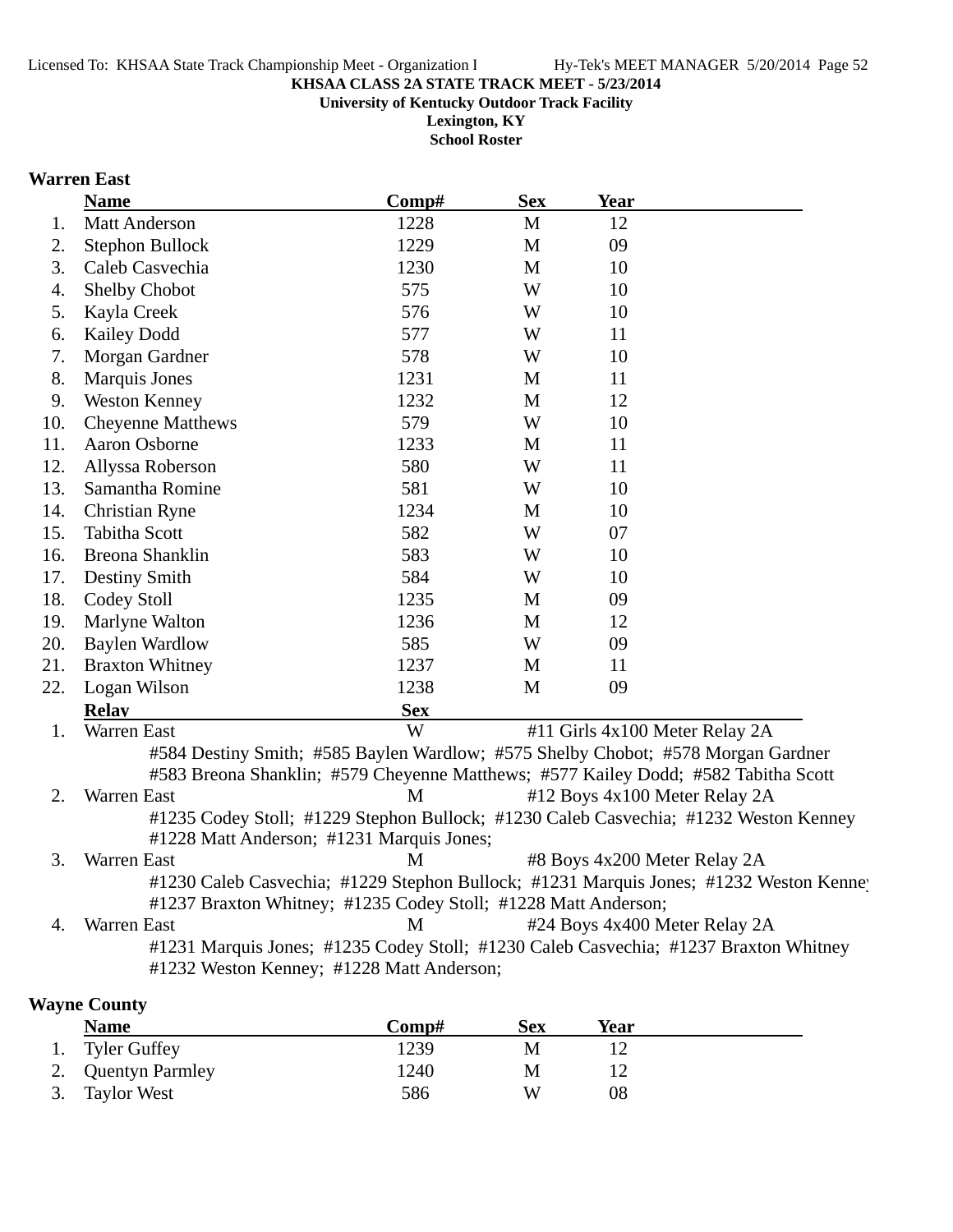**University of Kentucky Outdoor Track Facility**

**Lexington, KY School Roster**

## **Webster County**

| #1 Girls 4x800 Meter Relay 2A                                                           |
|-----------------------------------------------------------------------------------------|
|                                                                                         |
|                                                                                         |
| #2 Boys 4x800 Meter Relay 2A                                                            |
| #1248 Iszack Whitsell; #1241 Trevor Cole; #1244 Cole Hazelwood; #1242 Robert Daugherty  |
| #1247 Mitchael Shelton; #1246 Ronin Periard; #1245 Spencer McCormick; #1243 Preston Gl: |
|                                                                                         |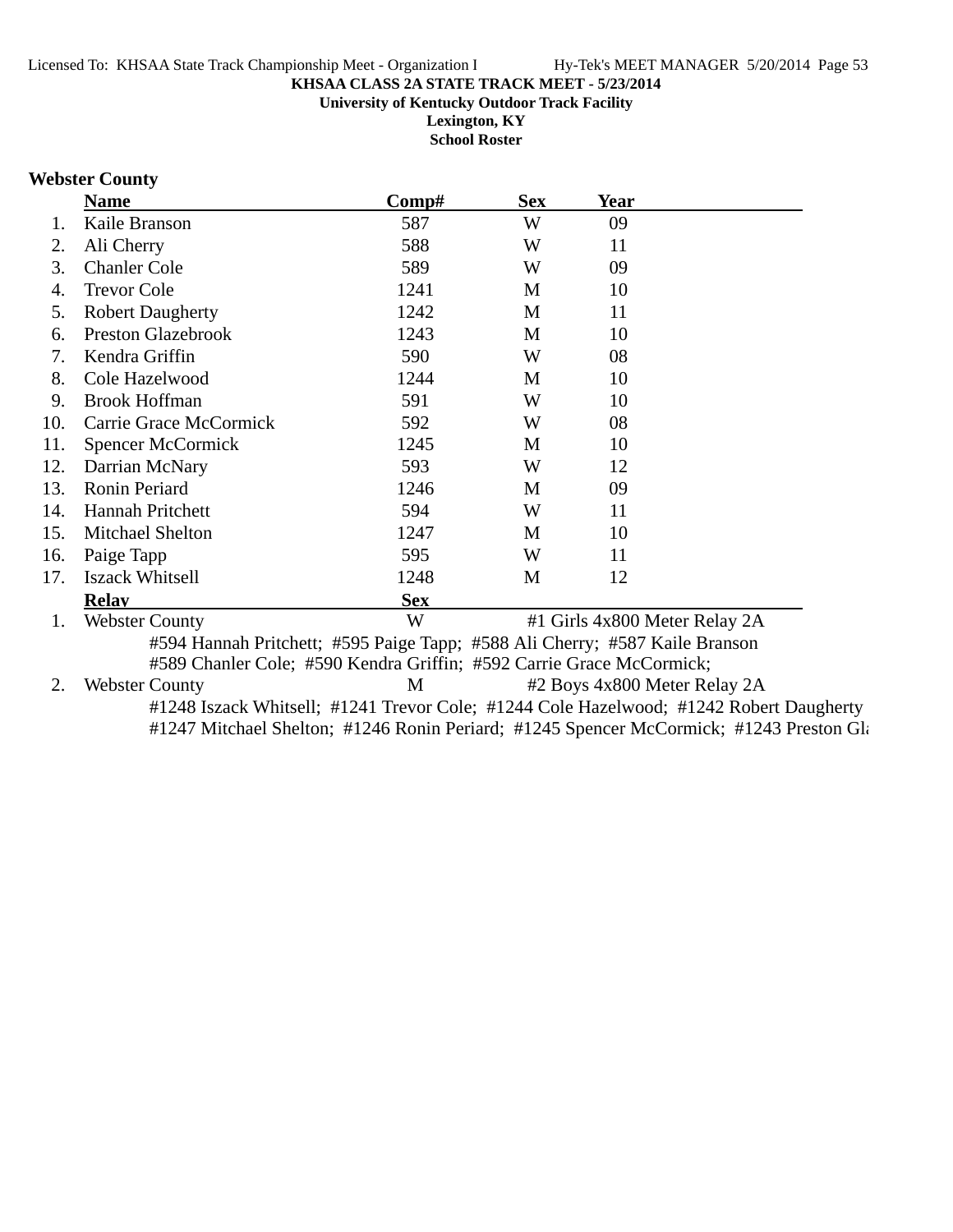**University of Kentucky Outdoor Track Facility**

**Lexington, KY School Roster**

### **Western**

|     | <b>Name</b>                                                                                                              | $\bf Comp\#$ | <b>Sex</b> | Year |                                                                                     |
|-----|--------------------------------------------------------------------------------------------------------------------------|--------------|------------|------|-------------------------------------------------------------------------------------|
| 1.  | <b>Xavion Bethel</b>                                                                                                     | 1249         | M          | 09   |                                                                                     |
| 2.  | Deshawn Brown                                                                                                            | 1250         | M          | 10   |                                                                                     |
| 3.  | <b>Chaveeze Derring</b>                                                                                                  | 1251         | M          | 09   |                                                                                     |
| 4.  | Jamesha Howard                                                                                                           | 596          | W          | 11   |                                                                                     |
| 5.  | Jermia Marrero                                                                                                           | 597          | W          | 10   |                                                                                     |
| 6.  | Ladon Marshall                                                                                                           | 1252         | M          | 12   |                                                                                     |
| 7.  | Donald Moore                                                                                                             | 1253         | M          | 12   |                                                                                     |
| 8.  | Mia Samuels                                                                                                              | 598          | W          | 09   |                                                                                     |
| 9.  | Quiasha Scott                                                                                                            | 599          | W          | 12   |                                                                                     |
| 10. | Tyra Smith                                                                                                               | 600          | W          | 10   |                                                                                     |
| 11. | Margaret Wakaba                                                                                                          | 601          | W          | 10   |                                                                                     |
| 12. | Adrian Williams-Ralston                                                                                                  | 1254         | M          | 11   |                                                                                     |
|     | <b>Relay</b>                                                                                                             | <b>Sex</b>   |            |      |                                                                                     |
| 1.  | Western                                                                                                                  | W            |            |      | #11 Girls 4x100 Meter Relay 2A                                                      |
|     | #596 Jamesha Howard; #599 Quiasha Scott; #601 Margaret Wakaba; #600 Tyra Smith<br>#598 Mia Samuels;                      |              |            |      |                                                                                     |
| 2.  | Western                                                                                                                  | W            |            |      | #7 Girls 4x200 Meter Relay 2A                                                       |
|     | #596 Jamesha Howard; #601 Margaret Wakaba; #599 Quiasha Scott; #598 Mia Samuels<br>#600 Tyra Smith; #597 Jermia Marrero; |              |            |      |                                                                                     |
| 3.  | Western                                                                                                                  | M            |            |      | #12 Boys 4x100 Meter Relay 2A                                                       |
|     | #1254 Adrian Williams-Ralston;                                                                                           |              |            |      | #1253 Donald Moore; #1251 Chaveeze Derring; #1250 Deshawn Brown; #1252 Ladon Marsh  |
| 4.  | Western                                                                                                                  | M            |            |      | #8 Boys 4x200 Meter Relay 2A                                                        |
|     | #1254 Adrian Williams-Ralston; #1249 Xavion Bethel;                                                                      |              |            |      | #1251 Chaveeze Derring; #1250 Deshawn Brown; #1252 Ladon Marshall; #1253 Donald Moc |